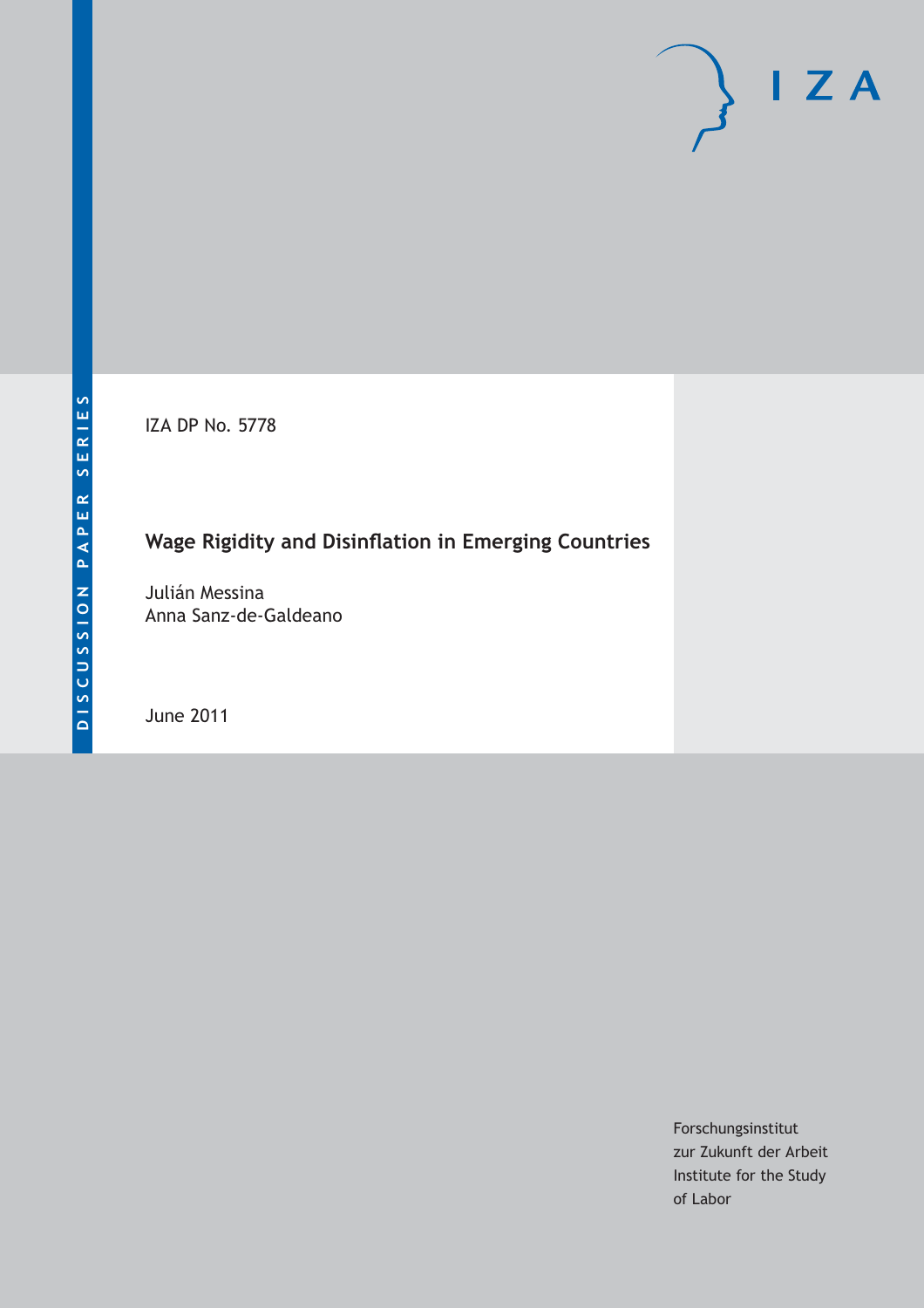# **Wage Rigidity and Disinflation in Emerging Countries**

# **Julián Messina**

*World Bank, Universitat de Girona and IZA* 

# **Anna Sanz-de-Galdeano**

*Universitat Autònoma de Barcelona and IZA* 

Discussion Paper No. 5778 June 2011

IZA

P.O. Box 7240 53072 Bonn **Germany** 

Phone: +49-228-3894-0 Fax: +49-228-3894-180 E-mail: iza@iza.org

Any opinions expressed here are those of the author(s) and not those of IZA. Research published in this series may include views on policy, but the institute itself takes no institutional policy positions.

The Institute for the Study of Labor (IZA) in Bonn is a local and virtual international research center and a place of communication between science, politics and business. IZA is an independent nonprofit organization supported by Deutsche Post Foundation. The center is associated with the University of Bonn and offers a stimulating research environment through its international network, workshops and conferences, data service, project support, research visits and doctoral program. IZA engages in (i) original and internationally competitive research in all fields of labor economics, (ii) development of policy concepts, and (iii) dissemination of research results and concepts to the interested public.

IZA Discussion Papers often represent preliminary work and are circulated to encourage discussion. Citation of such a paper should account for its provisional character. A revised version may be available directly from the author.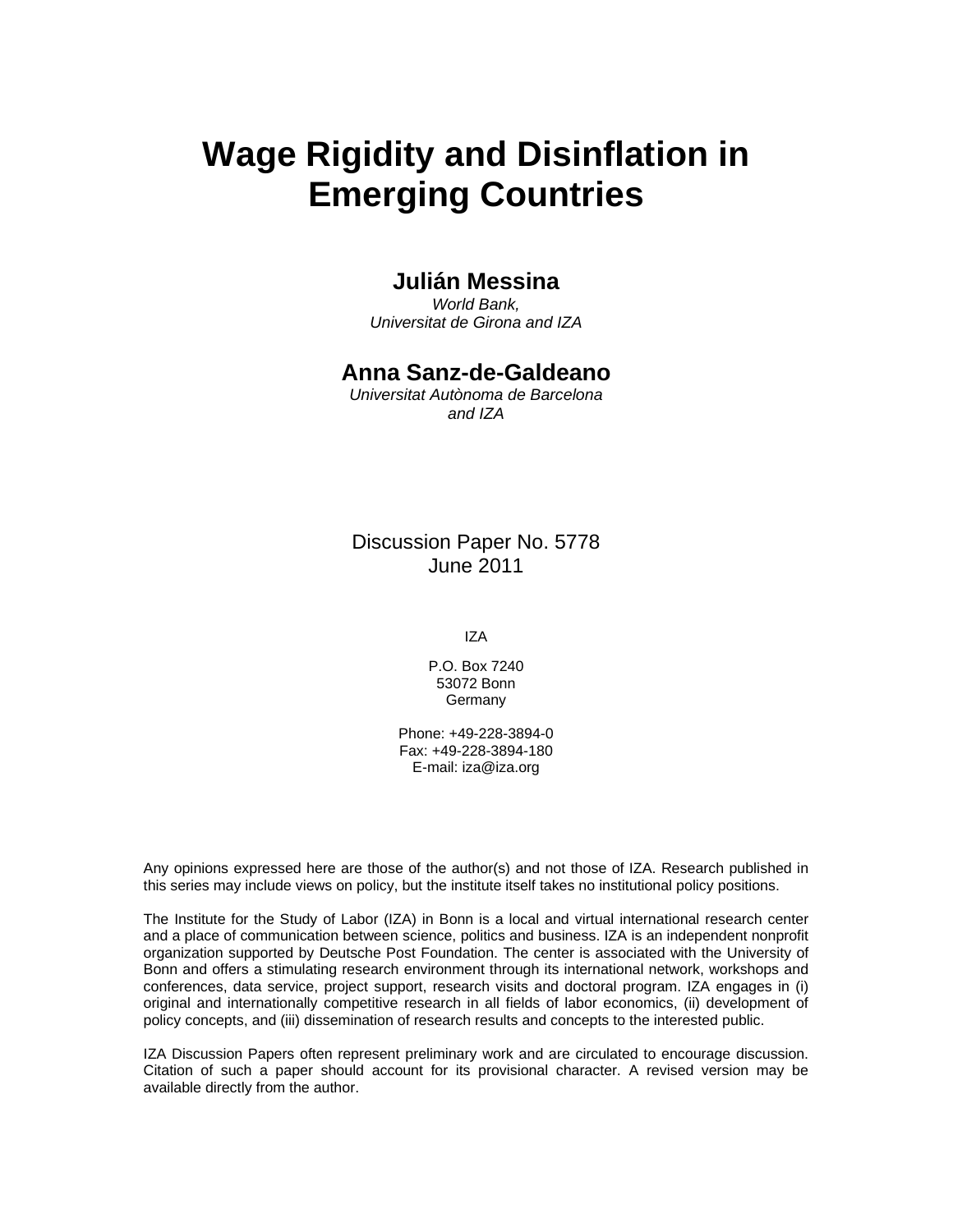IZA Discussion Paper No. 5778 June 2011

# **ABSTRACT**

# **Wage Rigidity and Disinflation in Emerging Countries\***

This paper examines the consequences of rapid disinflation for downward wage rigidities in two emerging countries, Brazil and Uruguay, relying on high quality matched employeremployee administrative data. Downward nominal wage rigidities are more important in Uruguay, while wage indexation is dominant in Brazil. Two regime changes are observed during the sample period, 1995-2004: (i) in Uruguay wage indexation declines, while workers' resistance to nominal wage cuts becomes more pronounced; and (ii) in Brazil, the introduction of inflation targeting by the Central Bank in 1999 shifts the focal point of wage negotiations from changes in the minimum wage to expected inflation. These regime changes cast doubts on the notion that wage rigidity is structural in the sense of Lucas (1976).

JEL Classification: J30, E24

Keywords: downward wage rigidity, indexation, matched employer-employee data, emerging economies

Corresponding author:

-

Anna Sanz-de-Galdeano Departament d'Economia i Historia Economica - Edifici B Universitat Autonoma de Barcelona Bellaterra 08193 **Barcelona** Spain E-mail: galdeano76@gmail.com

<sup>\*</sup> The opinions expressed in this article do not necessarily reflect the views of the World Bank. We are grateful to Francesco Devicienti, Stefano Gnocchi, Lorenz Goette, Gustavo Gonzaga, Evi Pappa, Rodrigo Soares, Marcelo Soto, and seminar participants at the World Bank, PUC-Rio and IAE-UAB for helpful comments on earlier drafts. Anna Sanz-de-Galdeano is also an IZA Research Fellow, a MOVE Research Fellow, and is affiliated with the Barcelona Graduate School of Economics (Barcelona GSE). She acknowledges financial support from the Spanish Ministry of Science and Technology (Grant SEJ2007-62500) and the Government of Catalonia (Contract no. 2009SGR189), the XREPP, and the Barcelona GSE Research Network.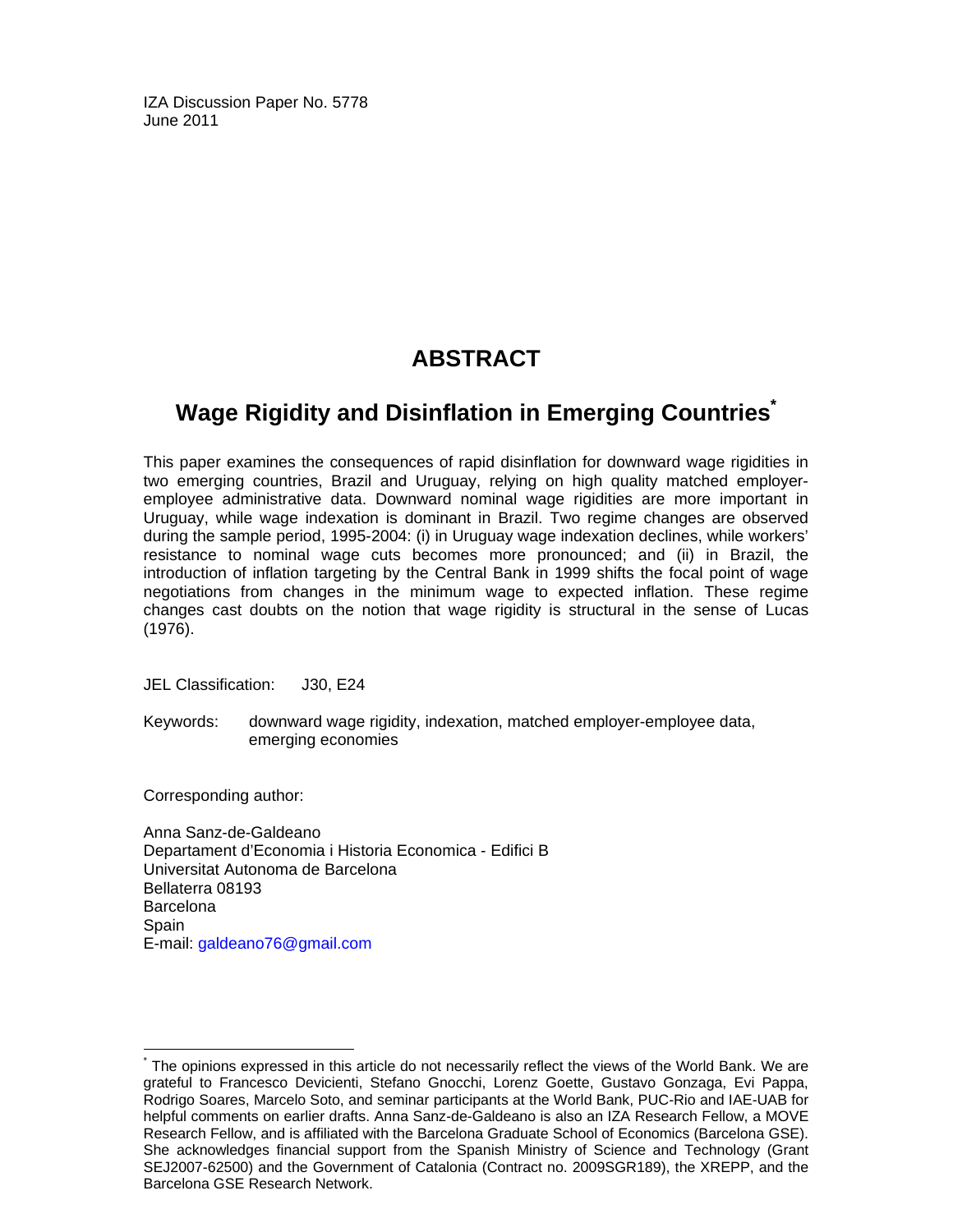# 1 Introduction

The incidence and nature of downward wage rigidities varies markedly across countries. In the US, an ample literature suggests that workers resist nominal wage cuts (e.g. Kahn (1997), Altonji and Devereux (2000) and Lebow et al. (2003)). In contrast, downward nominal wage rigidities (DNWR) are lower in Europe, where real rigidities, introduced through different forms of explicit or implicit indexation of wages to prices, appear to be more relevant (Dickens et al., 2007).

An important aspect that has not been addressed in the empirical micro literature is whether downward wage rigidities represent a structural feature of the economy, in the sense of Lucas (1976). Gordon (1996) and Mankiw (1996), in their discussion of Akerlof et al. (1996) argue that the wage setting behavior of workers and firms is likely to change in response to changes in the macroeconomic environment. In particular, workers facing long periods of low inflation or price stability may get used to reductions in nominal wages, and hence offer less resistance to nominal cuts. A similar argument, in the context of the extent of wage-price indexation, is put forward by Bernanke (2004), who claims that explicit or implicit indexation clauses should ultimately depend on the monetary policy regime.

Previous empirical evidence suggests that wage rigidities are highly persistent within countries. Goette et al. (2007) show that workers' resistance to nominal wage cuts remains persistently high in Switzerland, in spite of a prolonged period of very low inflation. Studies by Barwell and Schweitzer (2007) in the UK, Bauer et al. (2007) in Germany, and Devicienti et al. (2007) in Italy show that real rigidities are more important than workers' resistance of nominal wage cuts in Europe. Moreover, the incidence of downward real wage rigidity in the three countries changes little over time. Hence, it is not surprising that macro models featuring nominal wage rigidities and partial indexation clauses (e.g., Christiano et al. (2005), Smets and Wouters (2007)) treat these parameters as fixed, independent of the macro and policy framework. However, previous empirical evidence may not be the best suited to study the question at hand; i.e., whether wage setting patterns vary with the macroeconomic environment. The macro and policy environment in the countries and periods previously studied were relatively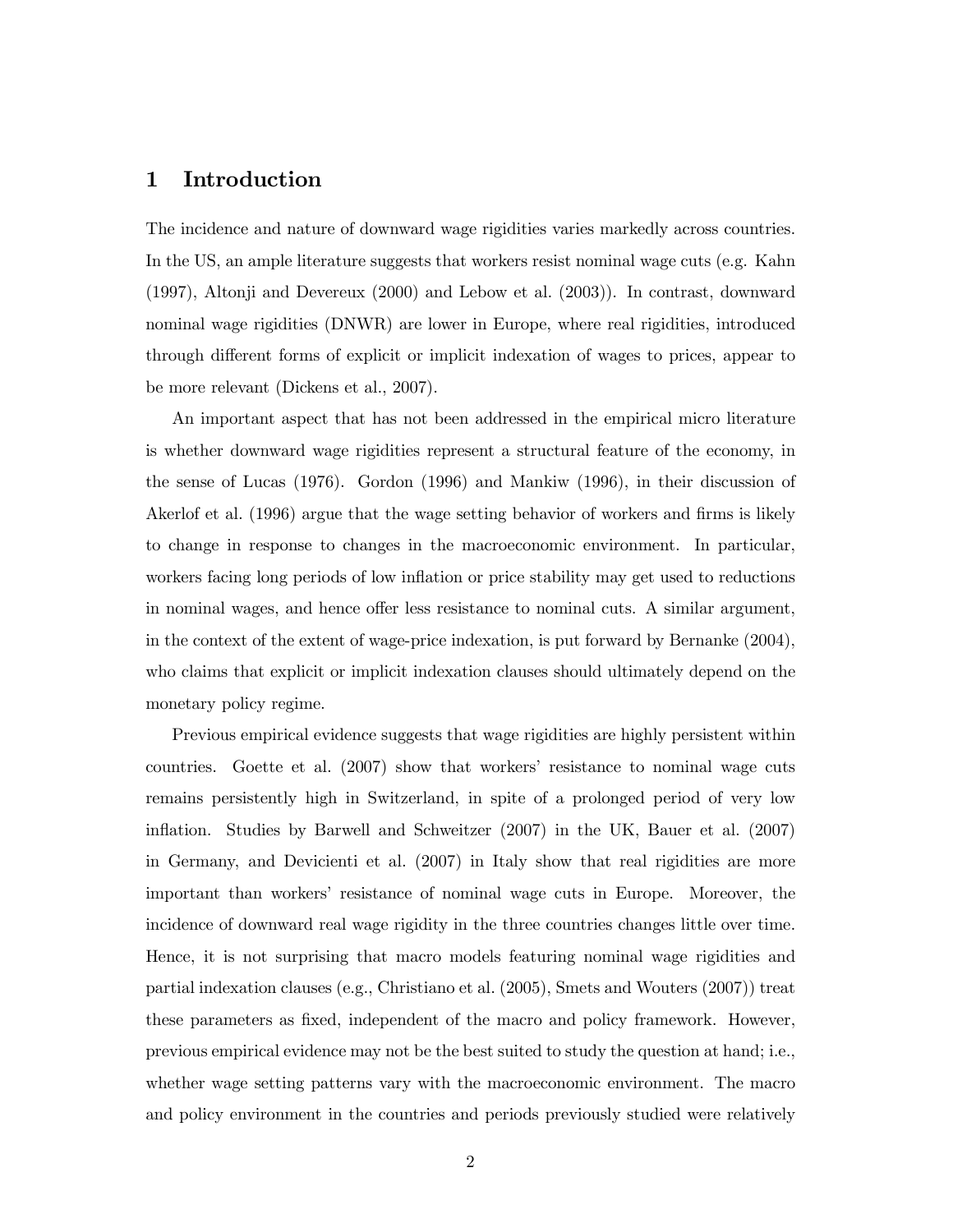stable, offering little variation to identify the impacts on wage setting of macro and policy changes.

This paper contributes to this debate by documenting the case of two countries in which the intensity of downward nominal wage rigidity and the indexation of nominal wages has varied dramatically with the economic and institutional environment. We study two middle-income countries, Brazil and Uruguay, both of which successfully reduced inflation after the introduction of stabilization policies in the 1990s -moving from three-digit levels (four, in Brazil) in the first years of the stabilization effort to one-digit levels by the end of the decade (see figure 1). Our period of analysis begins in the transition years -1995 in Brazil and 1996 in Uruguay. The movement from a high and volatile inflation environment to a low inflation regime allows us to assess how the structural features of wage setting changed with the macroeconomic environment.

While the two countries both experienced a transition in their rates of inflation, they differ in several institutional dimensions that render a comparative study interesting, and may turn out to be important for the prevalence of different types of rigidities. Regarding the monetary policy framework, Uruguay is characterized during most of the sample period by a system of exchange rate anchor, and then, after the crisis of 2002, by moving towards a flexible exchange rate regime coupled with overall price stability within a target rate. In Brazil, by contrast, there is a sharp regime shift during the period, with the adoption of inflation targeting in 1999. Two differences in the labor market institutions of the two countries are also important. First, unions in Uruguay steadily lose power while firm level bargaining gain weight dramatically during the sample period; while in Brazil union coverage remains fairly high and stable. Second, minimum wages in Uruguay are not binding, whereas in Brazil, workers earning a minimum wage represent 6.9 percent of the formal labor force in our sample. In most Latin American countries, however, changes in the minimum wage tend to be used as a signal for wage bargaining across all sectors (Maloney and Mendez, 2004). In this respect, such changes might be an important source of indexation in Brazil.

This paper also contributes to an understanding of the evolution of wage rigidities in micro-data for emerging countries, a topic that has received very little attention in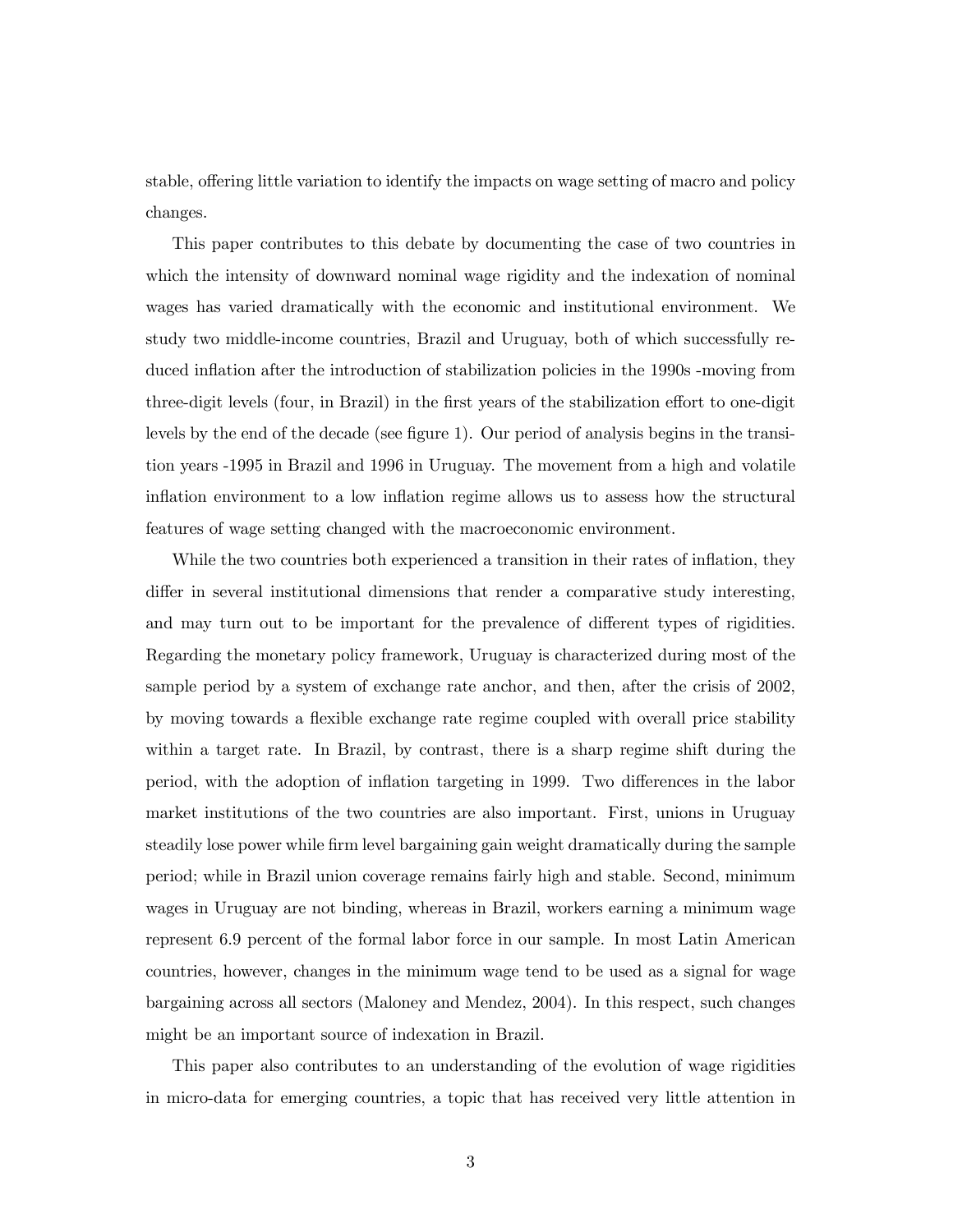the literature.<sup>1</sup> We rely on high-quality matched employer-employee data from administrative records in Brazil and Uruguay, which allows us to obtain accurate measures of wages and to properly track worker mobility. The analysis is carried out using the maximum likelihood estimator first proposed by Altonji and Devereux (2000), and extended to consider DRWR by Goette et al. (2007). The estimator relies on a model of wage changes that jointly estimates the relevant parameters governing the process of DNWR and wage indexation. Importantly, the price index underlying the indexation process is endogenously determined by the model and allowed to be heterogeneous across workers. This permits ex-post evaluation of the relationship between this price index and different prices in the economy, which is crucial for understanding the sources of indexation. The model also allows for errors in the measurement of wages. This is potentially important, since measurement error in wage data has been shown to be an source of downward bias in studies of DNWR (Gottschalk, 2005).

Our results indicate that Brazil and Uruguay present substantial differences in the nature of wage rigidities, and in their reaction to changes in the macroeconomic and institutional environment. In the private formal sector of Uruguay, the pegging of individual nominal wage growth to the rate of inflation falls dramatically over the sample period. Downward real wage rigidity affects on average 75 percent of the workforce in the period 1996-1999, reducing to a fairly stable 7 percent for the rest of the sample period (1999-2004). In parallel, the fraction of workers subject to DNWR increases from around 13 percent in the first three years to an average of 66 percent in the second part of the sample. Hence, disinflation is associated with a sharp movement away from wage indexation. However, this process does not lead the way to a frictionless wage setting regime. Instead, worker resistance to nominal wage cuts arises.

In contrast with Uruguay, the incidence of wage indexation in Brazil is fairly high and stable, affecting on average 43 percent of the workforce. There is, however, an important

 $1<sup>1</sup>$ A notable exception is Castellanos et al. (2004), who study downward nominal wage rigidity and indexation to the minimum wage in Mexico. Our paper differs from this study in three aspects. First, we allow for the presence of measurement errors in the estimation, an aspect that has received considerable attention in the literature in the last few years. Second, we do not impose wage indexation to follow a pre-determined price index. Instead, the price index considered in wage negotiations is allowed to be heterogeneous across agents, and is endogenously determined. Finally, our model is estimated year by year in order to track changes in the distribution of wage changes over time.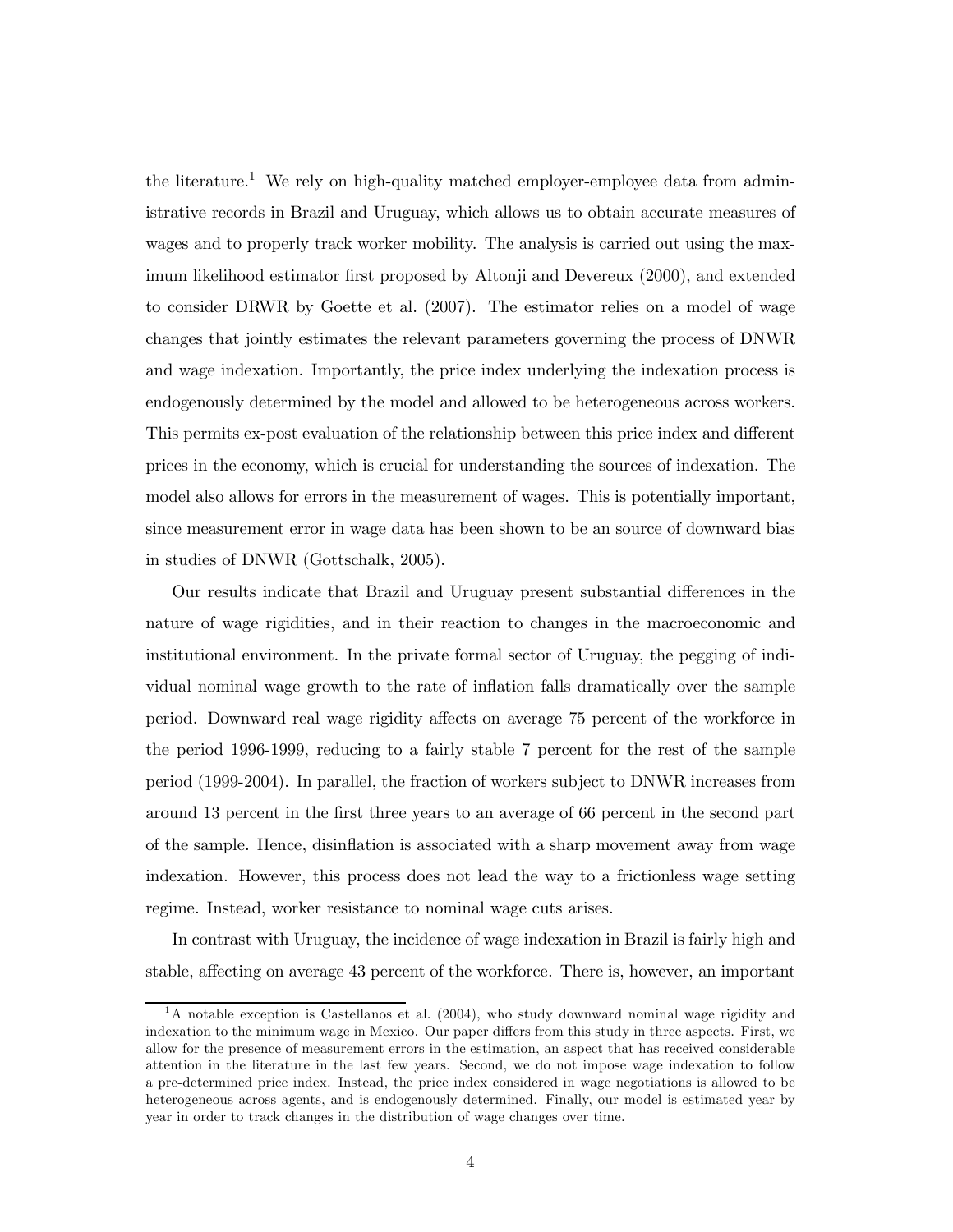regime shift underway in Brazil, and this change is related to the price index to which nominal wages are indexed. During the first years of the sample, up to 1999, the price index to which wages are indexed is the change in the minimum wage. Subsequently, and coincident with the introduction of inflation targeting in 1999, the price index that represents the focal point of wage negotiations moves away from the minimum wage and becomes closely related to the evolution inflation. Interestingly, the variance of this price index across agents also increases after 1999 -a feature that is consistent with the index being an indicator of inflation expectations.

The results in this paper are related to two recent macro studies. In the context of price setting, Benati (2008) shows that the rate of inflation persistence in different countries and time periods varies with the monetary policy regime, while Hofmann et al. (2010) show similar time variation in US wage dynamics. These two papers offer compelling time series evidence that challenges the notion that the persistence of inflation, or wage indexation to past inflation, are intrinsic to the deep structure of the economy, and invariant to changes in the monetary regime. Our work is a first attempt to examine the stability of downward nominal and real wage rigidities in an environment subject to policy changes and rapid macroeconomic stabilization. To this end, relying on matched establishment-worker data constitutes a great advantage. A general problem with the aggregation in macro series is that it assumes that the evolution of wage rigidities is the same for all establishments or groups of individuals. However, agents with different characteristics are likely to react differently to macro and policy changes. Some of these are subtle changes. For instance, our results for Brazil show that after the introduction of inflation targeting some agents appear to start negotiating wage changes as a function of expected inflation, while others remain pegged to changes in the minimum wage. Understanding the evolution of the focal point of wage negotiations is important for the design of monetary policy, and to guide the need for possible structural reforms in the labor market. However, these changes may be blurred by aggregation at the macro level. The use of micro data instead allows us to examine time-varying worker and establishment heterogeneity in wage setting.

The rest of the paper is organized as follows. Section 2 describes the data sets used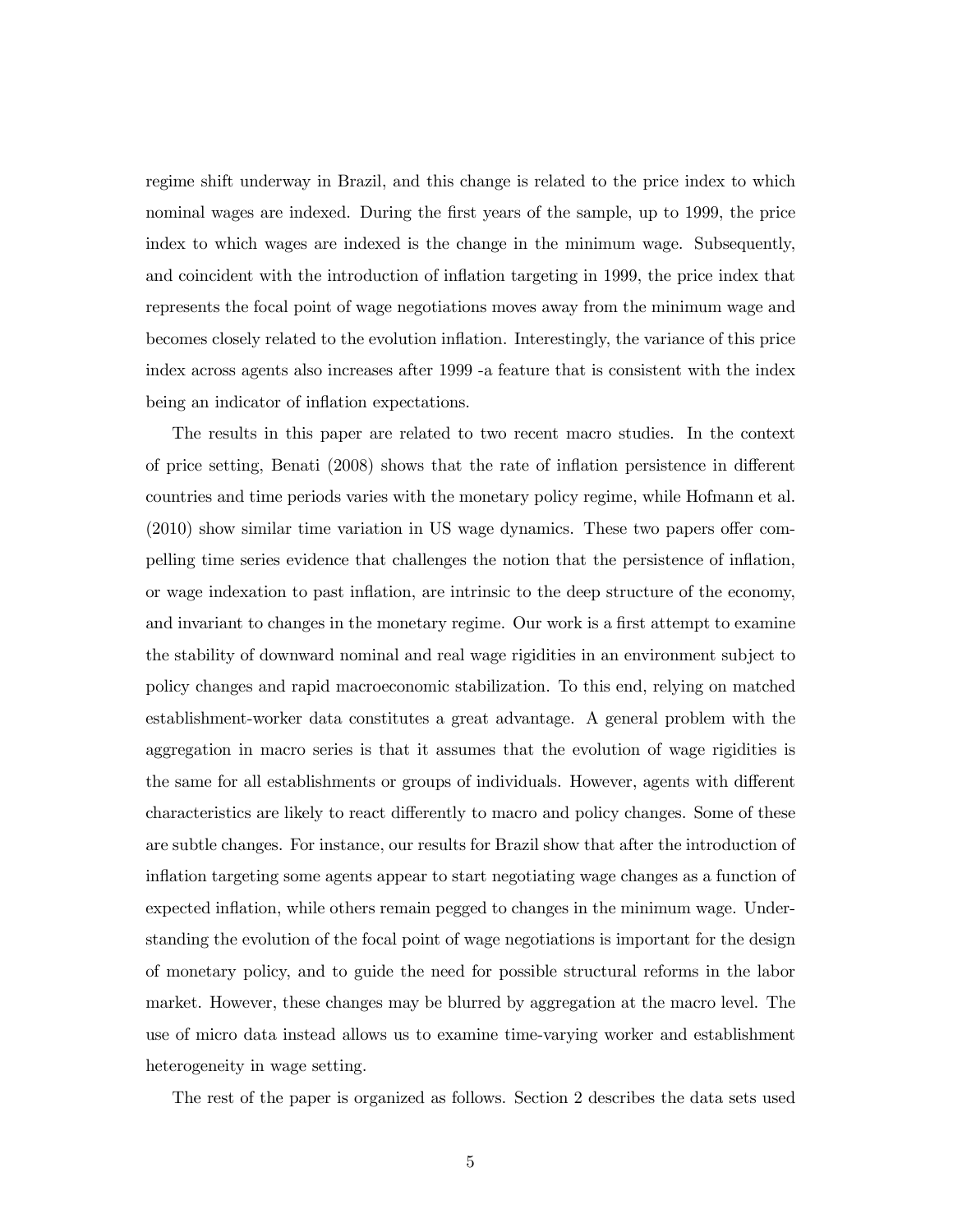and presents wage change histograms for selected years, discussing their main features and why they are suggestive of different types of rigidities. Section 3 discusses the methodology used to deal with measurement errors and the joint estimation of the different types of rigidity. Section 4 presents the main results of the paper. In section 5 we extend the analysis of the incidence of wage rigidities to differentiate across worker and firm characteristics. Section 6 concludes.

# 2 Data

#### 2.1 Data sources and sample selection

We use annual administrative employer-employee matched data from Brazil (1995-2002) and Uruguay (1996-2004). The main difference between the two data sets is that while the former is comprehensive, including information for the universe of workers in the formal sector in Brazil, the latter provides us with information on a random sample of workers in Uruguay's formal sector.

Our data source for Brazil is the labor market census RAIS (Relação Annual de Informações Sociais), an administrative data set collected annually by the Brazilian Labor Ministry. By Brazilian law, all employers in the formal sector must report detailed information for all their workers to RAIS every year. RAIS includes information about workers (sex, age, education) and their jobs (type of contract, occupation, average monthly wage earned during the year, wage earned in December, and the amount of hours usually worked per week), as well as some characteristics of the establishment (sector, region, municipality). Importantly, RAIS also provides firm, establishment, and worker identifiers which, together with the dates of admission and separation, allow us to accurately identify year-to-year job stayers.

We restrict our Brazilian sample to the state of Minas Gerais. We do so for two reasons. First, using the whole RAIS sample, which is huge, would make data handling impracticable. Second, we have confirmed, using representative survey data, that Minas Gerais is well suited to represent the Brazilian economy. In particular, our tabulations, based on the Brazilian Labor Force Survey "Pesquisa Mensal de Emprego" for our sample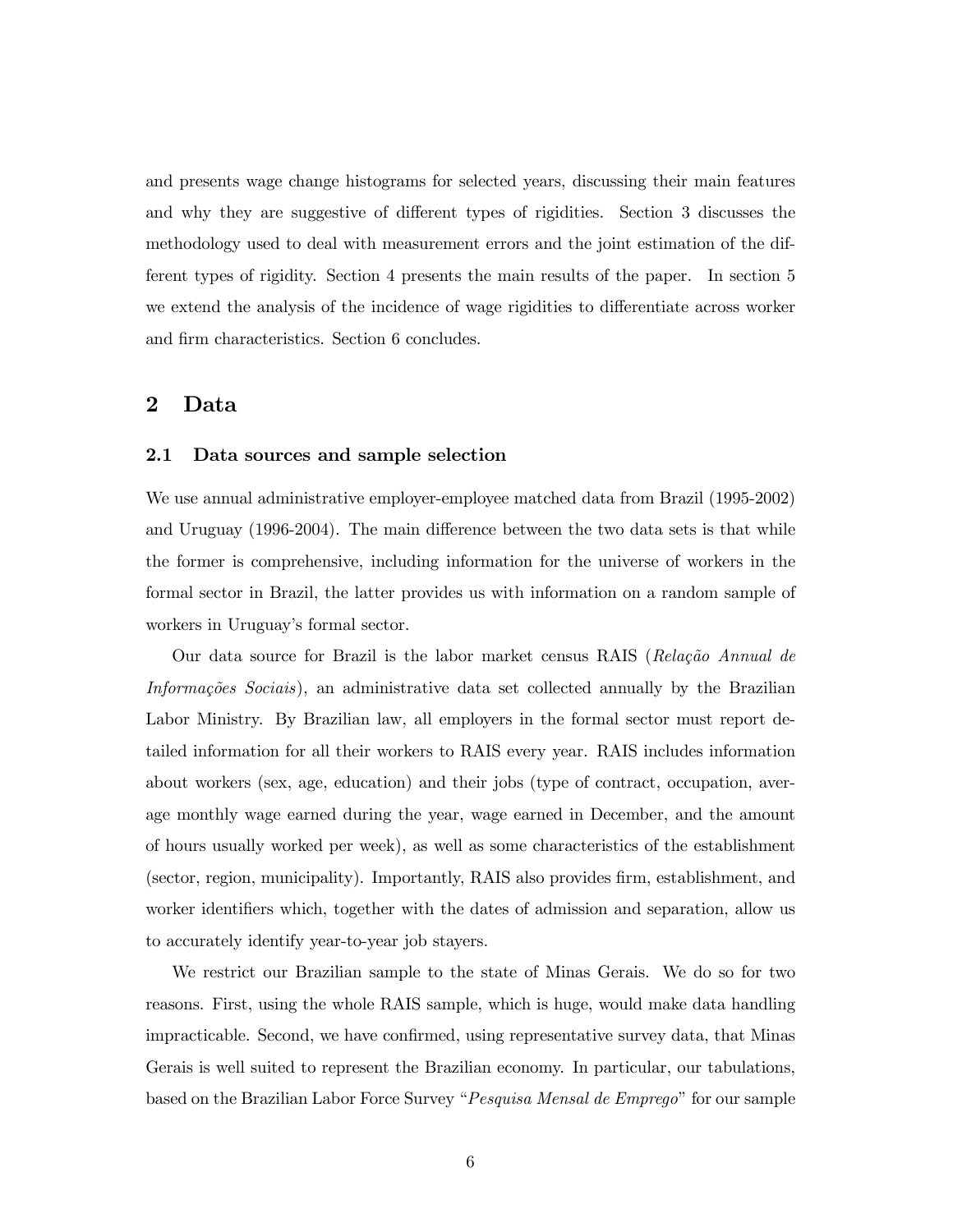years indicate that the shares of formal employment, gender, age, and industry distribution in Belo Horizonte (the capital of Minas Gerais) is very similar to those in other urban areas (see table 1).<sup>2</sup>

Our Uruguayan data consist of social security records from the Banco de Previsión Social (BPS). After the 1995 social security reform, the BPS started keeping employer and employee administrative records on a monthly basis. We exploit a random sample of the BPS records, which, like the Brazilian RAIS, contains information on establishments (number of employees, sector, region), workers (age, sex) and their jobs (occupation, weekly hours of work, monthly wages). Establishments and workers are uniquely tracked by an individual identifier and an establishment identifier. Each job within a workerestablishment pair is uniquely identified as well, which allows us to track year-to-year job stayers who have been neither promoted nor demoted. This job identifier, however, is not available in the Brazilian RAIS, so for the sake of comparability in our empirical analysis we define stayers as workers who are continuously employed in the same establishment for a year or more.<sup>3</sup>

Regarding the compensation measures used in our analysis, the Brazilian RAIS reports monthly wages earned in December, which include extraordinary additions, supplements and bonuses, tips and gratuities, commissions and fees, contracted premia, overtime compensation for contracted extra hours, and, in general, all forms of payment that are taxable income or are subject to Brazilian social security contributions. The "thirteenth salary" -the special December payment that is made in some sectorsas well as severance payments for layoffs and indemnity payments are not considered wage components. Therefore, we construct a comparable monthly wage measure from Uruguay's BPS that excludes severance payments and the special December payment. The number of hours worked per week is reported in both data sets. There are some differences, though, in the way hours are measured in each data set. The RAIS data

<sup>&</sup>lt;sup>2</sup>The Pesquisa Mensal de Emprego is representative of urban areas in 8 districts of Brazil. We restrict the comparison to Belo Horizonte, where, according to our data, 28 percent of formal employees in Minas Gerais are employed.

<sup>&</sup>lt;sup>3</sup>However, it is worth noting that our results are very similar when we exclude promoted or demoted employees from our Uruguayan sample of stayers. These resuls are available upon request from the authors.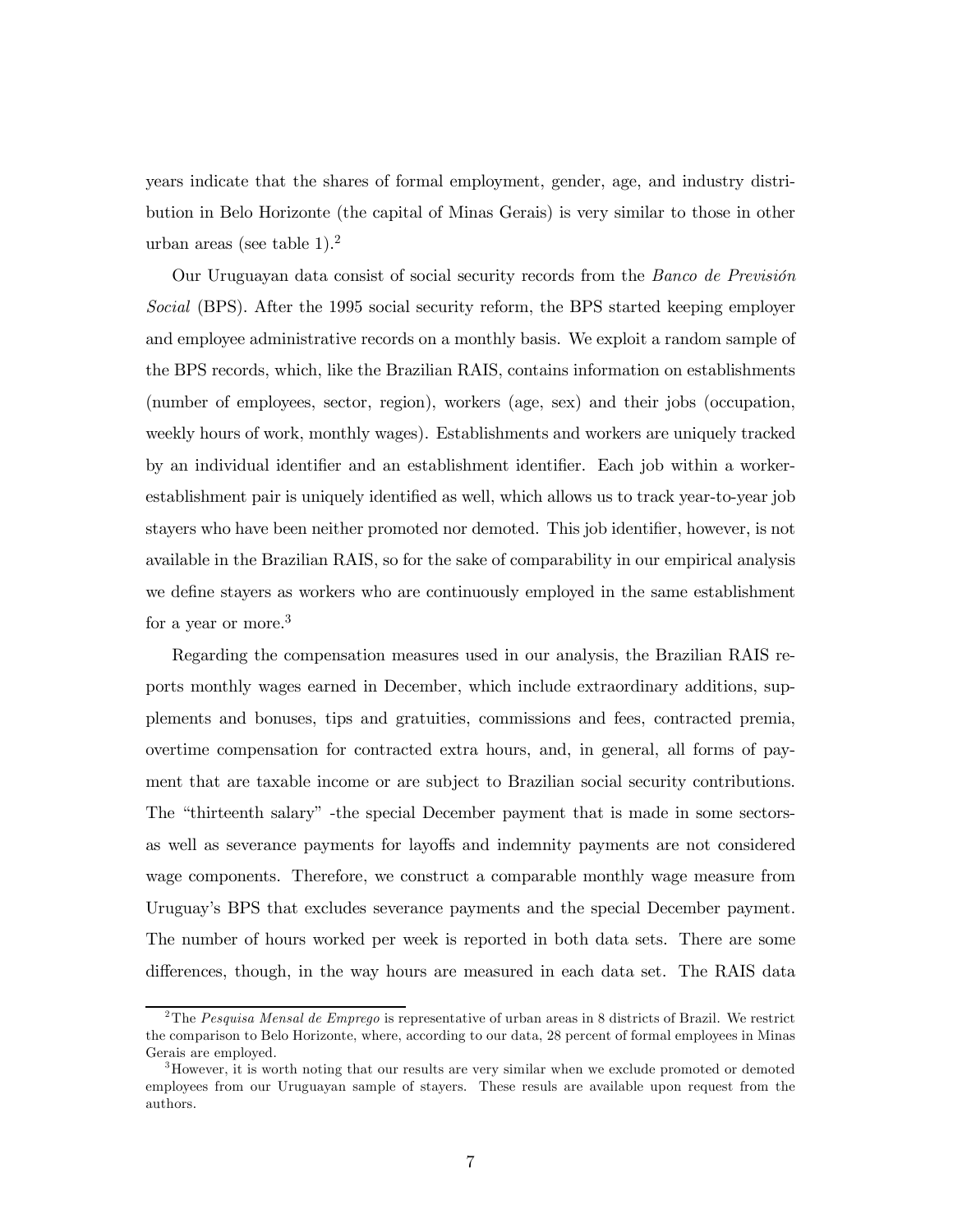reports contractual hours, while the BPS records actual hours worked during the week of reference.

Hourly wages in each data set are constructed using the compensation and hours worked in that data set. Note that none of our measures of hourly wages is, in principle, exempted from measurement errors. Since individuals' working time arrangements are not time invariant, even if they stay in the same job, some of the observed monthly wage changes will actually reflect changes in labor input. Computing hourly wages from RAIS will only partially mitigate this problem as long as changes in hours are reflected in the contract. The hourly wage measure in Uruguay might be more accurate, but variations in weekly hours of work throughout the month will result in measurement errors. In conclusion, even if our two data sources are less likely to be subject to measurement error than survey data, we cannot rule out the possibility of error. Hence, the model described in section 3 allows for the presence of measurement error in the estimation.

For both Brazil and Uruguay, we use the same sample selection criteria. First, we restrict our sample to full-time employees working in the private sector. Second, whenever individuals have more than one job, we always keep the observation with the highest paying job. Finally, our benchmark analysis of individual wage growth, which we define as the difference in log wages over a 12-month interval, is limited to job stayers, who are characterized by working in the same establishment in the same month in two adjacent years. These data restrictions leave 7 years of wage change observations in Brazil, containing between 857,589 and 1,200,120 individual cases, and 8 years in Uruguay, including between 68,494 and 97,721 individual wage changes.

#### 2.2 Descriptive Evidence

In order to get an initial impression of the different types of rigidities that prevail under different inflation scenarios, we look in this section at individual wage change distributions from selected years (figures 2 and 3). In line with our previous discussion, we concentrate on the yearly nominal log-wage change distribution of private sector workers staying in the same job for two consecutive years. Each bin contains a one-percent variation in wages, and we have restricted nominal wage changes to be below 40 percent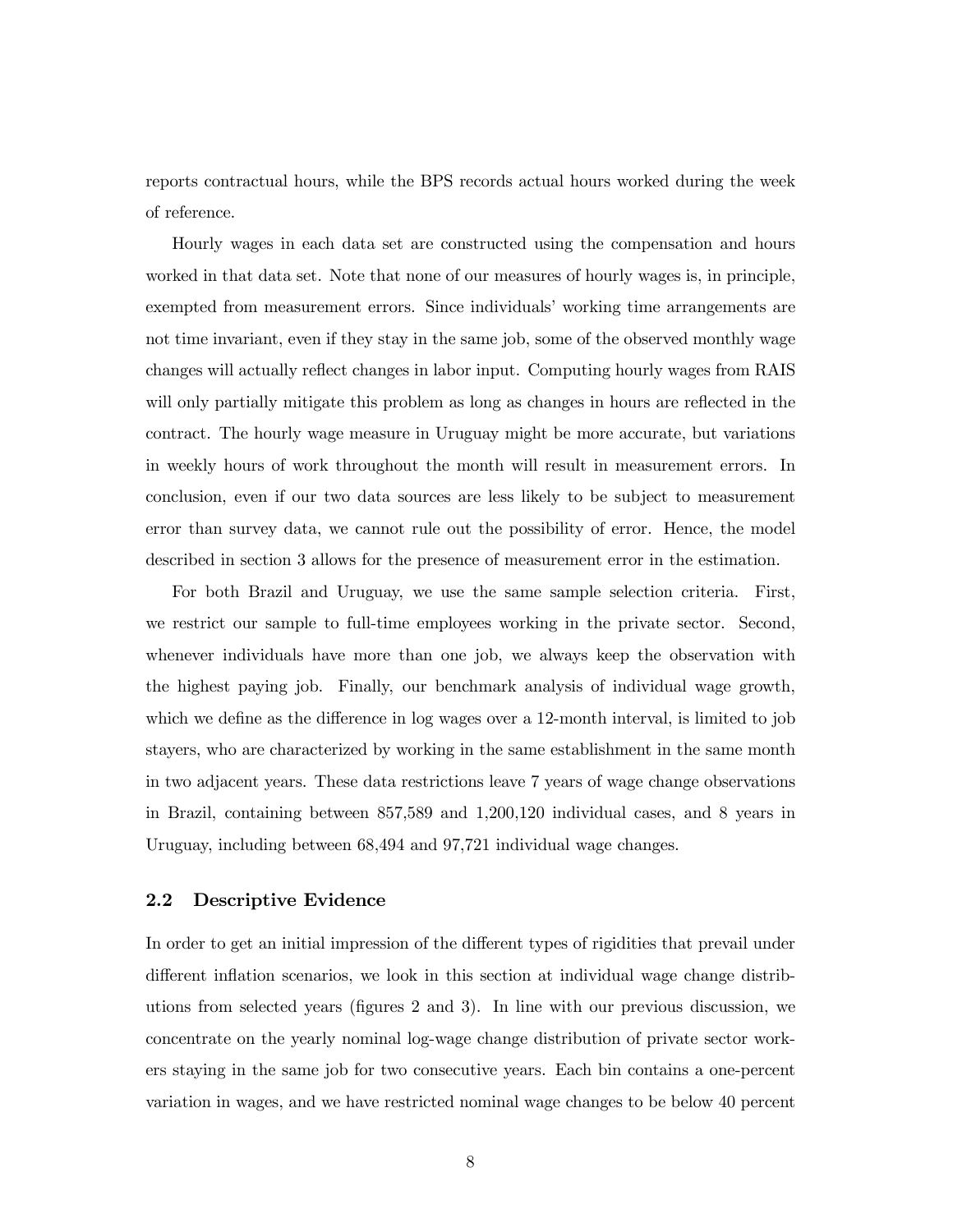and above -10 percent in the figures, in order to highlight the distortions associated with DNWR and indexation. Two vertical lines are also shown in the graph. The solid line is the yearly inflation rate, while the dashed line shows the yearly growth rate of the minimum wage.

We start by discussing the earlier period in our sample, when inflation had already started coming down but was still at double-digit levels. Panel A of figure 2 shows the wage change histogram in 1997-1998 in Uruguay. This is the first year of moderate (10.81%) inflation after the introduction of the stabilization plan in 1990. The first notable aspect is a concentration of observations at zero wage changes (around 7 percent), and the relatively little mass below it, in what seems to be a sign of downward nominal wage rigidities. There is another important asymmetry in the distribution: a large mass of observations is clustered around the inflation rate, while the percentage of workers with a wage change right below the 10-11 percent bin is clearly lower than the percentage of wage changes above it. Naturally, economic agents do not necessarily have the same expectations about inflation, or the same reference value in wage negotiations. Hence, the distortion associated with indexation clauses cannot be seen as sharply in the histograms as the impact of the zero wage change boundary. This will be taken into account in the empirical analysis by allowing for inflation expectations or focal point in wage negotiations to differ across agents. However, the cluster of observations around the rate of inflation might be a sign of partial indexation clauses. Finally, note also that the growth of the minimum wage lies well above the rate of inflation, and there are no signs of distortion in this part of the distribution. As we will see, this is in sharp contrast with what is happening in Brazil during this period.

Panel B of figure 2 shows the wage change histogram in 1995-1996 in Brazil. This is right after the introduction of the stabilization plan in 1994, the Real Plan, which succeeded in sharply bringing down inflation from 2,075 percent in 1993-1994 to 15.75 percent in 1995-1996. The first noticeable aspect is a large spike in the 12 percent bin, which accounts for some 15 percent of the wage change observations and more than triples the mass in the adjacent bins. The 12 percent bin coincides with the growth of the minimum wage (11.99 percent), and forcefully suggests that the price index used to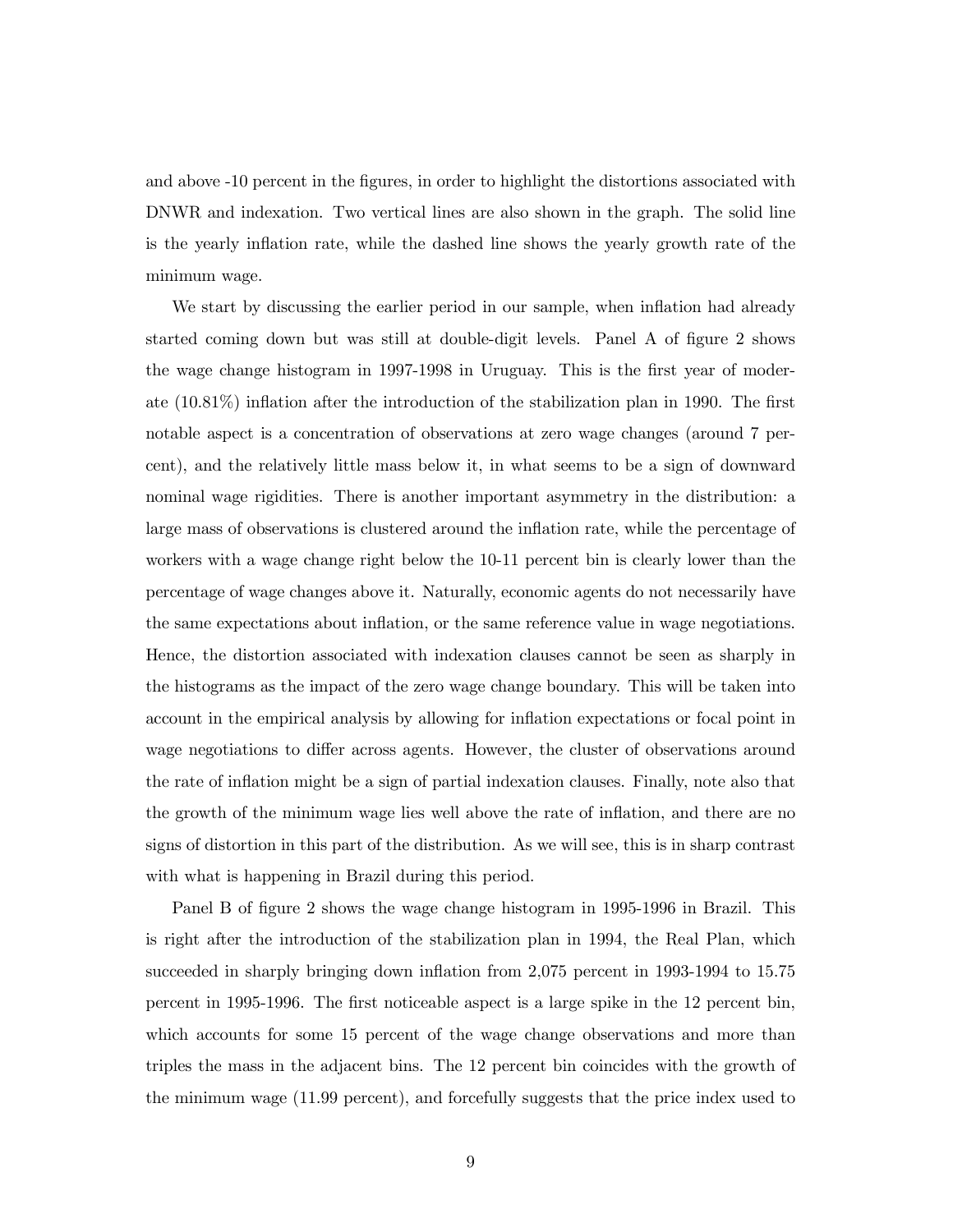index wage contracts this year is the change in the minimum wage. Note also that there are no distortions associated with the rate of inflation. Quite surprisingly, we find very little zero wage changes, but the -1 bin shows a small spike. This concentration of tiny wage cuts is suggestive of measurement error.

We move next to the low-inflation years. Panel A of figure 3 shows the wage change distribution in Uruguay in 2000-2001, when inflation is at its low for the period (4.35 percent). The most striking feature with respect to the high-inflation year is the growth in the spike at zero, which now accounts for almost 25 percent of the wage change observations. As before, there is some concentration of observations around the rate of inflation, but to a much lesser extent than in 1997-1998. Panel B of figure 3 shows the 1999-2000 histogram in Brazil. As before, the change in the minimum wage is associated with a large spike, amounting to 14 percent of the wage changes. The novelty is that there appears to be a second distortion in the positive wage change range, this time associated with the rate of inflation. This could indicate that as inflation comes down, some agents start indexing their wages to expected inflation.

In sum, visual inspection of the wage change histograms suggests an important presence of downward rigidities and indexation in both countries in all years. However, obtaining precise measures of downward wage rigidities is complicated because of the presence of measurement error in the data and the existence of different focal points for wage indexation. The next section presents a model that deals with these two features and provides us with clean measures of DNWR and the extent of wage indexation.

# 3 Methodology

There are different approaches in the literature to estimating rigidities from individual data. Focusing on job stayers between two consecutive years, a number of studies draw inferences about rigidities based on asymmetries in the wage change distribution (see, e.g., Card and Hyslop (1997) and Dickens et al. (2007)). A second group of estimates is based on the assumption that, in the absence of changes in the extent of rigidity,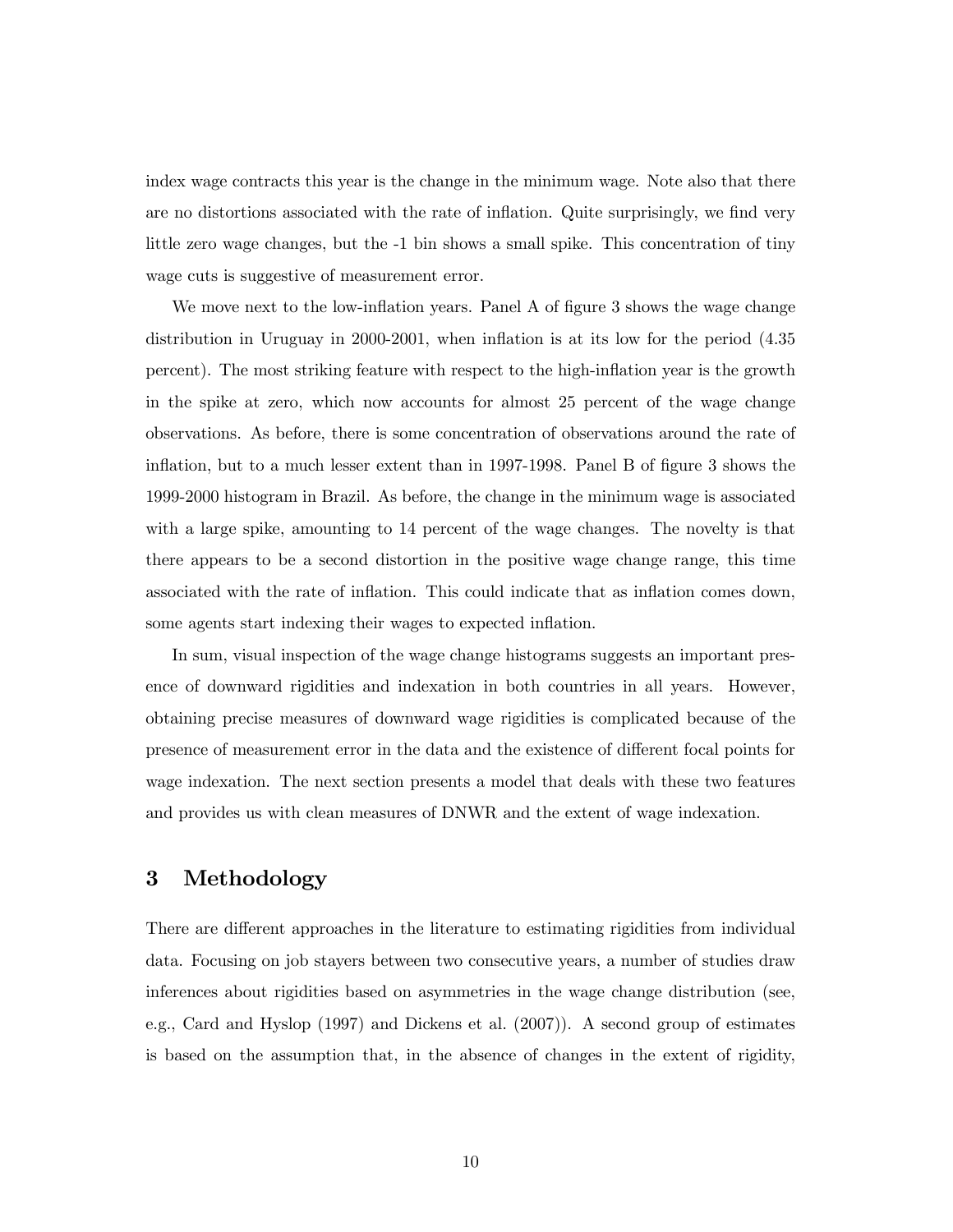the shape of the wage change distribution is constant over time.<sup>4</sup> A problem with these methods is that they do not directly take into account the impact of measurement errors. An alternative is first proposed by Altonji and Devereux (2000), who develop a wagesetting model in which the structural parameters of DNWR and measurement errors are jointly estimated via maximum likelihood. This methodology has been extended by Goette et al. (2007) to consider downward real wage rigidities (DRWR) or the resistance of nominal wages to falling below an estimated positive threshold, , and has been applied in the UK by Barwell and Schweitzer (2007), in Germany by Bauer et al. (2007), and in Italy by Devicienti et al. (2007). In what follows we present a brief description of the main elements of this model.

Each individual wage change observation can belong to one of three regimes: a regime subject to DNWR, a regime subject to wage indexation or DRWR, and a regime in which wages are fully flexible.<sup>5</sup> In the model we allow for the possibility (although this is not imposed) that observed wage changes are distorted by measurement error. Define  $\Delta y_{it}^*$  as the notional wage change distribution at time t, corresponding to wage changes between t and  $t-1$ . The notional is the distribution that would prevail if all wages were fully flexible and there were no measurement errors. Then, the notional wage change for a random draw i from the population can be modelled as a function of observable characteristics, as follows:

$$
\Delta y_{it}^* = \mathbf{x}_{it-1} \boldsymbol{\beta}_t + \varepsilon_{it} \tag{1}
$$

, where  $\mathbf{x}_{it-1}$  is a vector of individual and job characteristics in the base year, and the error term  $\varepsilon_{it}$  is assumed to be normally distributed. The problem is that we do not observe this notional wage change. Rather than observing  $\Delta y_{it}^*$ , we observe a wage change distribution that is potentially distorted by both measurement errors and downward wage rigidities. We refer to this distribution as the observed  $(\Delta y_{it}^o)$ , and we detail below how it relates to  $\Delta y_{it}^*$ .

<sup>&</sup>lt;sup>4</sup>See Kahn (1997) and Castellanos et al. (2004) for detailed discussion.

<sup>&</sup>lt;sup>5</sup>We use the terms DRWR and wage indexation interchangeably. There are important differences across countries, but indexation clauses tend to be asymmetric. If inflation happens to be above expectations, revision clauses are often in place, but the reverse is not true. See Babecky et al. (2009) for a discussion.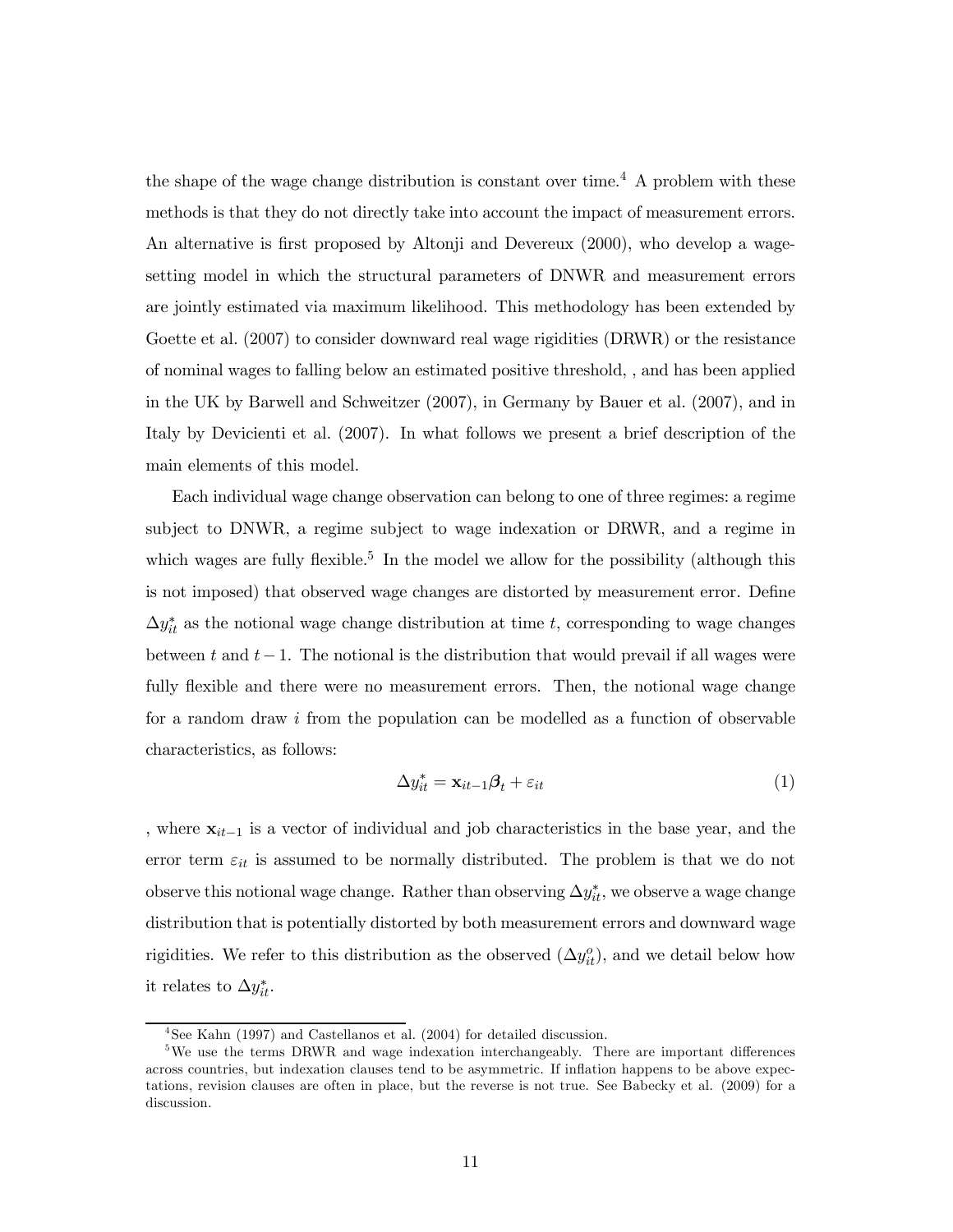As we stated, the first difference between observed and notional wage changes is due to measurement error. The population measurement error is defined as the difference between the observed value,  $\Delta y_{it}^o$ , and the actual value,  $\Delta y_{it}$ . Hence,  $\Delta e_{it} = \Delta y_{it}^o - \Delta y_{it}$ , where  $e_{it}$  is modeled as a normally distributed shock to wage levels. However, not all observations are subject to measurement error. We assume that with probability  $q_t$ wages are correctly measured, and with probability  $1-q_t$ , they are measured with error.

The second difference between observed and notional wage changes is due to the presence of rigidities in wage setting. Wage changes for the proportion of individuals subject to DNWR, denoted by  $p_t^N$ , will be governed by:

$$
\Delta y_{it}^o = \left\{ \begin{array}{c} \mathbf{x}_{it-1} \boldsymbol{\beta}_t + \varepsilon_{it} + \Delta e_{it} \text{ if } \mathbf{x}_{it-1} \boldsymbol{\beta}_t + \varepsilon_{it} \ge 0 \\ \Delta e_{it} \text{ if } \mathbf{x}_{it-1} \boldsymbol{\beta}_t + \varepsilon_{it} < 0 \end{array} \right\} \tag{2}
$$

Thus, for those individuals subject to DNWR, the observed wage change will coincide with the notional wage change plus some measurement error only when the programmed wage increase is above zero. Had the flexible wage change been negative, the worker would receive a wage freeze, and the observed wage change would only differ from zero if wages were measured with errors.

Similarly, the observed wage changes of the fraction of individuals prone to DRWR, denoted by  $p_t^R$ , will instead be given by:

$$
\Delta y_{it}^o = \left\{ \begin{array}{c} \mathbf{x}_{it-1} \boldsymbol{\beta}_t + \varepsilon_{it} + \Delta e_{it} \text{ if } \mathbf{x}_{it-1} \boldsymbol{\beta}_t + \varepsilon_{it} \ge r_{it} \\ \Delta e_{it} + r_{it} \text{ if } \mathbf{x}_{it-1} \boldsymbol{\beta}_t + \varepsilon_{it} < r_{it} \end{array} \right\}
$$
(3)

, where a straightforward interpretation (but not the only one) of  $r_{it}$  is that it represents individual-specific inflation expectations. Note that, in contrast with DNWR, the focal point for wage indexation is individual specific  $(r_i)$ . In the empirical implementation of the model, we will assume that  $r_{it}$  is i.i.d. normal and will allow its mean and variance to vary over time.

As for the fraction of flexible individuals, denoted by  $1 - p_t^N - p_t^R$ , their actual wage changes,  $\Delta y_{it}$ , are equal to the notional wage changes,  $\Delta y_{it}^*$ . Differences between observed and notional wage changes are allowed if measurement error is present:  $\Delta y_{it}^o$  =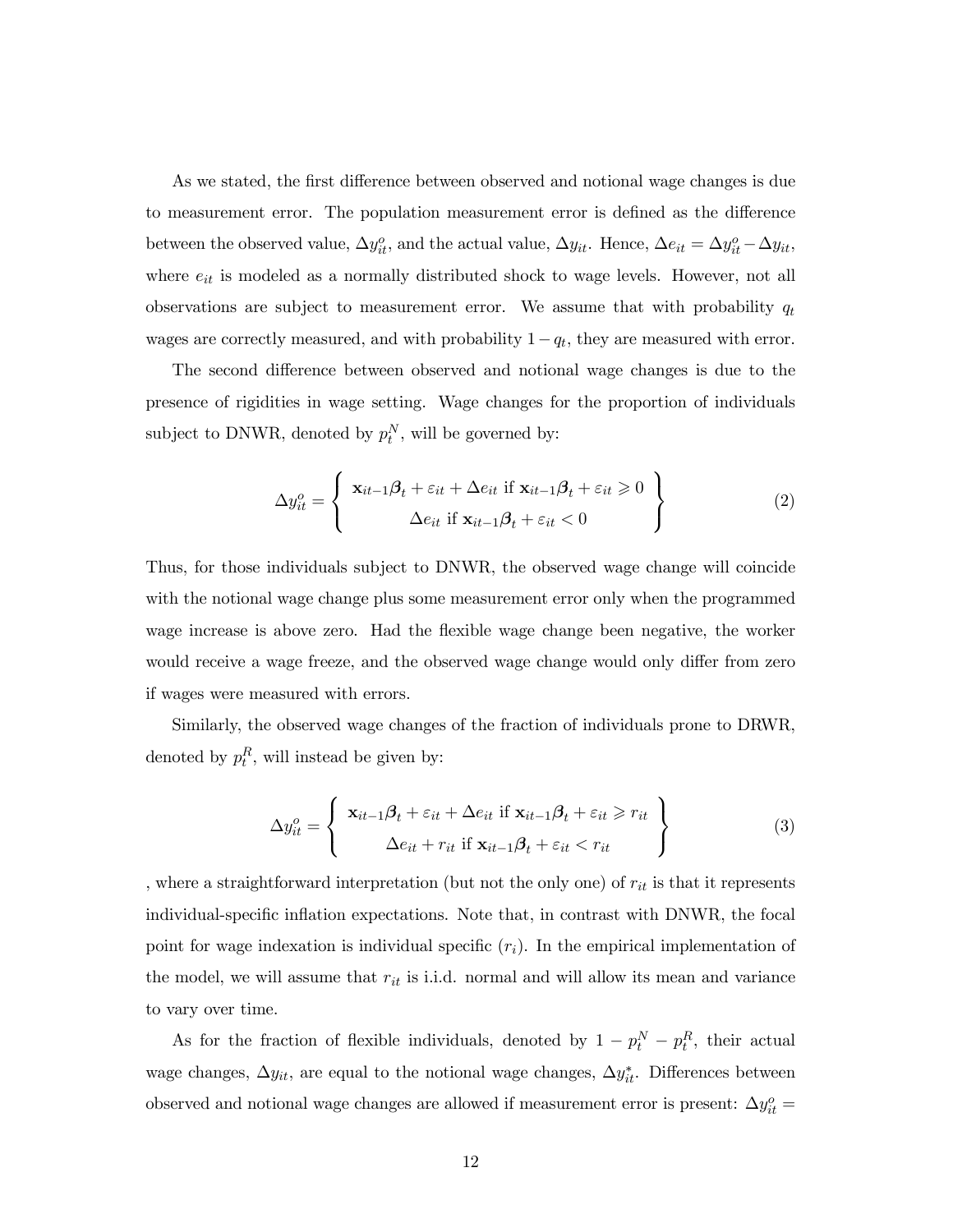$\mathbf{x}_{it-1}\boldsymbol{\beta}_t + \varepsilon_{it} + \Delta e_{it}.$ 

It is worth stressing once more that measurement error is not forced onto the data. Assuming that  $\Delta e_{it}$  is normally distributed with a positive variance in the population would imply that the probability of a firm correctly reporting individual wages would be zero, a feature most likely inconsistent with the nature of our data. Instead, our assumption that a fraction,  $q_t$ , of the wages, is measured without error allows us to examine the relative importance of this feature in the two data sets we study.

Under these assumptions, the likelihood of each observation is calculated and all parameters are estimated by maximum likelihood. Intuitively, the estimator uses the local asymmetries in the wage change distributions that we have discussed in the descriptive section in order to identify DNWR and DNWR. However, instead of identifying them unconditionally, by, for example, visually inspecting the previous histograms, the estimator exploits the asymmetries in wage changes conditional on individual and job characteristics. As for the identification of potential measurement error, the estimator has two main features that help assess its relevance. First, since measurement error is expected to follow a continuous distribution, its presence is less likely when the size of the spike at zero is large. Second, since measurement error is expected to displace actual wage freezes, we should observe excess probability mass around zero and relatively smooth asymmetries in other parts of the wage change distribution when measurement error is important.

It is important to note that not all forms of measurement error will necessarily result in an underestimation of DNWR. Most notably, in the presence of rounding errors, wage freezes would actually be over-represented and not the opposite. For example, Smith (2000) uses data from the British Household Panel Survey (BHPS) and finds that self-reported reported wage freezes between two consecutive years are less likely to happen when individuals double check their pay slip before reporting wages. As a consequence, measurement of DNWR in the BHPS which does not take into account rounding errors would tend to over-estimate rigidities. We believe our data are unlikely to suffer from rounding errors since wage information is directly extracted from firms' individual pay records. In the case of Uruguay, the BPS data determine individual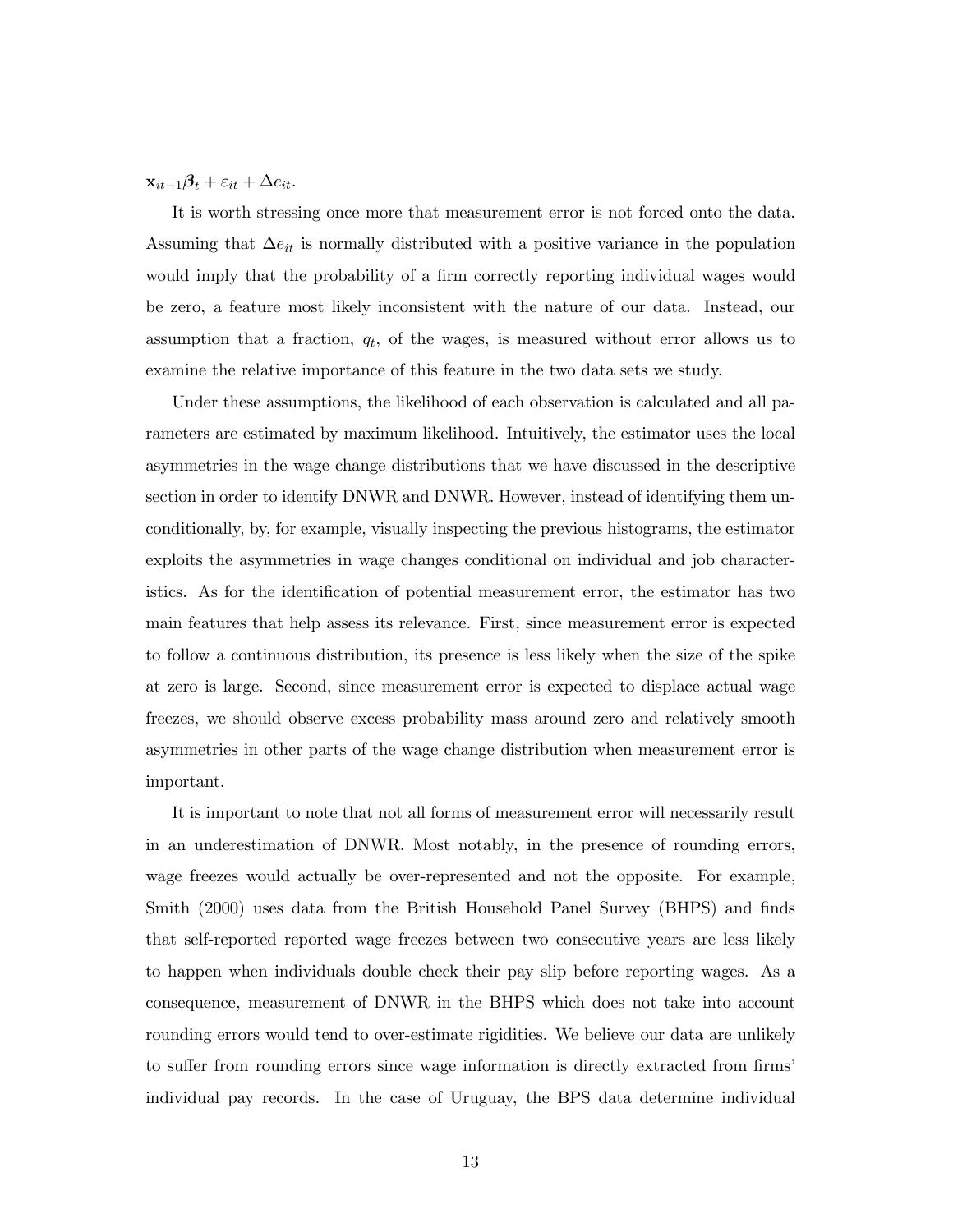access to pension, health, and other benefits. Hence, it is in the worker's interest that all information is accurately reported by the firm. Moreover, the data are thoroughly checked by government officials. In the case of Brazil, wages are also directly extracted from company records and wage information is requested to the level of *centavos* (cents). On average, 75 percent of our wage observations include the cents paid.

Goette et al. (2007) note that their estimator may encounter identification problems when inflation is very low, since in that case, DNWR and DRWR are very close in the wage change distribution and are therefore hard to distinguish. We are rarely constrained by this issue and are therefore generally able to obtain accurate estimates because, even in the periods with lowest inflation in Brazil and Uruguay, the inflation rate was relatively high with respect to OECD countries previously studied. Also, and in contrast with previous studies, the rate of inflation observed during the period of study in both Uruguay and Brazil is fairly volatile. It is for this reason that we separately estimate our model year by year. This allows for a flexible specification, wherein both, the parameters of the notional and the different rigidity regimes may vary across years. A potential limitation of our analysis is that it does not consider the possibility of symmetric rigidities; for instance, those associated with the menu costs of changing wages. Our assumption is justified by the analysis of Dickens et al. (2008), who examines individual wage change distributions among job stayers in 17 OECD countries and finds no evidence of menu costs in wage setting. Given the inflation history of the two countries we are studying and the high volatility of inflation during the sample period we believe that menu costs are even less likely to be relevant in our case.

#### 4 Main Results

#### 4.1 Empirical implementation

In this section, we discuss some relevant details regarding the empirical implementation of the model and provide a first assessment of its functioning. We estimate an individual wage change model and the corresponding rigidity parameters year by year. It is important to note that, after applying the sample restrictions discussed in section 2, we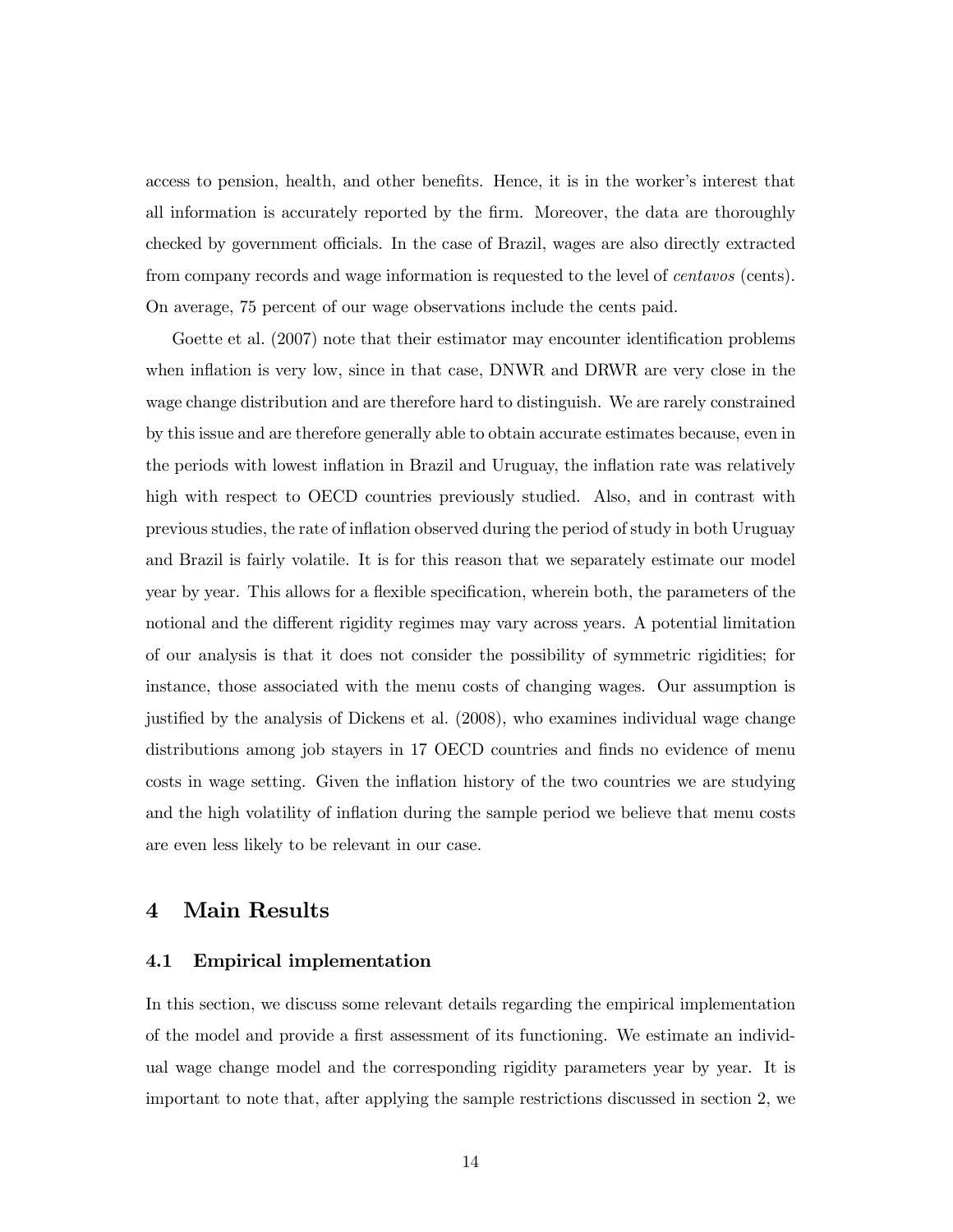do not eliminate any outliers from the sample, neither in wage levels nor in changes. We let our model of measurement error deal with this problem.

The set of covariates used to estimate the notional wage change distribution varies in the two countries, reflecting differences in data availability. The Brazilian data are more comprehensive and allow us to control for gender, age, tenure and their quadratic terms, educational attainment, occupation and sector of operation, establishment size, type of labor contract, and location of the firm (in Belo Horizonte or outside the state capital). In the case of Uruguay, we control for gender, age, tenure and their quadratic terms, sector of operation, white or blue collar status, establishment size, and the location of the firm (in Montevideo vs. the rest of the country).

Table 2 reports maximum likelihood estimates of the notional wage change equation parameters and their associated z-statistics for Uruguay and Brazil in 1998-1999.<sup>6</sup> The estimated coefficients are highly significant in almost all cases. Some commonalities within the two countries emerge. As expected, individual wage growth declines nonmonotonically with age, is higher in the capital, and tends to increase with establishment size, although wages in medium/large brazilian establishments (those with the 50 to1000 employees) display higher wage growth than the largest firms in the sample (those with 1,000 employees or more). Perhaps surprisingly, the effect of education and type of contract on individual wage growth in Brazil is not clear, as suggested by inconsistent signs across years, and often coefficients not significantly different from zero.

Figure 4 presents the wage changes predicted by the model, as well as the observed wage changes in 1997-1998. Panel A displays the corresponding distributions for Uruguay and panel B for Brazil. The predicted histogram is obviously smoother, but the overall fit of the model to the shape of the observed wage growth histogram is quite good. If anything, the model tends to underestimate the concentration of observations around the focal points of rigidity. In the case of Uruguay, we slightly underestimate the spike at zero, and overestimate the share of wage growth observations immediately below the focal point of real rigidity. In the case of Brazil, we slightly underestimate

 $6$ Results for the other years are qualitatively similar to those of 1998-1999, unless otherwise stated in the text.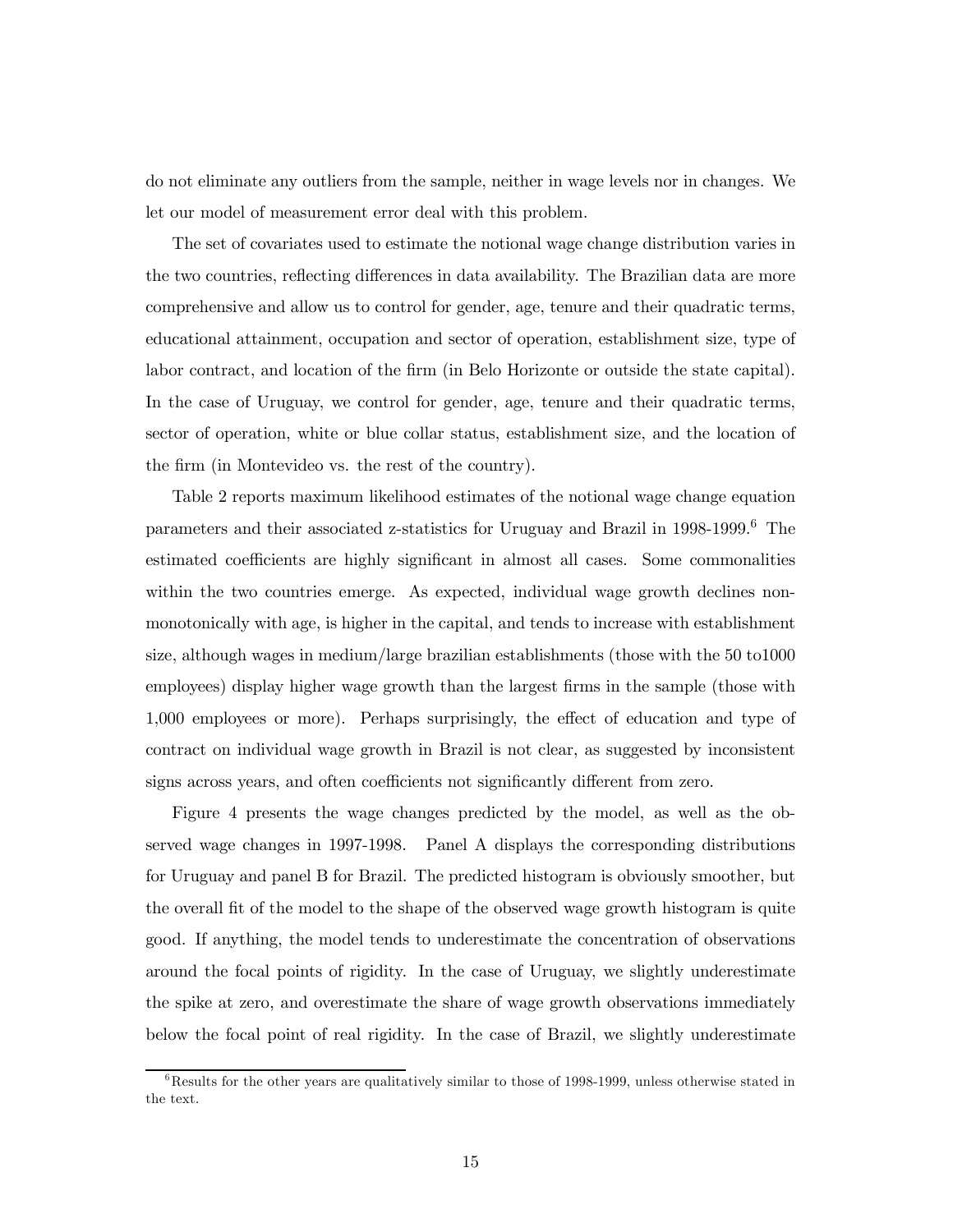the concentration of observations around the realized rate of inflation. Table 3 shows the median and standard deviations of the observed and estimated distributions in every year. With very few exceptions, the model fit is very close to the actual summary statistics. We pin down the median and standard deviations with a precision up to the second decimal.

Tables 4 and 5 summarize some other important parameter estimates from our model, including the mean wage changes in the observed  $(\Delta y_{it}^o)$  and notional  $(\Delta y_{it}^*)$  distributions, the estimated focal point of DRWR, the percentages of workers subject to DNWR  $(p_t^N)$ and DRWR  $(p_t^R)$ , and the extent of measurement error in the data  $(q_t)$ . Regarding the latter, our results indicate that the extent of measurement error in the data is quite stable over time in both countries. The extent of measurement error estimated by the model is larger in Brazil, where he average share of correctly reported hourly wage changes according to the model is 79 percent, against 91 percent in Uruguay.

#### 4.2 DNWR and DRWR

We begin the discussion of our main results by assessing the impact of measurement error on the shares of nominal wage freezes and cuts. In line with our expectations, the share of wage cuts declines and the share of wage freezes increases after measurement errors have been dealt with, as the comparisons plotted in Figures 5 and 6 show for Uruguay and Brazil, respectively. The average share of wage cuts in the data is quite large: 16 percent in Uruguay and 18 percent in Brazil. However, these shares are almost halved, to 9 percent in Uruguay and 10 percent in Brazil, when measurement error has been taken into account. Over time, the share of wage cuts gradually increases in Uruguay (figure 5), in accordance with the disinflation process. However, the increase in wage cuts in Uruguay should not necessarily be interpreted as a sign of increased wage flexibility, inasmuch as wage freezes also rise over the same period -a feature consistent with growing importance of downward nominal wage rigidities. In the data, wage freezes move from 3.6 percent in 1996-1997 to 25 percent in 2002-2003. The raise is even more dramatic after measurement error has been accounted for, moving from 4.4 percent to 31 percent within the same period. In contrast with the case of Uruguay, we do not observe a clear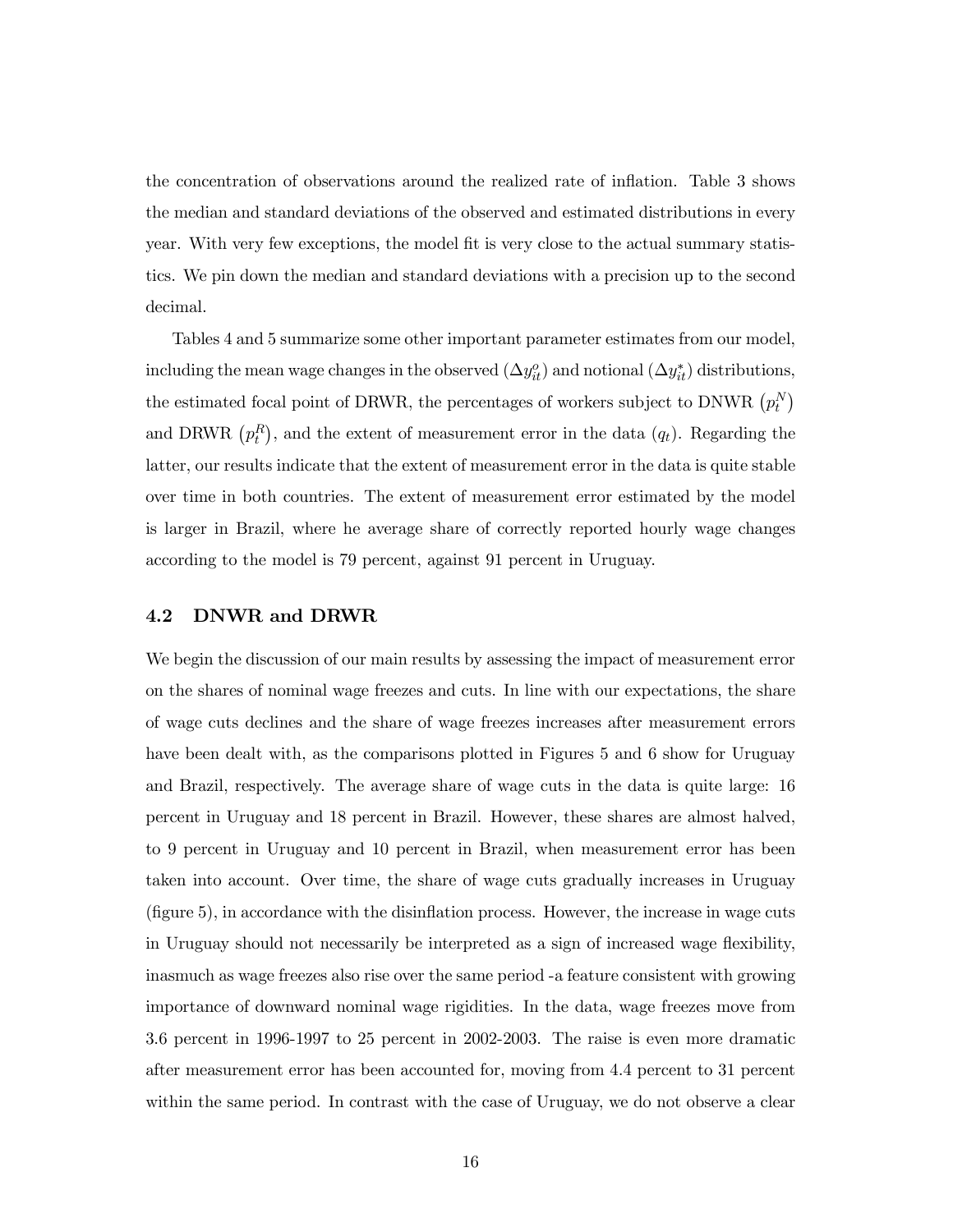pattern in the time evolution of wage cuts and freezes in Brazil (figure 6).

The incidence of the two rigidity regimes in Uruguay clearly illustrates that the macroeconomic environment plays a crucial role in the determination of wage rigidities, as highlighted by a clear regime shift in 1999-2000 (figure 7). In the fist years of our sample period, DRWR is very important, most likely as a result of a recent history of high inflation and widespread indexation in labor contracts. The share of workers in the real rigidity regime  $(p^R)$  is 72 percent in 1996-1997 and 88 percent in 1997-1998. As inflation goes down, however, real rigidity rapidly declines. In 1998-1999, the share of workers subject to the real rigidity regime is 65 percent; this plummets to 12 percent the next year, and remains relatively stable below 8 percent, for the remainder of the period.

The shift away from DRWR as inflation declines in Uruguay is accompanied by a sharp rise in DNWR. During the first two years of wage changes, DNWR is very low according to our estimates: the fraction of workers subject to DNWR is just 12 percent. After a mild increase in 1998-1999, DNWR jumps to a new equilibrium in 1999-2000, when the share of workers subject to DNWR stabilizes at around 65 for the remainder of the period. However, the relationship between the two types of rigidities and inflation is more complex than one might initially suspect. When inflation peaks again in 2001-2002 and 2002-2003, the share of workers subject to DRWR remains low, while DNWR is still binding for a majority of the labor force  $(p_{2001-2002}^N = 62\%$  and  $p_{2002-2003}^N = 78\%$ ). Note that this is the same period in which the share of both wage cuts and freezes grows sharply in Uruguay. The rationale for this behavior must be found in the severe recession in Uruguay during these years. Uruguay enters into a long recession in 1998Q4 which reaches its trough in 2002Q3, after a temporary upswing between 2000Q2 and 2001Q3.<sup>7</sup> In 2002, the severe crisis that affected the economy forced the central bank to let the exchange rate float freely, putting an end to the use of the exchange rate as a nominal anchor. Hence, even in the presence of high inflation during these years, firms are in need of downward wage adjustments. Perhaps more importantly, 2003-2004 is a year of

 $^{7}$ Peaks and troughs are identified using the Bry-Boschan quarterly (BBQ) algorithm (Harding and Pagan, 2002) on quarterly real GDP data for the period 1988Q1-2010Q3.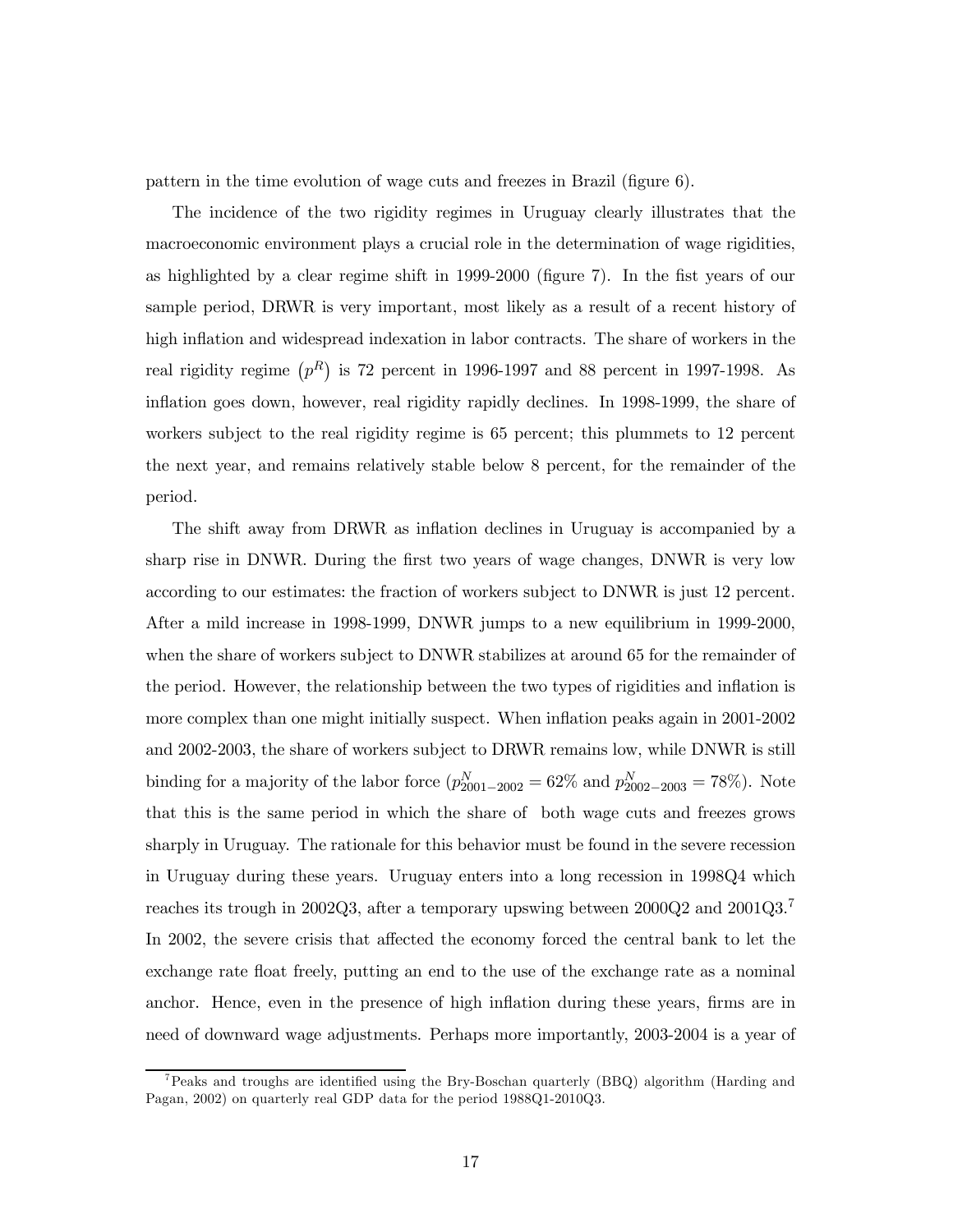very strong recovery in economic activity (real GDP growth is 12 percent) and relatively high inflation (9 percent). Even in this context wage indexation does not reappears, and DNWR remaining as the only noticeable friction in wage setting  $(p_{2003-2004}^N = 78\%$  and  $p_{2003-2004}^R = 4\%)$ 

The results in Brazil are in sharp contrast with those of Uruguay. The first important difference is that DWNR is of second order importance in Brazil, while, as table 5 indicates, there is a greater degree of DRWR. The importance of wage indexation remains relatively stable throughout our sample period. On average, 43 percent of the formal workforce in Brazil is subject to DRWR, while 10 percent is subject to DNWR. During the first half of the sample period, the share of workers whose wage are governed by the DRWR regime slowly declines, from 48 percent in 1995-1996 to 31 percent in 1998-1999. In 1999-2000, there is a rapid raise in DRWR, with  $p<sup>R</sup>$  reaching its maximum at 66 percent, but this is rapidly reversed in 2000-2001, when real rigidity declines again. We will come back to this rapid reversal when we discuss, below, the role of the estimated focal point in wage negotiations. As for DNWR, it only becomes a relevant feature of wage setting in 2000-2001, where  $p^N$  is estimated to be equal to 35 percent, compared to 8 percent in the previous period.

#### 4.3 Monetary Policy Regime and the Indexation of Wages

The stability of wage indexation in Brazil hides an important regime change. Figure 8 shows the evolution of our estimated focal point of DRWR  $(r_{it})$  and its variance, together with the CPI inflation rate and the increase in the minimum wage. In the first years of our sample period  $r_i$  traces the increase in the minimum wage almost perfectly. The importance of the minimum wage is so powerful as a focal point of wage negotiations that the estimated bounds around  $r_i$ , as measured by its variance, are virtually zero. It is only starting in 1999-2000 that our estimate of  $r_i$  follows the rate of inflation and not the growth of the minimum wage. Incidentally, this is the year in which the Brazilian central bank introduced inflation targeting. The movement away from the minimum wage as the sole price index in wage negotiations, and towards expected inflation, speaks in favor of the role of inflation targeting in anchoring inflation expectations.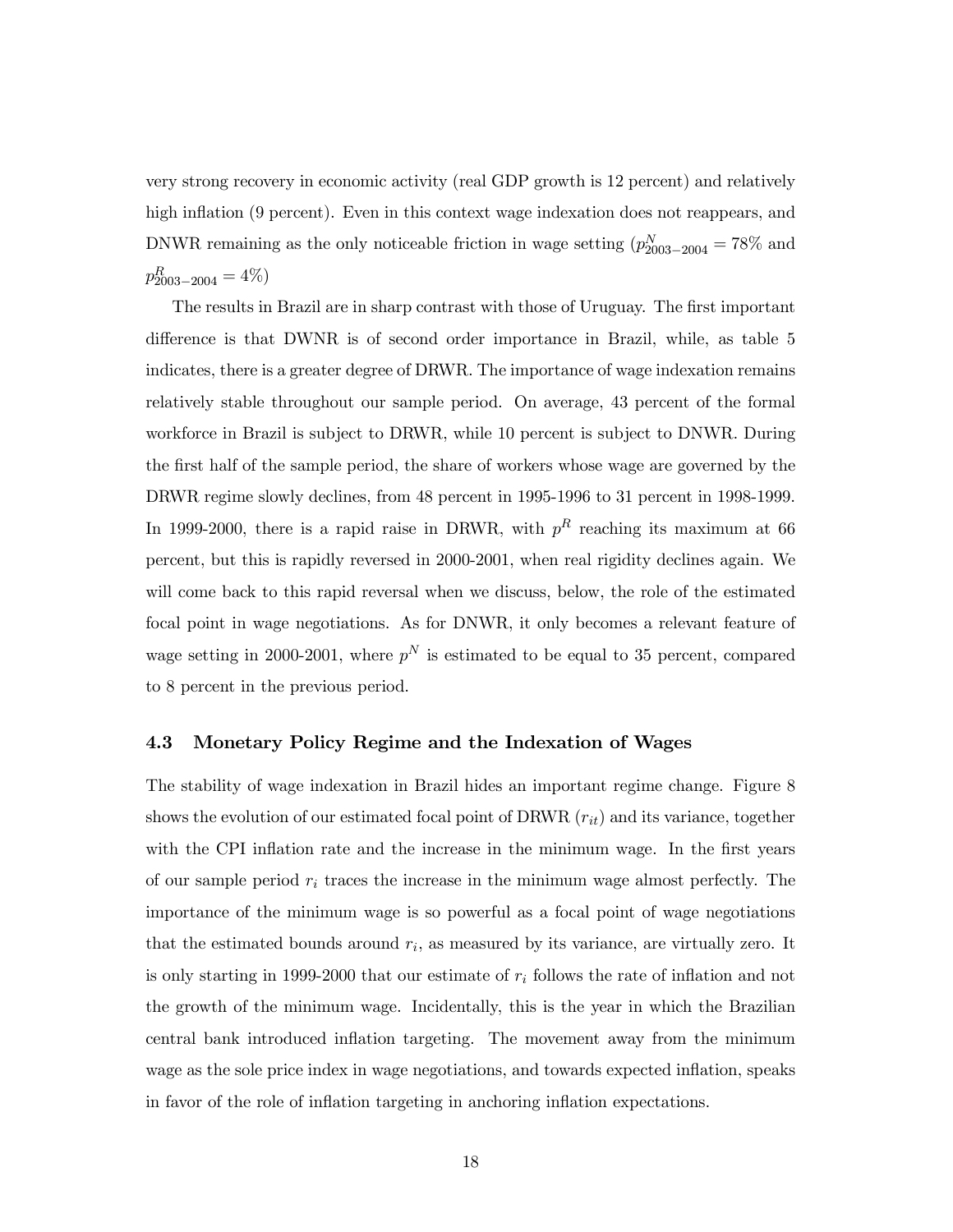Interestingly, after the introduction of inflation targeting, the confidence bands around  $r_i$  widen. A plausible interpretation of the increase in the bands around  $r_i$  is that they illustrate the dispersion in inflation expectations across agents. Indeed, after 1999-2000 our estimator centers the focal point of wage negotiations or the price index used for wage indexation at the realized rate of inflation, reinforcing this interpretation. However the increase in the variance of  $r_i$  allows indexation to be driven by both distortions around the rate of inflation, and distortions associated with the increase of the minimum wage. The growth of the minimum wage falls outside the estimated range of  $r_i$  only in 2000-01, a year in which wage rigidities are narrowly pegged to the inflation rate. It is probably for this reason that we fail to capture the full picture of real rigidity this year, as illustrated by the rapid drop in the share of workers subject to DRWR and the corresponding wage sweep up.

In contrast with Brazil, the focal point of DRWR in Uruguay (figure 9) is never related to changes in the minimum wage. During the first three years of the sample, when indexation is high,  $r_i$  appears to trace movements of the inflation rate, although the standard deviation is quite large, in the range of 3 orders of magnitude with respect to the post-inflation targeting period in Brazil. The rest of the period is characterized by a low incidence of wage indexation, and hence the focal point of DRWR bears less relevance.

The contrast in the focal point of wage negotiations between the two countries illustrates two approaches to dealing with the considerable uncertainty associated with a fairly high and volatile inflation environment. In Brazil, during the years that followed the stabilization plan, the great uncertainty regarding inflation arguably forced agents to index wages to changes in the minimum wage. The introduction of a credible inflation target in 1999 had a clear anchoring effect. Some agents changed their focus in the wage negotiations to expected inflation. The credibility of the target rate can be seen by the progressive narrowing of the bands around  $r_i$ . In Uruguay, the stabilization plan is introduced earlier, in 1991, and is followed by a gradual but steady reduction in inflation, although inflation remains fairly volatile during the sample period. Not having a meaningful price index to which to anchor their expectations, economic agents index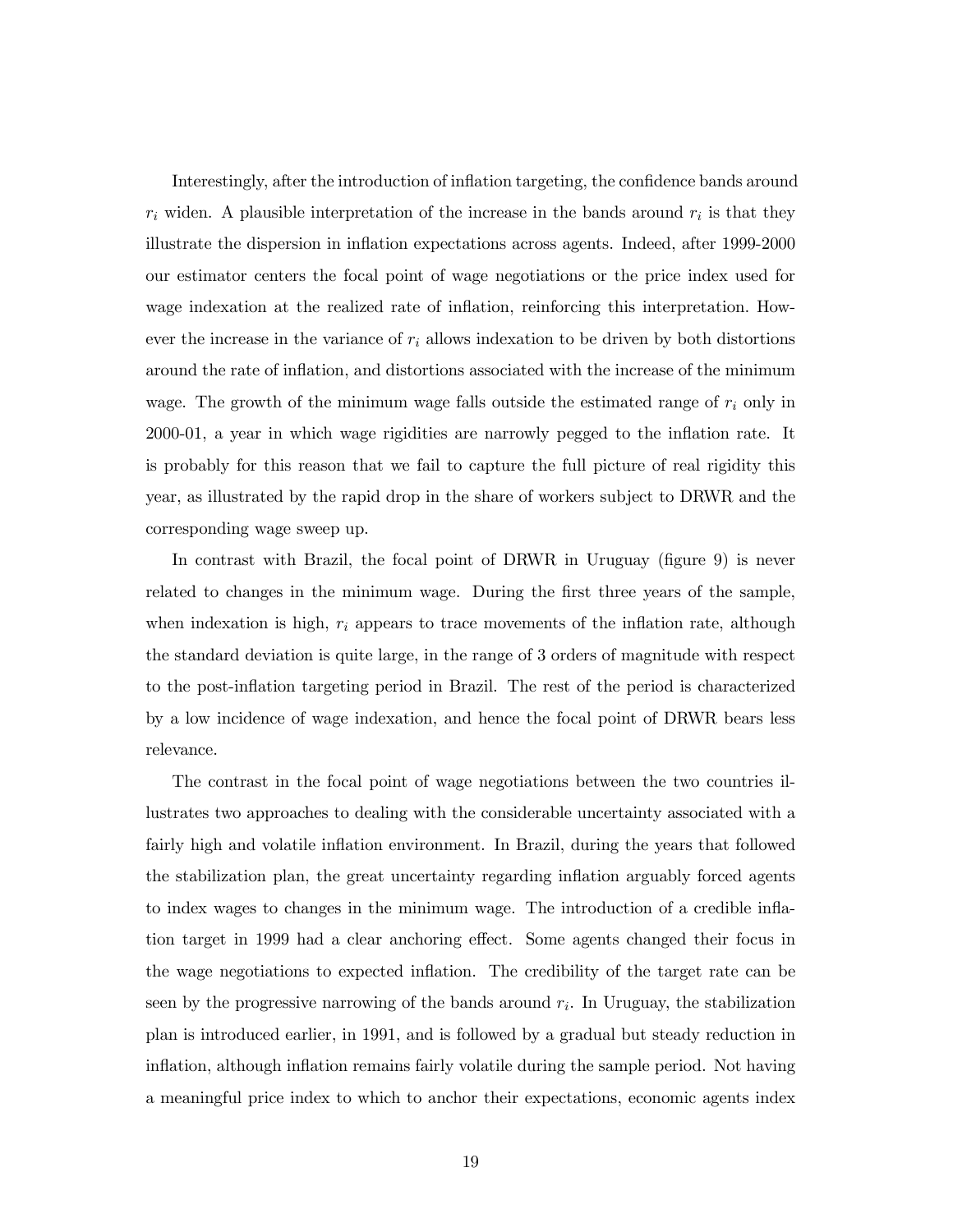their wages to their forecast of inflation, which are fairly disperse.

## 5 Worker and Firm Heterogeneity

Wage setting theories provide different predictions regarding the expected incidence of wage rigidity across types of workers and firms. In this section, we examine how the estimated individual probabilities of being subject to each type of rigidity vary with worker and firm characteristics, in an attempt to shed some further light on the functioning of labor markets in the two countries.

#### 5.1 Brief Theoretical Discussion

Efficiency wage considerations of various kinds have been put forward to explain why firms might be reluctant to cut wages. If wage rigidities arise in order to limit worker shirking behavior (Shapiro and Stiglitz, 1984), or as a result of a firm's gift in exchange for higher worker effort (Akerlof and Yellen, 1990), the wages of a firm's core workers should be more protected from nominal or real wage cuts. Since the effort of white collar workers is both more difficult to monitor and most likely of higher importance for the productivity of the firm, these theories predict that the wages of white collar workers should be more rigid. An additional prediction of the shirking model is that wages would tend to be more rigid in larger firms, where monitoring is more costly. A similar prediction of higher rigidity for white collar workers would be obtained if efficiency wages are paid in order to detract from costly turnover (Stiglitz, 1974), as white collar workers are more difficult and expensive to replace. Additionally, this model would predict wage rigidity to be higher among younger workers, as their turnover rate tends to be higher. Insider-outsider theories (Lindbeck and Snower, 1986) also predict higher wage rigidity for white collars, but in contrast with the turnover model, these theories predict more rigidity for older, prime-aged workers. Additionally, wage rigidity should be higher among workers with permanent contracts and workers with higher tenure, as they represent the primary workforce. A similar prediction would be obtained regarding tenure if tenure were a proxy for firm-specific human capital, which is costly to replace.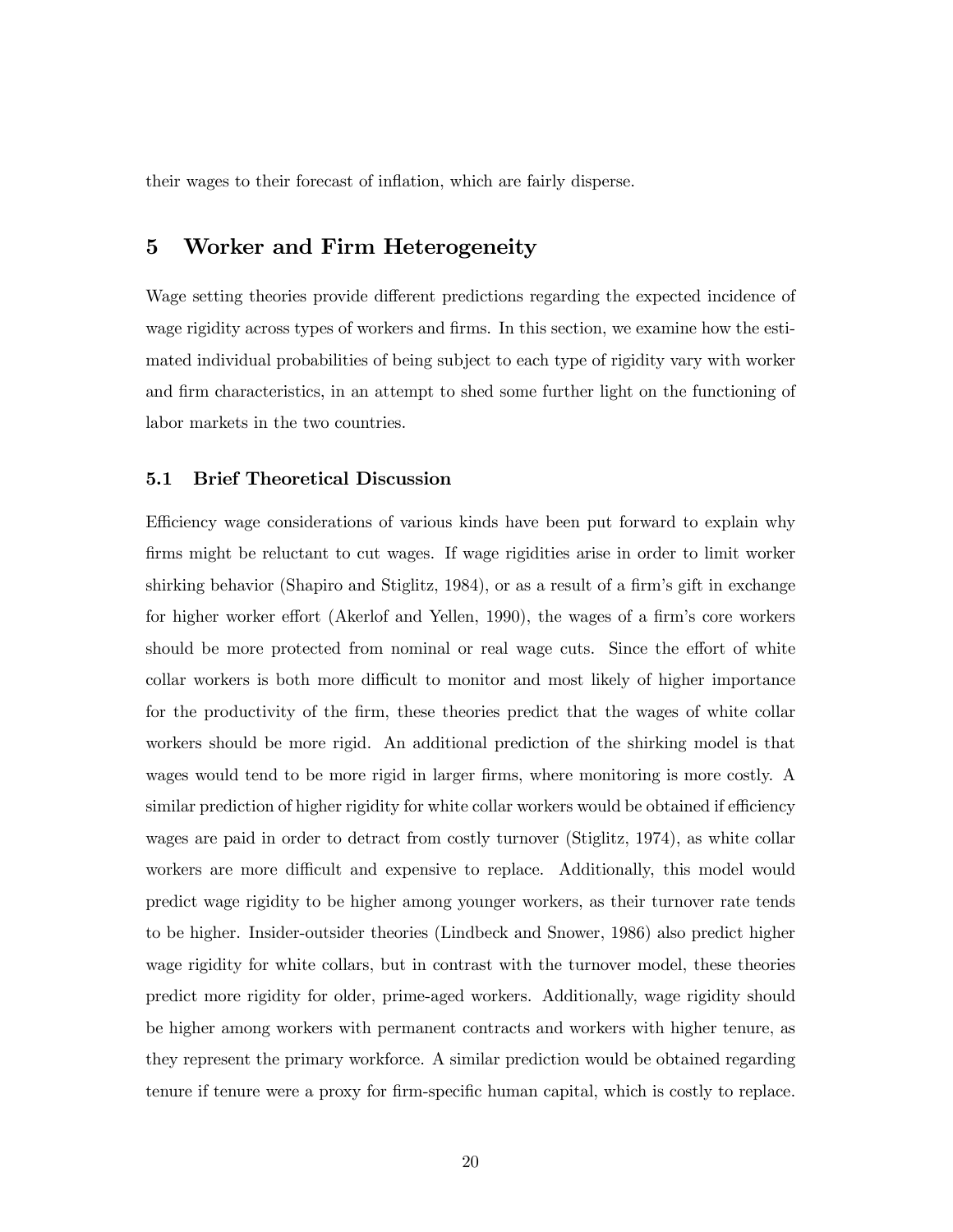#### 5.2 Measurement: The Individual Incidence of Rigidities

Our model classifies individuals as belonging to one of three different regimes: DNWR, DRWR or flexible wages. Having discussed, in the previous section, the estimated shares of individuals in the two rigidity regimes throughout our sample period, we now discuss now the *actual incidence* of DNWR and DRWR, which depends on individual characteristics and the macroeconomic environment that governs wage setting. Intuitively, in a high-growth environment DNWR is less likely to be binding; i.e., firms are expected to require fewer wage cuts, so even those workers who are potentially subject to DNWR  $(p^N)$  are likely to receive wage increases in accordance with their notional wage growth. Similarly, even if highly productive individuals belong to the DNWR regime, the probability of this regime being binding, i.e., the probability that their notional wage change falls below 0, should be low.

Denoting the macroeconomic environment by  $M_t$  and a set of observable worker and firm characteristics by  $X_{it}$ , we can define  $p_{it}^N(X_{it}, M_t)$  and  $p_{it}^R(X_{it}, M_t)$  as the individual probabilities of being subject to DNWR and DRWR, respectively in year t:

$$
p_{it}^N(X_{it}, M_t) = E\left[\Delta y_{it}^* < 0 | p_{it}^j = p_t^N\right]
$$
\n
$$
p_{it}^R(X_{it}, M_t) = E\left[\Delta y_{it}^* < r_{it} | p_{it}^j = p_t^R\right]
$$

Our purpose is to describe the differences across types of workers and firms in their exposure to both types of rigidities, not to estimate underlying parameters of the models discussed above. Since some of these characteristics are correlated among one another, we prefer to present differences conditional on covariates rather than simpler differences in means. Our estimated models include all the covariates used to estimate the notional wage distribution, as described in section 4.1, and two additional sets of dummy variables. Since we now pool all years in the estimation, we include time dummies to capture any macroeconomic effects associated with wage rigidities. Additionally, we include four indicator variables to capture the quartile distribution of worker wage levels on in the base year. Note that DNWR is, in principle, related to the expected wage growth of individuals, but not their wage levels. In contrast, to the extent that DRWR is related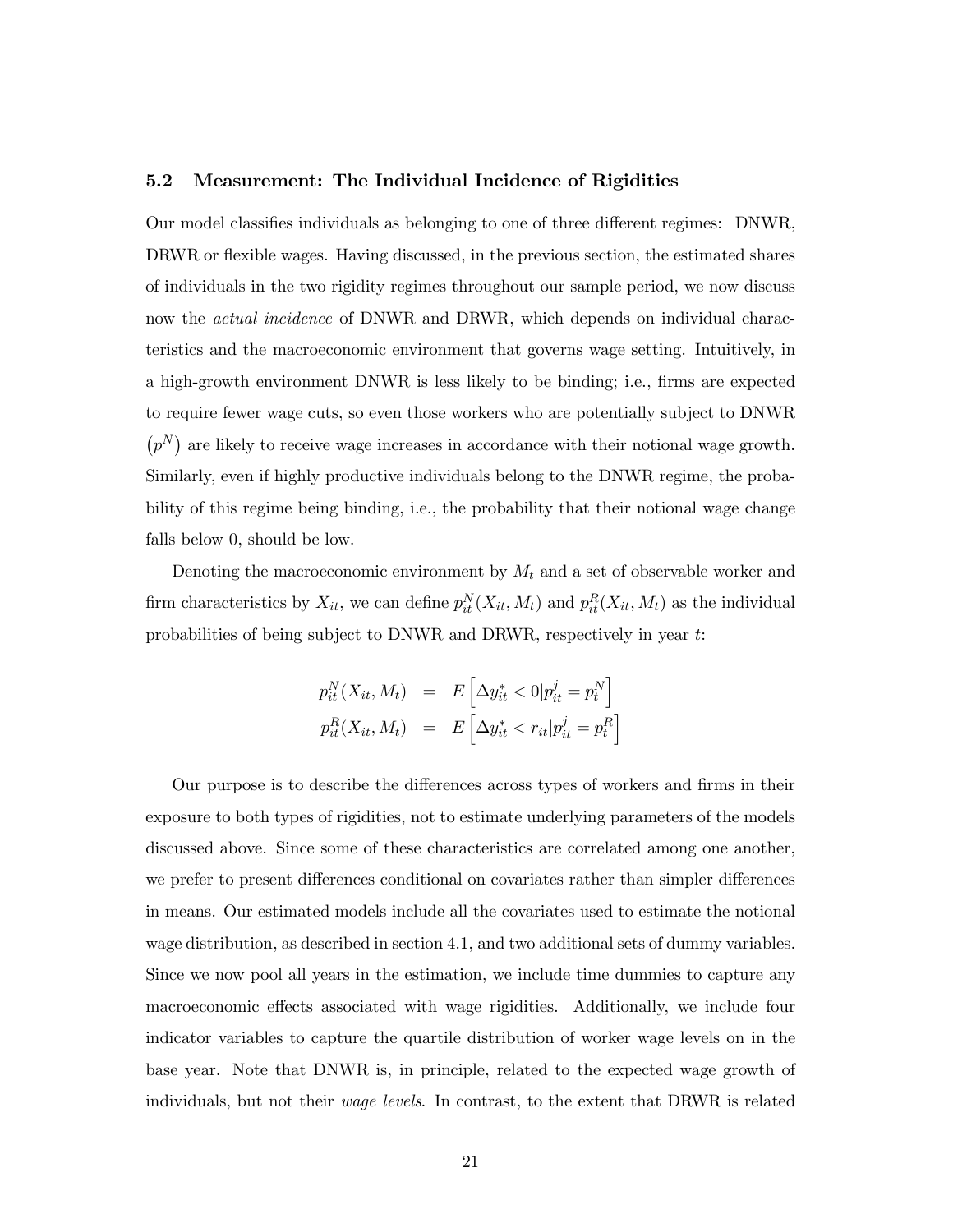to increases in the minimum wage, as seems to be the case in the first years of the sample in Brazil, its effects are expected to be more visible for low-earning workers. However, wage indexation associated with the minimum wage often extends beyond those workers strictly earning the minimum -the so-called numeraire effect (Cunningham, 2007). Moreover, both DNWR and DRWR associated with price changes are more likely to be binding for high-wage workers if insider-outsider mechanisms are at play.

#### 5.3 Results

Tables 6 and 7 show OLS regressions of the probability of being subject to each type of rigidity as a function of worker and firm characteristics in Uruguay and Brazil, respectively. In both countries, wage rigidity rises with age and tenure at a decreasing rate, over the study period, as evidenced by the positive signs of the main effects and negative signs of the quadratic terms. Comparing a 50-year-old worker with a worker aged 25, the estimated probability of being subject to DNWR (DRWR) increases by 0.5pp (2pp) in Brazil, and by 0.7pp (2.7pp) in Uruguay. The estimated results for tenure are similar across both types of rigidities in the two countries, suggesting a difference between a worker with 15 years of tenure in a firm and one with 5 years of tenure in the range from 0.9 to 1.6pp. Both of these features are in line with insider-outsider considerations. This evidence appears in contrast to previous evidence for the US, where in a survey of firm managers, Campbell and Kamlani (1997) find strong support for explanations of DNWR based on efficiency wage considerations and adverse selection, but little evidence in favor of the insider-outsider theory. Interestingly, gender, education, and type of contract seem to have little impact on the probability of being subject to either type of rigidity, as suggested by the small magnitude of the estimated coefficients. In Uruguay, white collar workers are more likely to be subject to DNWR, in line with most of the models discussed in this section. In contrast, occupational dummies in the case of Brazil have all very small effects.

There is a strong negative association between establishment size and the probability of being subject to either form of rigidity. In Uruguay, the smallest establishments present a probability of being subject to DRWR (DRWR) that is 6.7pp (11pp) larger than the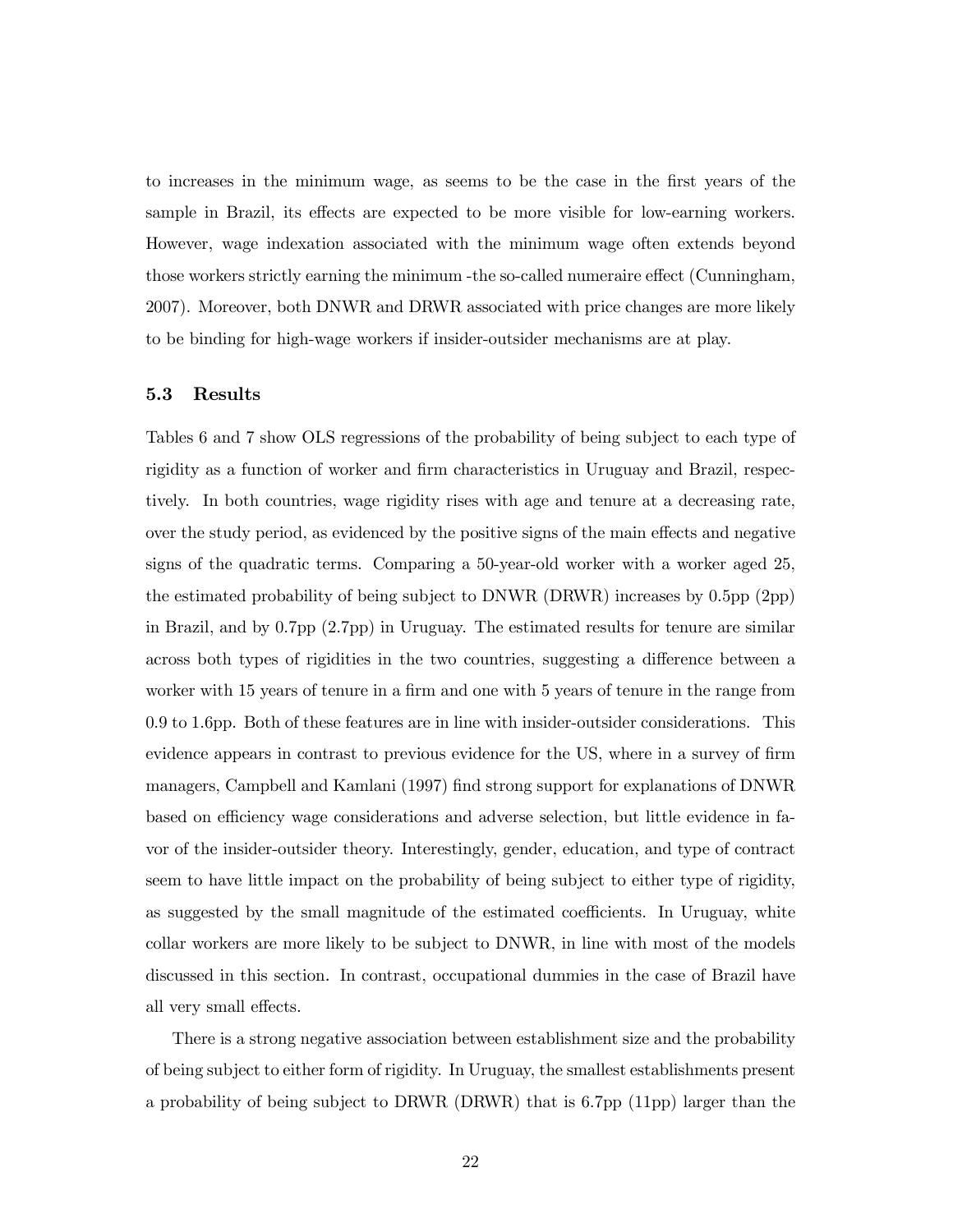reference category (establishments with more than a 1,000 employees). In Brazil, size effects in the case of DNWR are of fairly small magnitude. In contrast, the likelihood that a worker's wage is subject to DRWR in the lowest size group is about 6.5pp lower than if that worker is employed in one of the largest firms in the sample. This evidence appears to be against shirking models of efficiency wages, but is in line with estimates of DRWR in Belgium reported in Du Caju et al. (2007) and with the greater flexibility in compensation policies of larger firms found in surveys of wage setters in European firms (Babecký et al., 2009).

As expected, the wage level in the base year, as measured by the three wage quartile dummies, has little impact on the probability of being subject to DNWR. Perhaps surprisingly, however, we also find very little impact of the wage quartile dummies in the case of DRWR in Brazil, where a concentration of rigidity across low-earning individuals might have been expected, given the importance of the minimum wage. The main rationale for this result lies in the fact that some of the covariates included in the regression, most notably age, education, and occupation dummies, are capturing the wage level of workers. An unconditional regression of the incidence of DRWR on the quartile dummies yields a highly significant and sizable negative association: workers whose wage level is in the fourth quartile have a probability of being subject to DRWR that is 3.6pp lower than workers earning wages in the first quartile. If we concentrate on the pre-1999 sample, the period where the focal point of DRWR coincides with the growth of the minimum wage, this difference increases to 5.8pp. As before, similar unconditional regressions show no observable differences in DNWR across wage quartiles.

In the case of Brazil, we take advantage of the fact that we observe every formal worker employed by each of the establishments in the census to repeat the estimation, controlling for establishment by time fixed effects. Hence, we are effectively comparing workers employed in the same firm and year to identify the effect of covariates on the incidence of each type of rigidity. This should take care of the possibility that some of our results may be driven by worker selection into different types of firms, depending on the degree of wage rigidity operating. The results, reported in table 8, are qualitatively similar to those previously discussed, which suggests that the differences across workers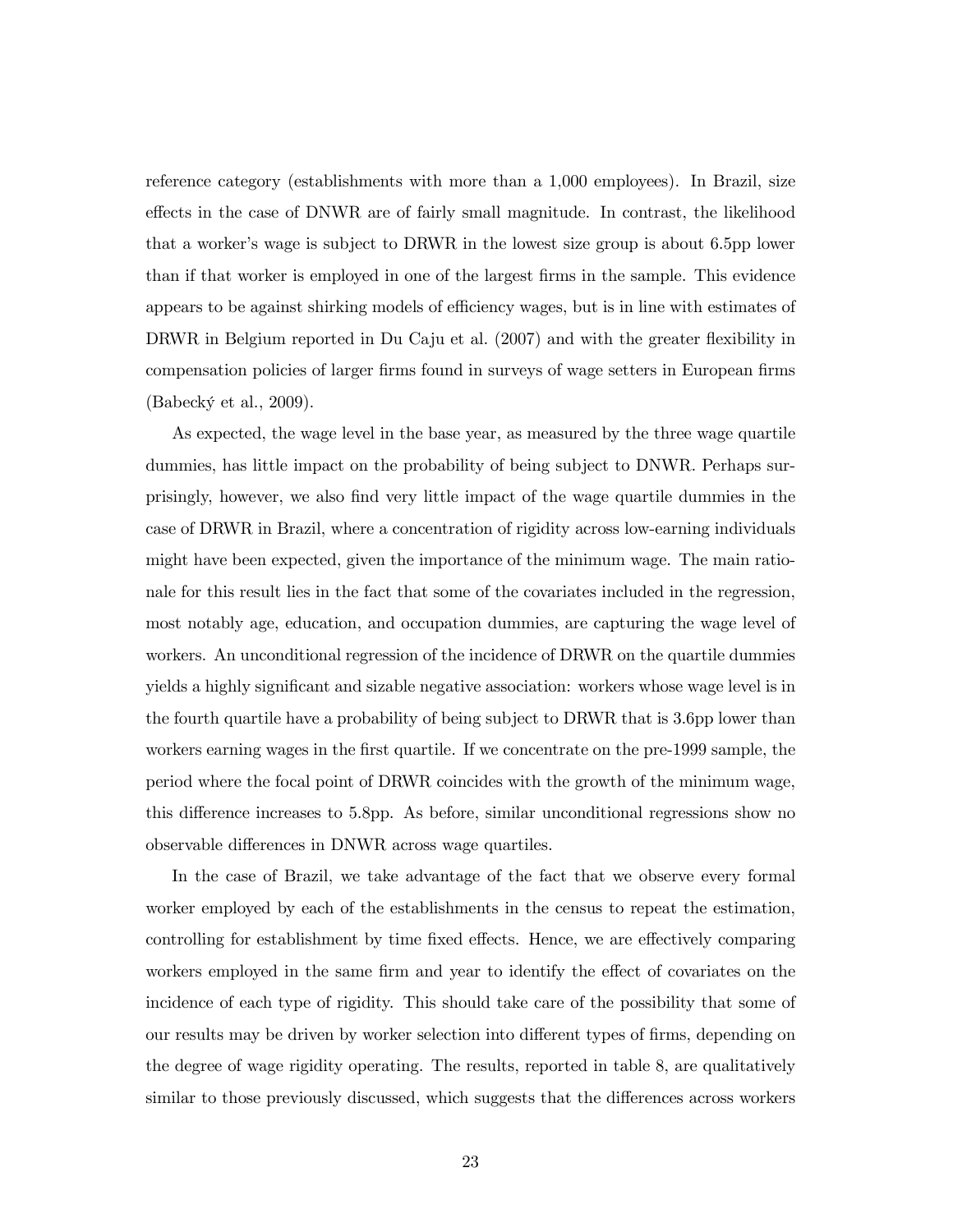highlighted here are not driven by worker sorting and firm heterogeneity.

## 6 Conclusions

Emerging countries have moved from high inflation regimes in the 1980s to relatively low and stable inflation rates since the second half of the 1990s. This paper assesses how this disinflation process has shaped wage setting in two of these emerging economies: Brazil and Uruguay. This investigation is important from a policy perspective. The natural response of wage setters to high inflation regimes is wage indexation. This form of wage rigidity is likely to translate into inefficient allocations, as relative wages are not allowed to adjust to firms' productivity developments. These efficiency losses are, in turn, likely to result in lower levels of welfare and higher unemployment. Hence, from both a macro and labor economics perspective, it is important to know how downward real wage rigidities have evolved as inflation has fallen.

Measuring downward wage rigidities at the individual level imposes serious data requirements. In this paper, we have measured the incidence and nature of wage rigidities in Brazil and Uruguay using high quality administrative data, but it is still possible that measurement error might result in an underestimation of downward wage rigidities. Our model helps to deal with this possible bias by jointly estimating the parameters governing measurement error and the different types of rigidities we are considering. The model contrasts the individual wage changes observed in the data with a notional wage change, which is the wage change that would have prevailed in the absence of wage rigidities. Importantly, we take advantage of the richness of our administrative data sets to estimate this notional wage change distribution year by year as a function of individual and firm characteristics.

Our analysis uncovers several important findings. First, although a non-trivial share of individuals experiences wage cuts in emerging countries, there is substantial evidence of wage rigidity, either in the form of resistance to nominal wage cuts, or in the form of wage indexation. Second, the nature of wage rigidities is quite different in Brazil and Uruguay. Downward nominal wage rigidity is virtually nonexistent in Brazil, but as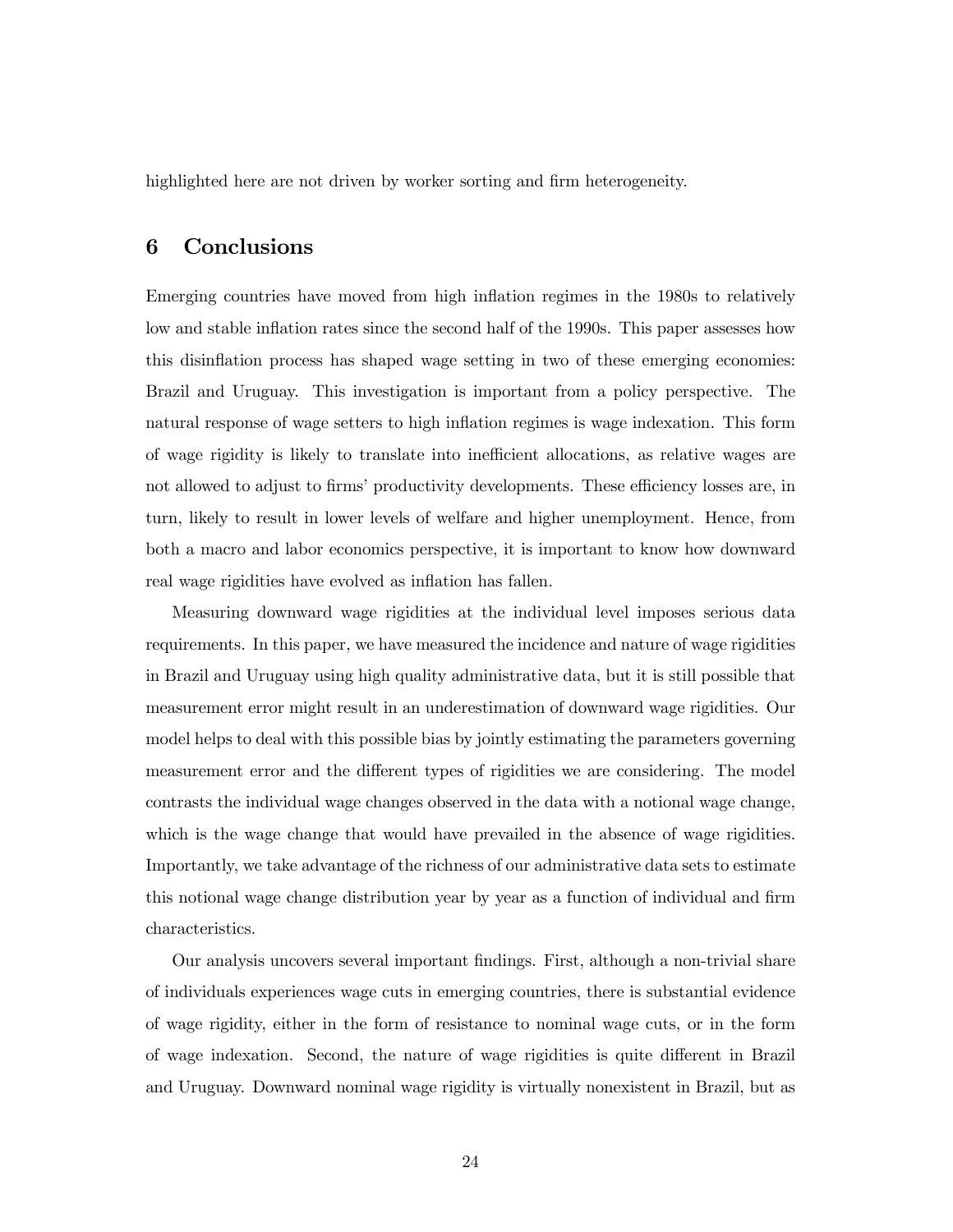inflation lowers it becomes very important in Uruguay, affecting more than 70 percent of the workforce by the end of the sample period.

Our third finding is potentially important for the modelling of wage setting. We find that the nature of wage rigidities changes dramatically in response to changes in the macro and policy environment. Hence, the two cases we study challenge the view that wage rigidities in the labor market are structural in the sense of Lucas (1976). In Uruguay, downward real wage rigidities in the first years of the sample are rapidly transformed into resistance to nominal wage cuts. Hence, the disinflation process had a positive impact on breaking with indexation. In Brazil, wage indexation is important and highly persistent, but the introduction of inflation targeting by the central bank in 1999 shifts the focal point of wage negotiations. During the first years of analysis, wage indexation is pegged to the growth of the minimum wage. After 1999, workers and firms start centering wage negotiations on the expected rate of inflation.

The reasons for the decline of wage indexation in Uruguay, and the persistence of the same phenomenon in Brazil remain issues for future research. As a point of departure, these patterns appear to be consistent with the different trends of unionization in the two countries over the same period. While we observe a decline in union density and a strong movement towards decentralization in wage negotiations in Uruguay, union coverage remains fairly high and stable in Brazil.

Theories of wage rigidity based on insider-outsider considerations predict that the wages of blue collars, young workers and workers with lower tenure exhibit less rigidity than primary workers, who have greater bargaining power to exert against wage cuts. Our results confirm these predictions and lend thus support to these theories.

## References

- Akerlof, G., W. Dickens, and G. Perry (1996). The macroeconomics of low inflation. Brookings Papers on Economic Activity 1, 1—76.
- Akerlof, G. A. and J. L. Yellen (1990). The fair wage-effort hypothesis and unemployment. The Quarterly Journal of Economics 105(2), 255–83.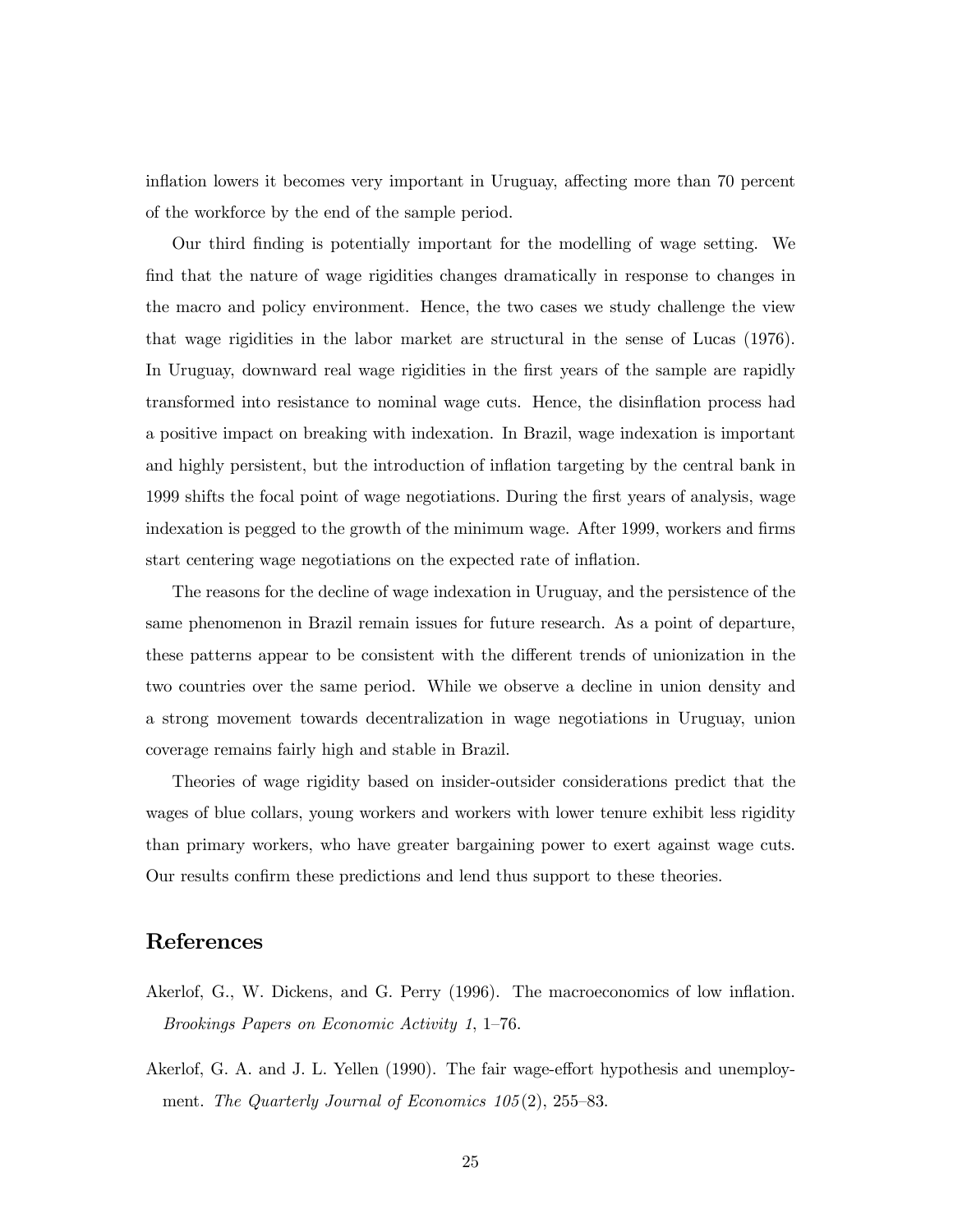- Altonji, J. G. and P. J. Devereux (2000). The extent and consequences of downward nominal wage rigidity. In Worker Well-Being. Elsevier.
- Babecký, J., P. D. Caju, T. Kosma, M. Lawless, J. Messina, and T. Rõõm (2009). The margins of labor cost adjustment : Survey evidence from European firms. ECB Working Paper Series 1106.
- Barwell, R. D. and M. E. Schweitzer (2007). The incidence of nominal and real wage rigidities in Great Britain: 1978—98. Economic Journal 117, 523—39.
- Bauer, T., H. Bonin, L. Goette, and U. Sunde (2007). Real and nominal wage rigidity and rate of inflation: Evidence from West German micro-data. Economic Journal 117, 478—99.
- Benati, L. (2008). Investigating inflation persistence across monetary regimes. The Quarterly Journal of Economics 123 (3), 1005—1060.
- Bernanke, B. (2004). The great moderation. Remarks at the meetings of the Eastern Economic Association, Washington, DC. February 20.
- Campbell, C. M. and K. S. Kamlani (1997). The reasons for wage rigidity: Evidence from a survey of firms. Quarterly Journal of Economics 112, 759—789.
- Card, D. E. and D. R. Hyslop (1997). Does Inflation 'Grease the Wheels of the Labor Market'?, Chapter 3, pp. 71–122. University of Chicago Press.
- Castellanos, S. G., R. Garcia-Verdu, and D. S. Kaplan (2004). Nominal wage rigidities in Mexico: Evidence from social security records. Journal of Development Economics 75, 507—533.
- Christiano, L. J., M. Eichenbaum, and C. Evans (2005). Nominal rigidities and the dynamic effects of a shock to monetary policy. Journal of Political Economy  $113(1)$ , 1—45.
- Cunningham, W. (2007). Minimum Wages and Social Policy: Lessons from Developing Countries. 1818 H street NW, Washington DC: The World Bank.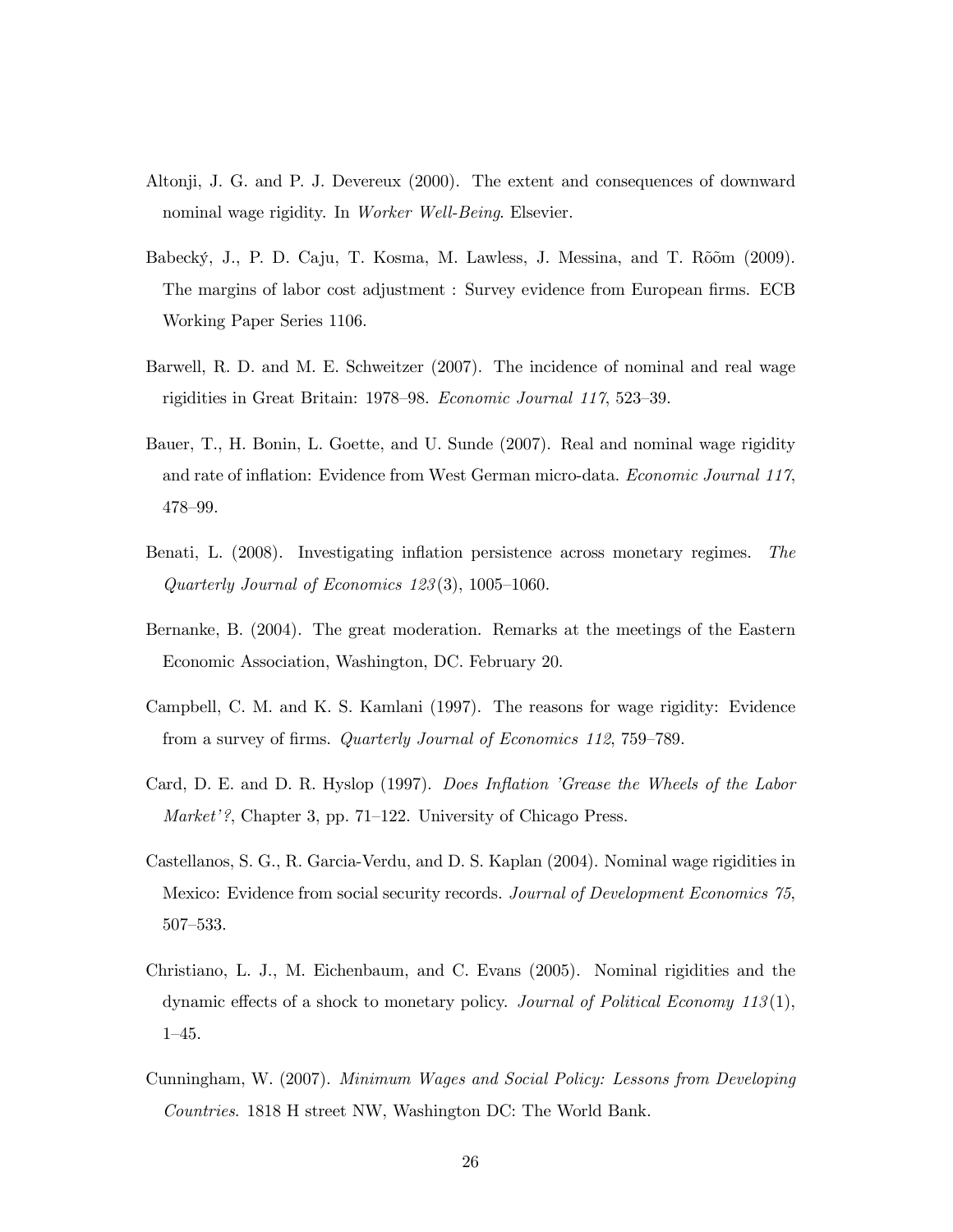- Devicienti, F., A. Maida, and P. Sestito (2007). Downward wage rigidity in Italy: Microbased measures and implications. The Economic Journal 117(524), F530-552.
- Dickens, W., L. Goette, E. Groshen, S. Holden, J. Messina, M. Schweitzer, J. Turunen, and M. Ward (2007). How wages change: Micro evidence from the international wage flexibility project. The Journal of Economic Perspectives 21(2), 195—214.
- Dickens, W. T., L. Goette, E. Groshen, S. Holden, J. Messina, M. E. Schweitzer, J. Turunen, and M. Ward (2008). Downward real and nominal rigidity: Micro evidence from the international wage flexibility project. Unpublished Manuscript. Brookings Insitution.
- Du Caju, P., C. Fuss, and L. Wintr (2007). Downward wage rigidity for different workers and firms: An evaluation for Belgium using the IWFP procedure. European Central Bank WP 1140.
- Goette, L., T. Bauer, and U. Sunde (2007). Wage rigidity: Measurement, causes and consequences. Economic Journal 117, 499—507.
- Gordon, R. (1996). Comment and discussion: Akerlof et al.: The macroeconomics of low inflation. Brookings Papers on Economic Activity 1, 66—78.
- Gottschalk, P. (2005). Downward nominal-wage flexibility: real or measurement error. The Review of Economics and Statistics 87(3), 556—558.
- Harding, D. and A. Pagan (2002). Dissecting the cycle: A methodological investigation. Journal of Monetary Economics  $49(2)$ , 365-381.
- Hofmann, B., G. Peersman, and R. Straub (2010). Time variation in U.S. wage dynamics. ECB Working Paper Series 1230.
- Kahn, S. (1997). Evidence of nominal wage stickiness from microdata. American Economic Review 87(5), 993—1008.
- Lebow, D. E., R. E. Saks, and B. A. Wilson (2003). Downward nominal wage rigidity: Evidence from the employment cost index. Advances in Macroeconomics 3(1), Article 2.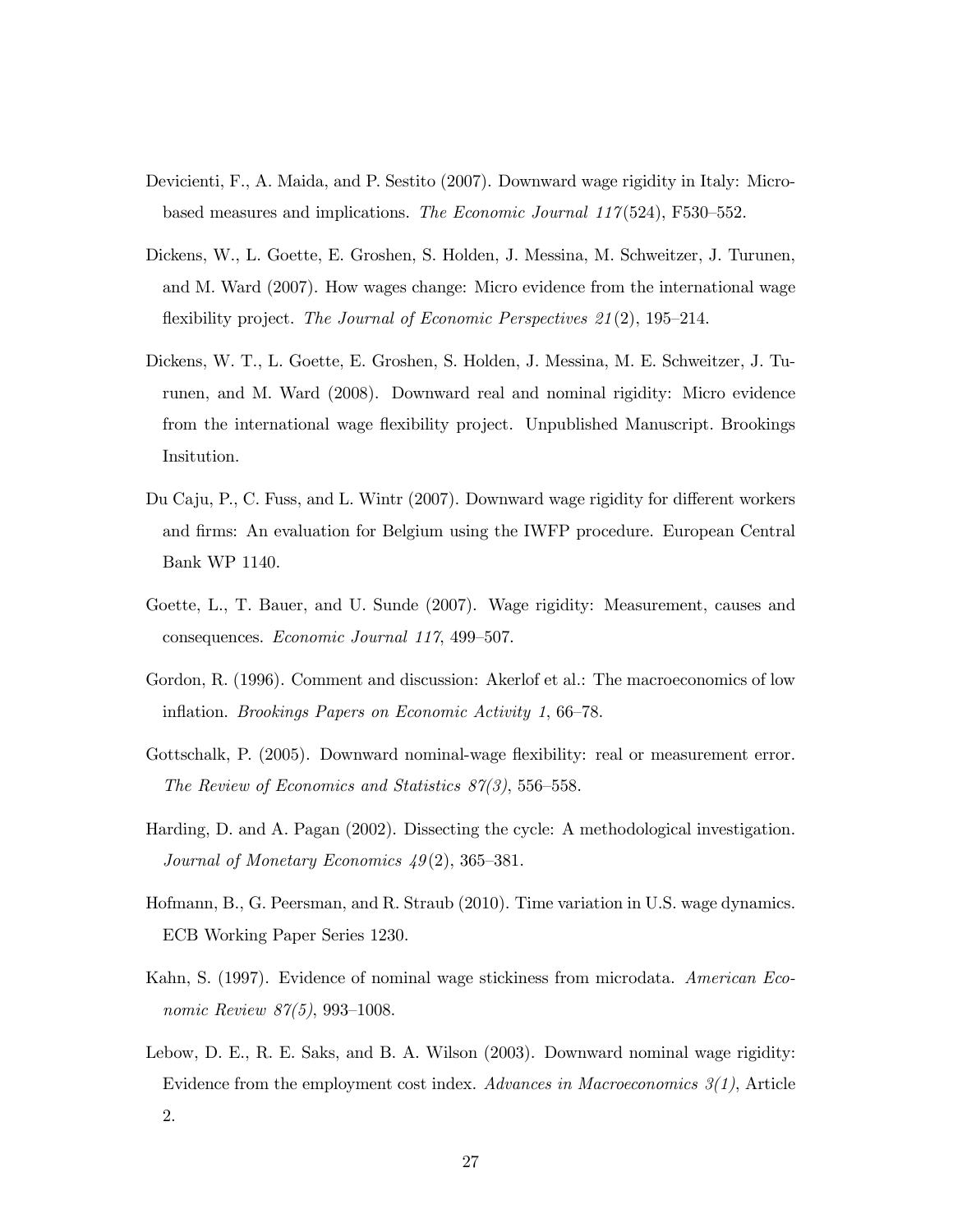- Lindbeck, A. and D. J. Snower (1986). Wage setting, unemployment, and insider-outsider relations. American Economic Review 76(2), 235—39.
- Lucas, R. (1976). Econometric policy evaluation: A critique. Carnegie-Rochester Conference Series on Public Policy 1, 19—46.
- Maloney, W. and J. Mendez (2004). Measuring the Impact of Minimum Wages. Evidence from Latin America, Chapter 2, pp. 109—130. University of Chicago Press.
- Mankiw, N. (1996). Comment and discussion: Akerlof et al.: The macroeconomics of low inflation. Brookings Papers on Economic Activity 1, 66—78.
- Shapiro, C. and J. E. Stiglitz (1984). Equilibrium unemployment as a worker discipline device. American Economic Review  $74(3)$ , 433-44.
- Smets, F. and R. Wouters (2007). Shocks and frictions in u.s. business cycles: A bayesian DSGE approach. American Economic Review 97, 586—606.
- Smith, J. C. (2000). Nominal wage rigidity in the united kingdom. The Economic Journal 110(462), C176—C195.
- Stiglitz, J. E. (1974). Alternative theories of wage determination and unemployment in LDC's: The labor turnover model. The Quarterly Journal of Economics  $88(2)$ , 194—227.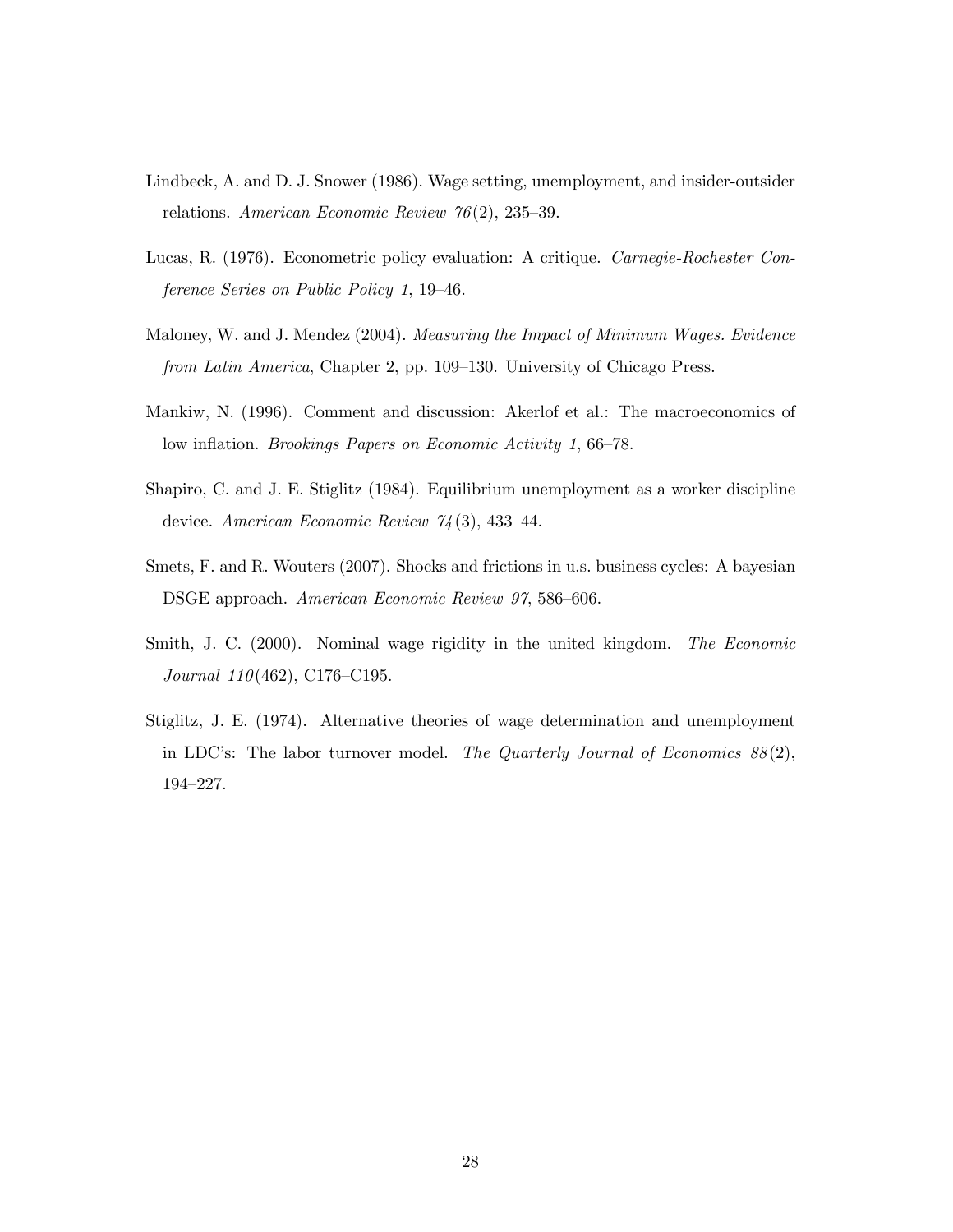Tables and Figures



Figure 1: The evolution of inflation in Brazil and Uruguay. 1995-2005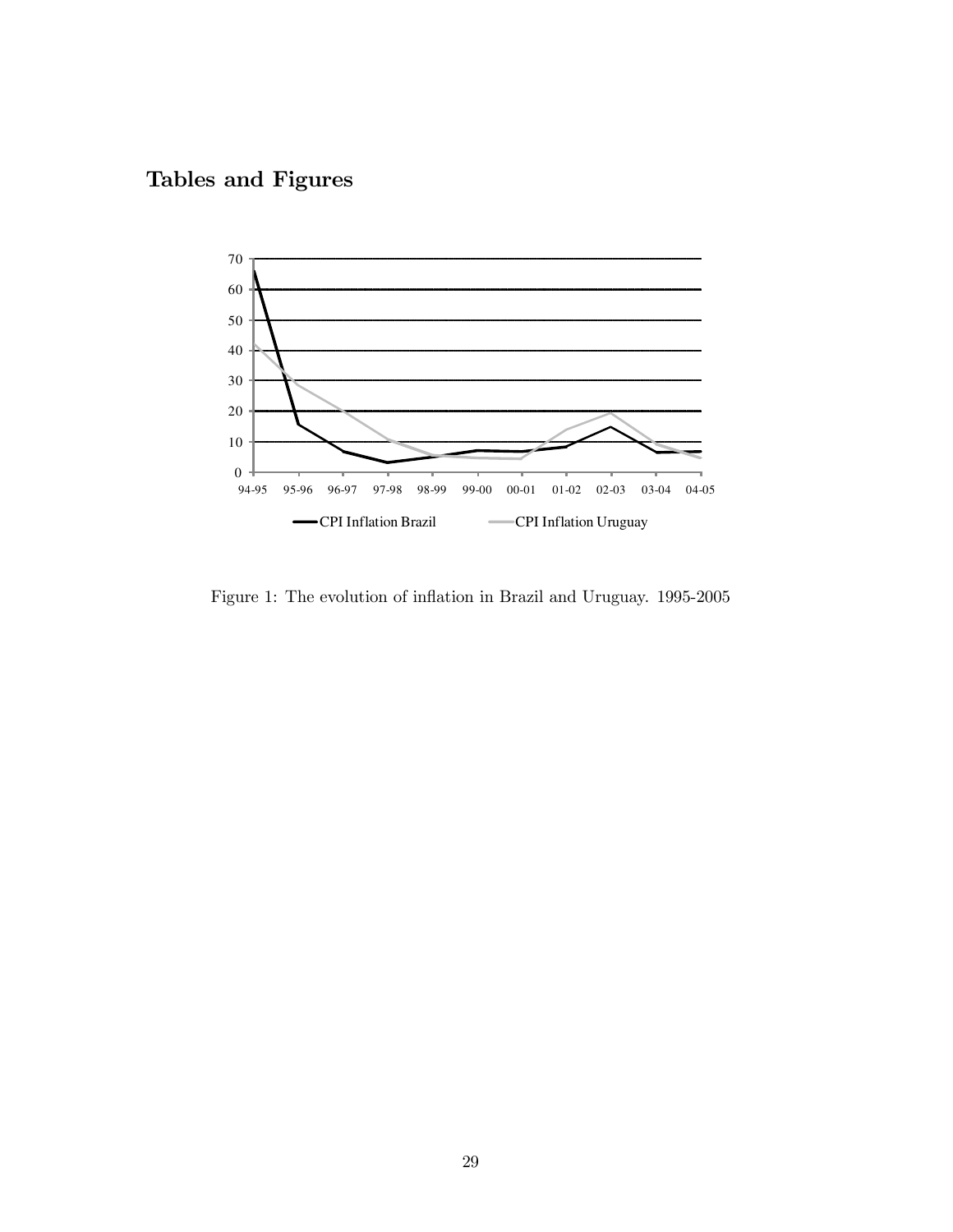

Figure 2: Histograms of Observed Log Hourly Wage Changes. Double-digit Inflation Years



Figure 3: Histograms of Observed Log Hourly Wage Changes. Single-digit Inflation Years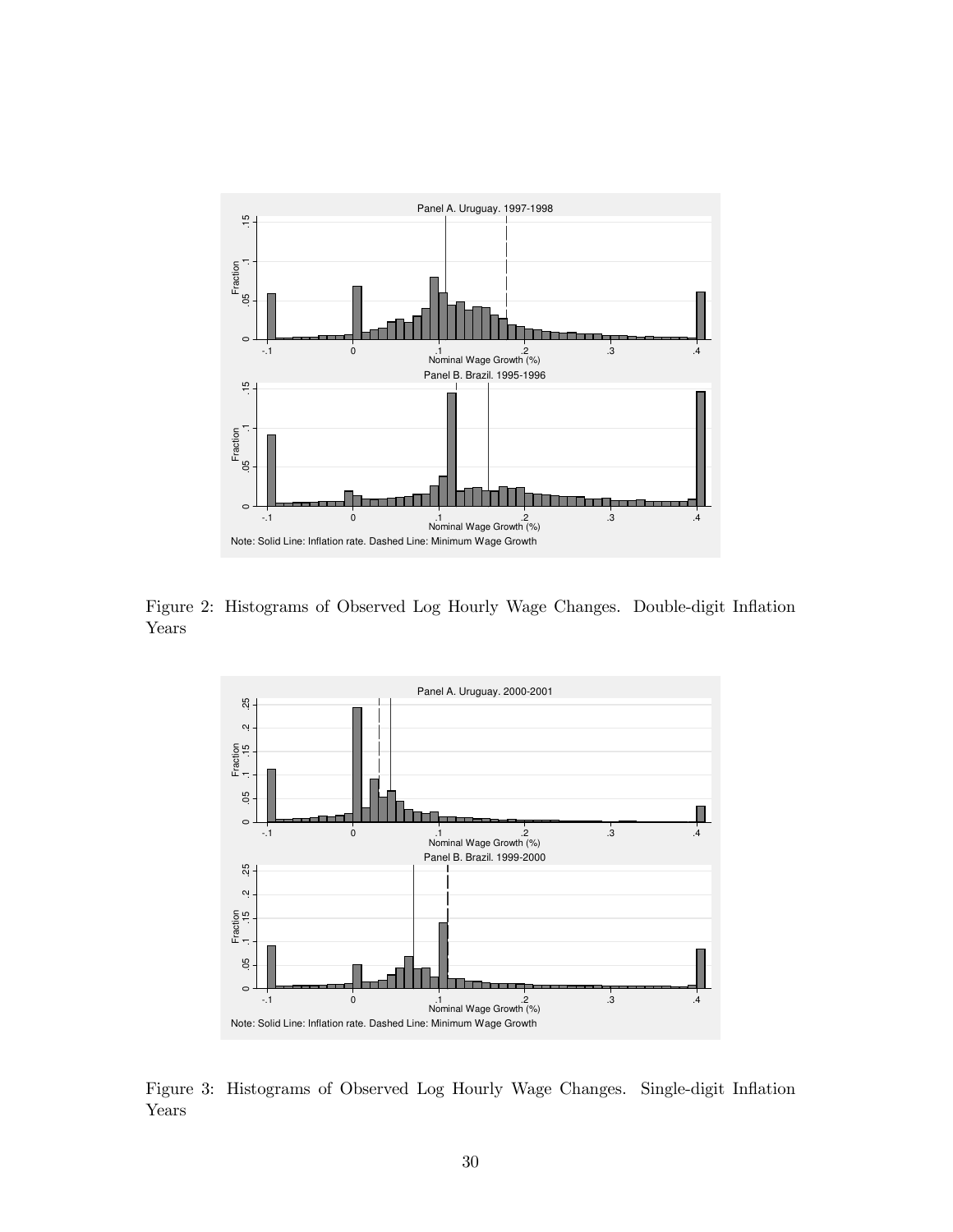

Figure 4: Observed vs. Predicted Log Hourly Wage Changes. 1997-1998



Figure 5: Wage Cuts and Freezes in Uruguay. The Impact of Measurement Error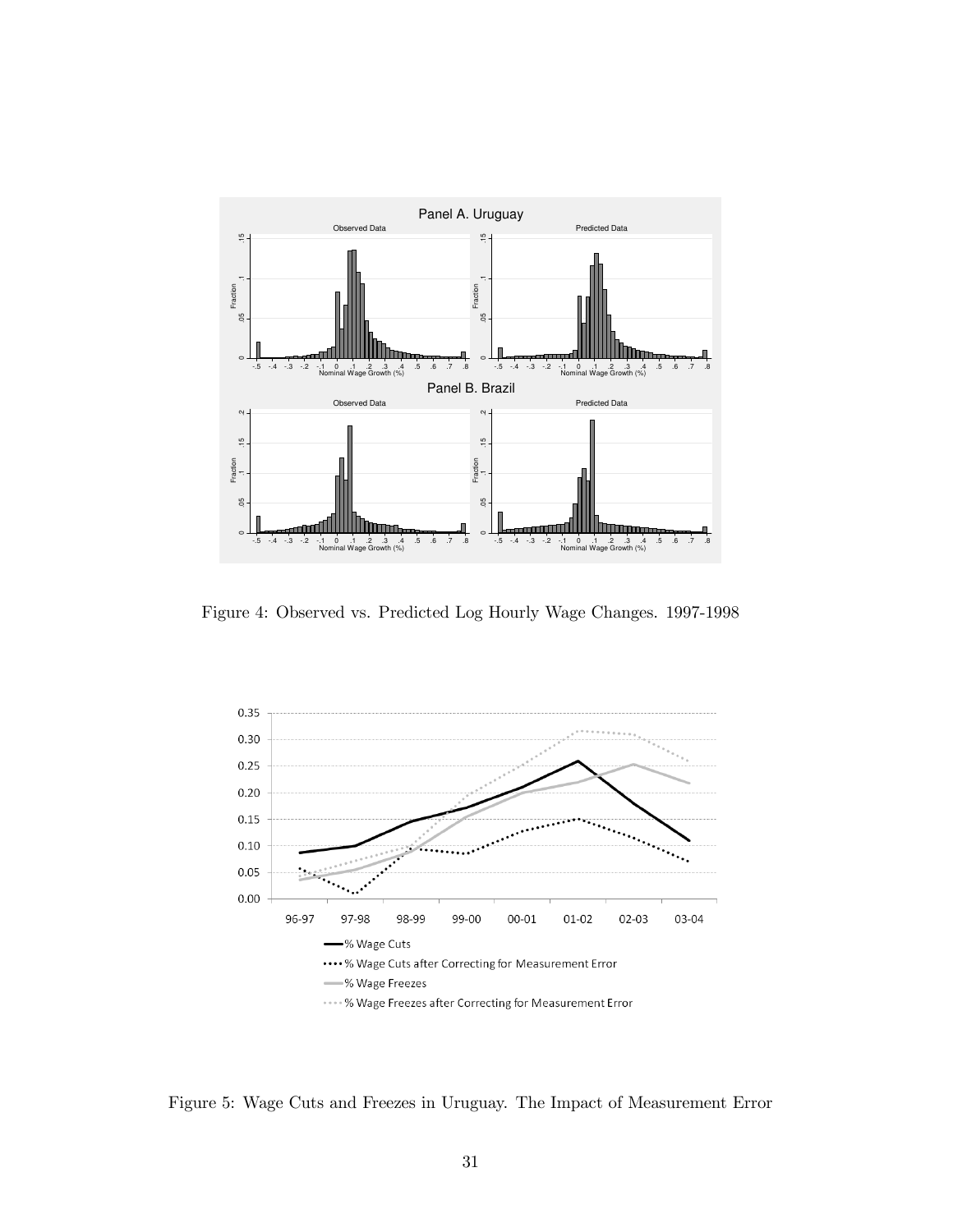

Figure 6: Wage Cuts and Freezes in Brazil. The Impact of Measurement Error



Figure 7: Rigidity Regimes and the Rate of Inflation in Uruguay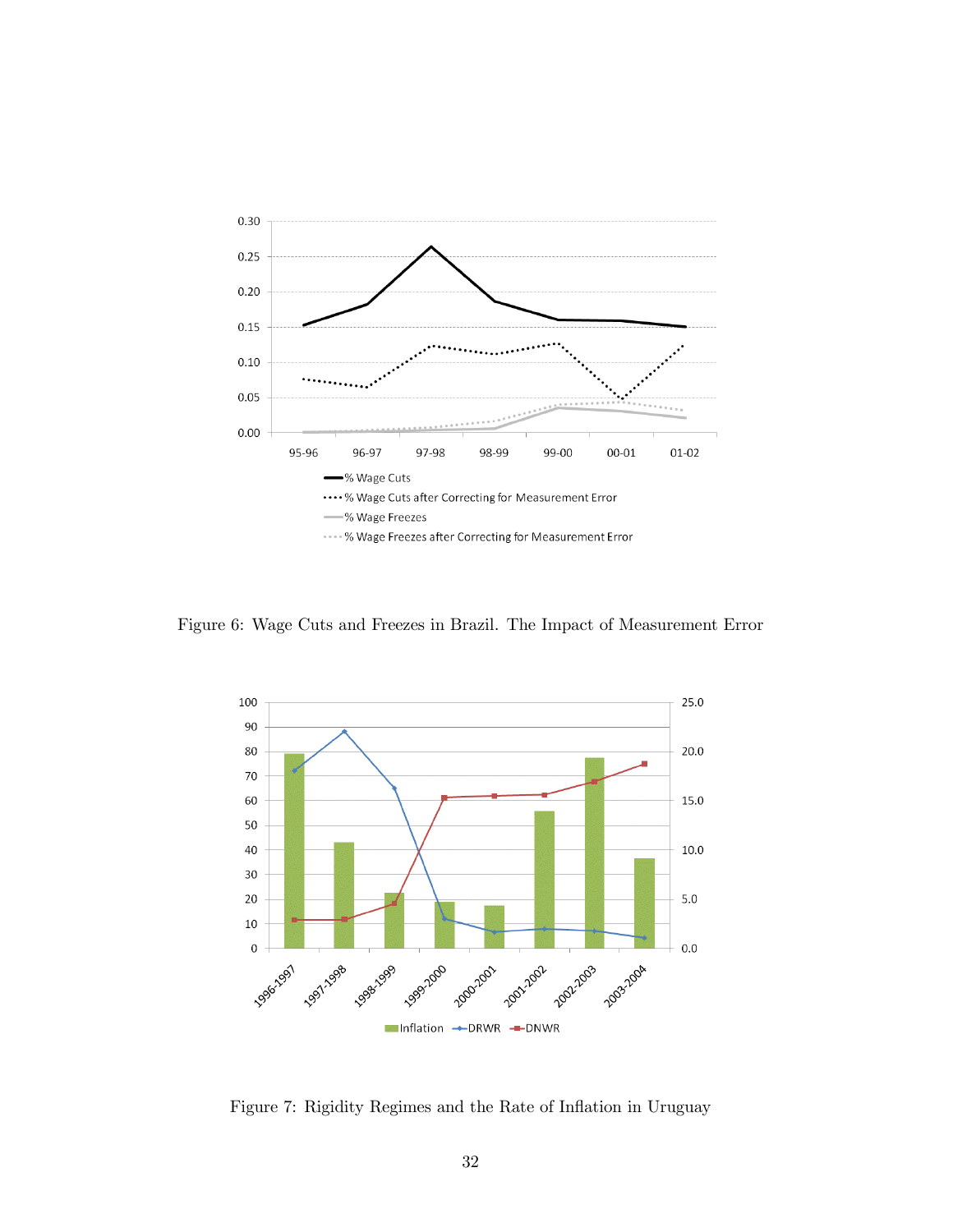

Figure 8: Estimated Focal Point of DRWR and the Rate of Inflation. Brazil



Figure 9: Estimated Focal Point of DRWR and the Rate of Inflation. Uruguay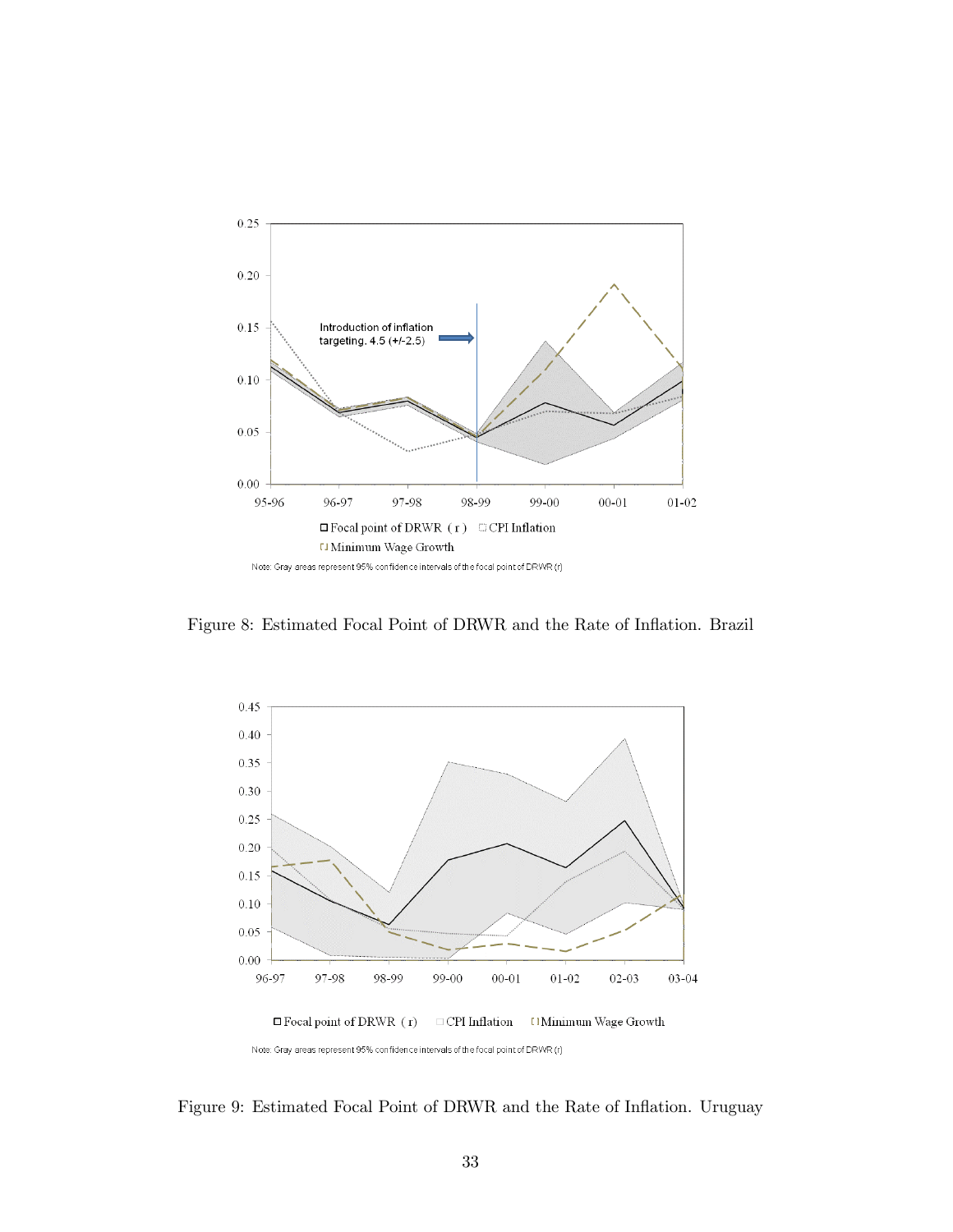|                                   | <b>Belo Horizonte</b> | Other Urban Areas |  |  |  |
|-----------------------------------|-----------------------|-------------------|--|--|--|
|                                   |                       |                   |  |  |  |
|                                   | (Averages)            |                   |  |  |  |
| Age                               | 33.7                  | 35.4              |  |  |  |
| Share of males                    | 47.7%                 | $46.9\%$          |  |  |  |
| Share of Formal Workers           | 63.6%                 | 63.9%             |  |  |  |
| Years of education                |                       |                   |  |  |  |
| < 1                               | $5.6\%$               | $6.1\%$           |  |  |  |
| $1 \text{ to } 3$                 | 13.3%                 | 12.1\%            |  |  |  |
| $4 \text{ to } 7$                 | 40.8%                 | 36.0%             |  |  |  |
| 8 to 10                           | 16.7%                 | 18.2%             |  |  |  |
| 11 or more                        | 23.7%                 | 27.6%             |  |  |  |
| Sector of Economic Activity       |                       |                   |  |  |  |
| Agriculture, hunting and forestry | $0.9\%$               | $0.5\%$           |  |  |  |
| Fishing                           | $0.0\%$               | $0.1\%$           |  |  |  |
| Mining and quarrying              | 0.6%                  | $0.1\%$           |  |  |  |
| Industry                          | 16.1\%                | 17.9%             |  |  |  |
| Electricity, Gas and Water        | 1.0%                  | $0.9\%$           |  |  |  |
| Construction                      | $9.5\%$               | $6.6\%$           |  |  |  |
| Commerce                          | 14.6%                 | 15.8%             |  |  |  |
| Hotels and restaurants            | $4.9\%$               | $5.2\%$           |  |  |  |
| Transport                         | $5.8\%$               | $6.0\%$           |  |  |  |
| Financial intermediation          | 1.7%                  | 2.5%              |  |  |  |
| Real state, renting and related   | $0.8\%$               | $1.0\%$           |  |  |  |
| Public administration and defense | 4.7%                  | $5.2\%$           |  |  |  |
| Education                         | $5.9\%$               | $5.7\%$           |  |  |  |
| Health and social work            | $6.6\%$               | $6.9\%$           |  |  |  |
| Other social activities           | $26.9\%$              | 25.7%             |  |  |  |
| Extra territorial organizations   | $0.0\%$               | $0.0\%$           |  |  |  |

Table 1: Summary Statistics. Belo Horizonte vs. Other Urban Areas. 1995-2000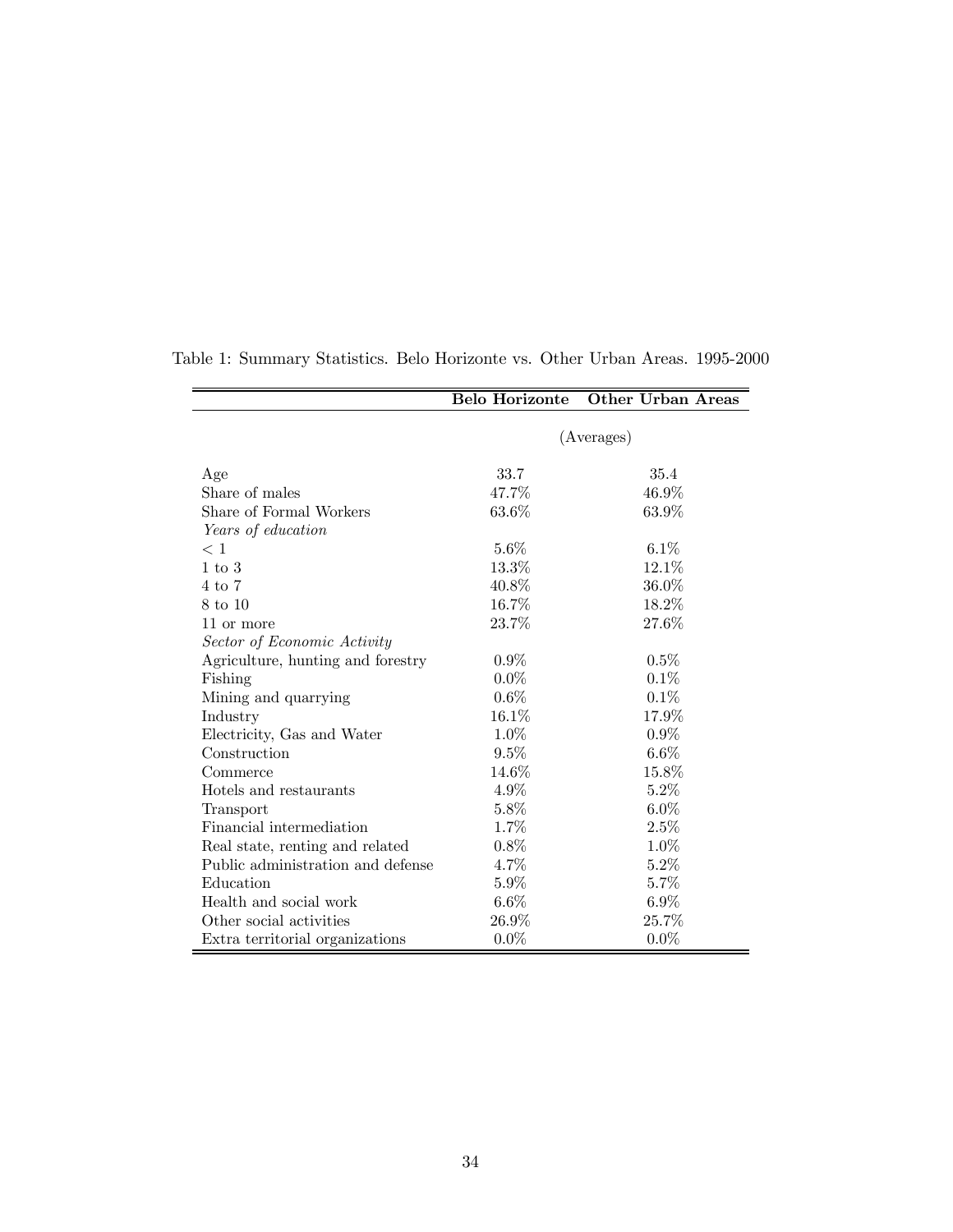|                                       | Uruguay     |          | <b>Brazil</b> |          |
|---------------------------------------|-------------|----------|---------------|----------|
|                                       | Coeff.      | z        | Coeff.        | z        |
| Age                                   | $-0.004***$ | $-6.96$  | $-0.001***$   | $-7.94$  |
| $\rm{Age}^2/1000$                     | $0.032***$  | 4.61     | $0.002***$    | 4.33     |
| Male                                  | $0.006***$  | 3.10     | $-0.001***$   | $-3.83$  |
| Tenure in months                      | $-0.001***$ | $-13.22$ | $0.000***$    | 4.94     |
| (Tenure in months) <sup>2</sup> /1000 | $0.001***$  | 7.74     | $-0.000***$   | $-2.75$  |
| Establishment size:                   |             |          |               |          |
| $0-5$ employees                       | $-0.116***$ | $-23.55$ | $-0.011***$   | $-26.08$ |
| 5-15 employees                        | $-0.091***$ | $-20.31$ | $-0.007***$   | $-18.57$ |
| 15-30 employees                       | $-0.082***$ | $-16.95$ | $-0.005***$   | $-11.56$ |
| 30-50 employees                       | $-0.047***$ | $-9.63$  | $-0.001***$   | $-1.28$  |
| $50-100$ employees                    | $-0.018***$ | $-4.17$  | $0.004***$    | 9.28     |
| $100-200$ employees                   | $-0.022***$ | $-4.68$  | $0.004***$    | 9.69     |
| $200-500$ employees                   | $-0.033***$ | $-7.30$  | $0.005***$    | 13.28    |
| $500-1000$ employees                  | $-0.009**$  | $-2.14$  | $0.009***$    | 18.90    |
| Montevideo                            | $0.009***$  | 4.00     |               |          |
| Belo Horizonte                        |             |          | $0.004***$    | 18.23    |
| White collar worker                   | $0.008**$   | 2.41     |               |          |
| Occupation dummies                    |             |          | yes           |          |
| Temporary contract                    |             |          | $-0.002$      | $-1.46$  |
| Education:                            |             |          |               |          |
| Primary                               |             |          | $-0.001***$   | $-3.81$  |
| Secondary                             |             |          | 0.000         | 0.06     |
| N. Obs.                               | 71,539      |          | 1,005,791     |          |

Table 2: Maximum Likelihood Estimates. Notional Wage Growth. 1998-1999

Note: The reference groups for establishment size and education are more than 1000 employees and tertiary education, respectively. Additional control variables are 9 sector dummies for Uruguay and 14 sector dummies and 9 occupation dummies for Brazil. Levels of statistical significance: \*\*\* denotes significance at the 1-percent level; \*\* at the 5-percent level; and \* at the 10-percent level.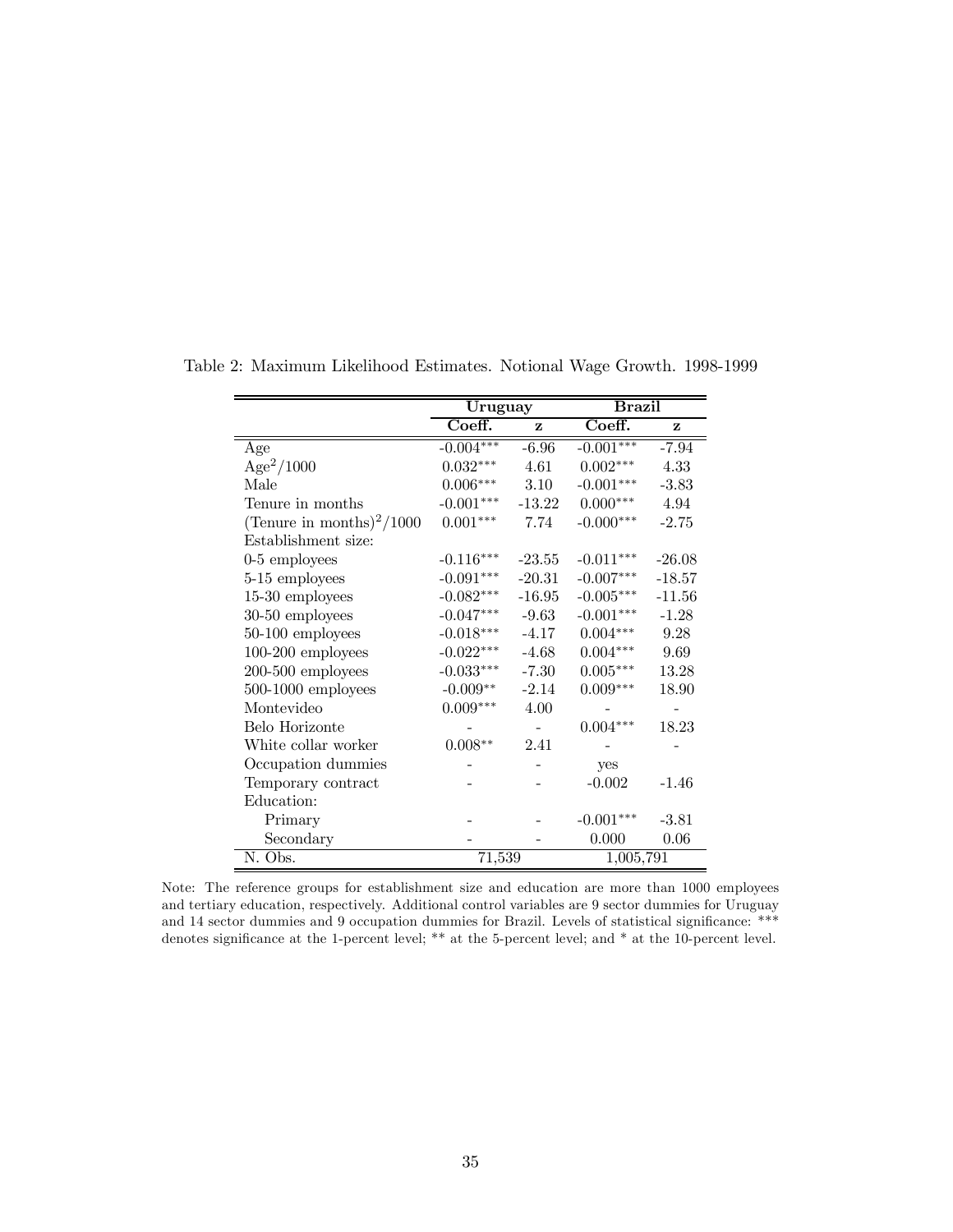|           | Actual wage growth |               | Simulated wage growth |          |  |  |  |
|-----------|--------------------|---------------|-----------------------|----------|--|--|--|
|           | Median             | Sd. Dev.      | Median                | Sd. Dev. |  |  |  |
| Year      |                    | Uruguay       |                       |          |  |  |  |
| 1996-1997 | 0.175              | 0.334         | 0.176                 | 0.308    |  |  |  |
| 1997-1998 | 0.113              | 0.197         | 0.116                 | 0.198    |  |  |  |
| 1998-1999 | 0.068              | 0.294         | 0.068                 | 0.276    |  |  |  |
| 1999-2000 | 0.033              | 0.300         | 0.033                 | 0.271    |  |  |  |
| 2000-2001 | 0.025              | 0.319         | 0.019                 | 0.287    |  |  |  |
| 2001-2002 | 0.004              | 0.340         | 0.005                 | 0.316    |  |  |  |
| 2002-2003 | 0.010              | 0.260         | 0.018                 | 0.244    |  |  |  |
| 2003-2004 | 0.057              | 0.264         | 0.054                 | 0.248    |  |  |  |
|           |                    | <b>Brazil</b> |                       |          |  |  |  |
| 1995-1996 | 0.134              | 0.292         | 0.140                 | 0.287    |  |  |  |
| 1996-1997 | 0.077              | 0.282         | 0.075                 | 0.274    |  |  |  |
| 1997-1998 | 0.055              | 0.265         | 0.052                 | 0.254    |  |  |  |
| 1998-1999 | 0.045              | 0.281         | 0.045                 | 0.262    |  |  |  |
| 1999-2000 | 0.094              | 0.267         | 0.090                 | 0.263    |  |  |  |
| 2000-2001 | 0.100              | 0.248         | 0.101                 | 0.240    |  |  |  |
| 2001-2002 | 0.104              | 0.248         | 0.103                 | 0.243    |  |  |  |

Table 3: Observed vs. Simulated Wage Change Distributions

Table 4: Downward Nominal and Real Wage Rigidity in Uruguay. Parameter Estimates

| Year      | $\Delta y_i$ | $\overline{\Delta y_i^*}$ | $r_i$ | $p^R$ | $p^N$ | q     | $\overline{N}$ |
|-----------|--------------|---------------------------|-------|-------|-------|-------|----------------|
| 1996-1997 | 0.182        | 0.072                     | 0.160 | 0.722 | 0.117 | 0.952 | 52,222         |
| 1997-1998 | 0.120        | $-0.064$                  | 0.105 | 0.882 | 0.118 | 0.876 | 70,254         |
| 1998-1999 | 0.069        | $-0.018$                  | 0.063 | 0.651 | 0.183 | 0.933 | 71,556         |
| 1999-2000 | 0.036        | 0.024                     | 0.178 | 0.122 | 0.613 | 0.898 | 69,352         |
| 2000-2001 | 0.015        | 0.014                     | 0.207 | 0.067 | 0.620 | 0.899 | 68,149         |
| 2001-2002 | $-0.016$     | $-0.001$                  | 0.164 | 0.080 | 0.624 | 0.865 | 66,525         |
| 2002-2003 | 0.041        | 0.009                     | 0.248 | 0.072 | 0.678 | 0.907 | 63,996         |
| 2003-2004 | 0.088        | 0.0490                    | 0.084 | 0.044 | 0.750 | 0.923 | 63,497         |

Note:This table displays the mean wage changes in the observed  $(\Delta y_i)$  and notional  $(\Delta y_i^*)$  distributions, the estimated focal point of DRWR  $(r_i)$ , the percentages of workers in the DRWR  $(p^R)$  and DWNR  $(p^N)$  regimes, the share of wage change observations observed without error  $(q)$  and the number of observations (N) for each period.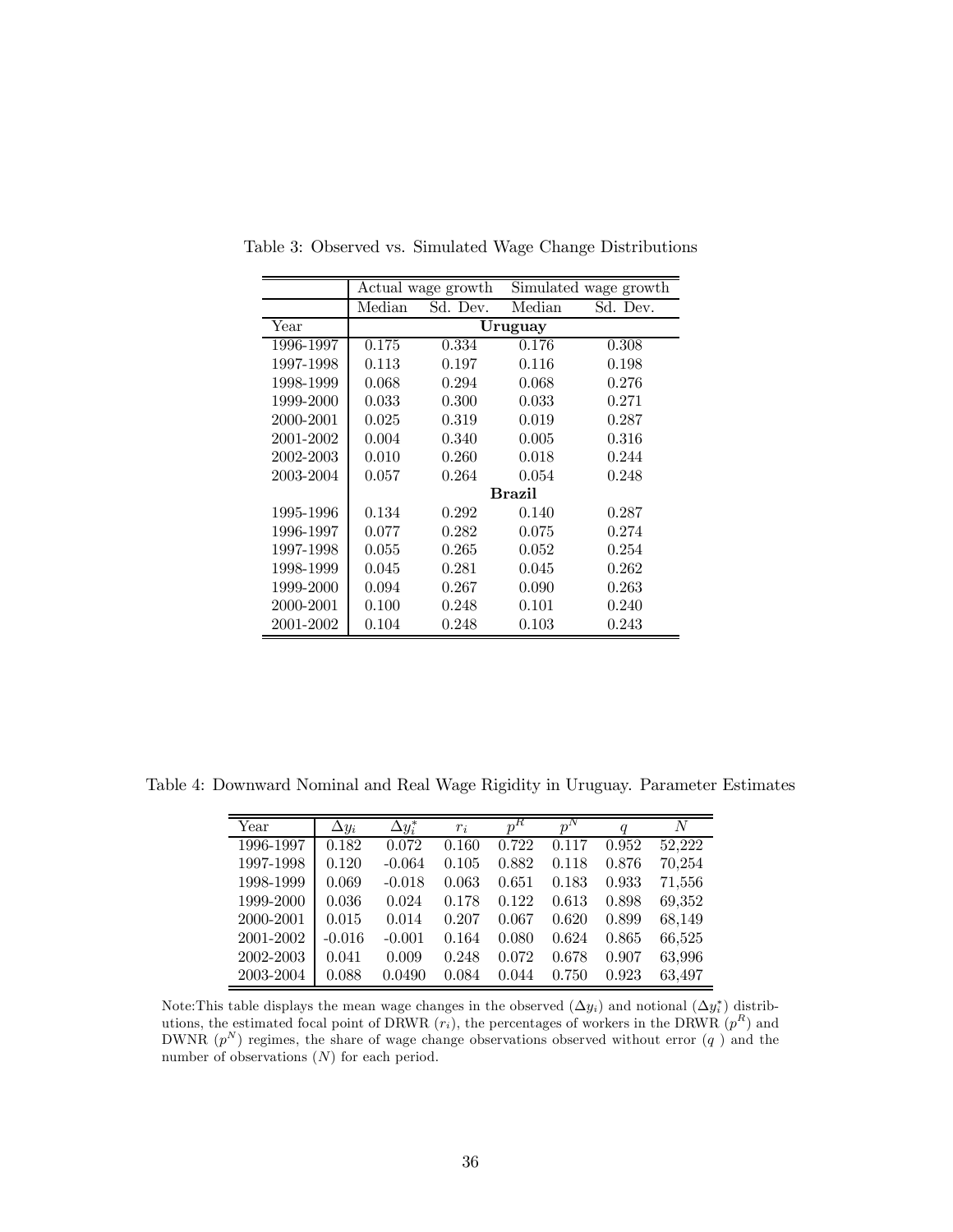Table 5: Downward Nominal and Real Wage Rigidity in Brazil. Parameter Estimates

| Year      | $\Delta y_i$ | $\Delta y_i^*$ | $r_i$ |       | $p^N$ | $\boldsymbol{q}$ | N         |
|-----------|--------------|----------------|-------|-------|-------|------------------|-----------|
| 1995-1996 | 0.174        | 0.136          | 0.113 | 0.457 | 0.009 | 0.781            | 849,004   |
| 1996-1997 | 0.122        | 0.074          | 0.069 | 0.493 | 0.026 | 0.702            | 896,797   |
| 1997-1998 | 0.065        | 0.032          | 0.080 | 0.306 | 0.041 | 0.688            | 985,980   |
| 1998-1999 | 0.078        | 0.040          | 0.045 | 0.312 | 0.091 | 0.742            | 1,005,791 |
| 1999-2000 | 0.113        | 0.007          | 0.078 | 0.659 | 0.082 | 0.937            | 1,042,319 |
| 2000-2001 | 0.126        | 0.101          | 0.056 | 0.271 | 0.351 | 0.793            | 1,085,804 |
| 2001-2002 | 0.126        | 0.064          | 0.099 | 0.530 | 0.093 | 0.890            | 1,199,888 |

Note:This table displays the mean wage changes in the observed  $(\Delta y_i)$  and notional  $(\Delta y_i^*)$  distributions, the estimated focal point of DRWR  $(r_i)$ , the percentages of workers in the DRWR  $(p^R)$  and DWNR  $(p^N)$  regimes, the share of wage change observations observed without error  $(q)$  and the number of observations  $(N)$  for each period.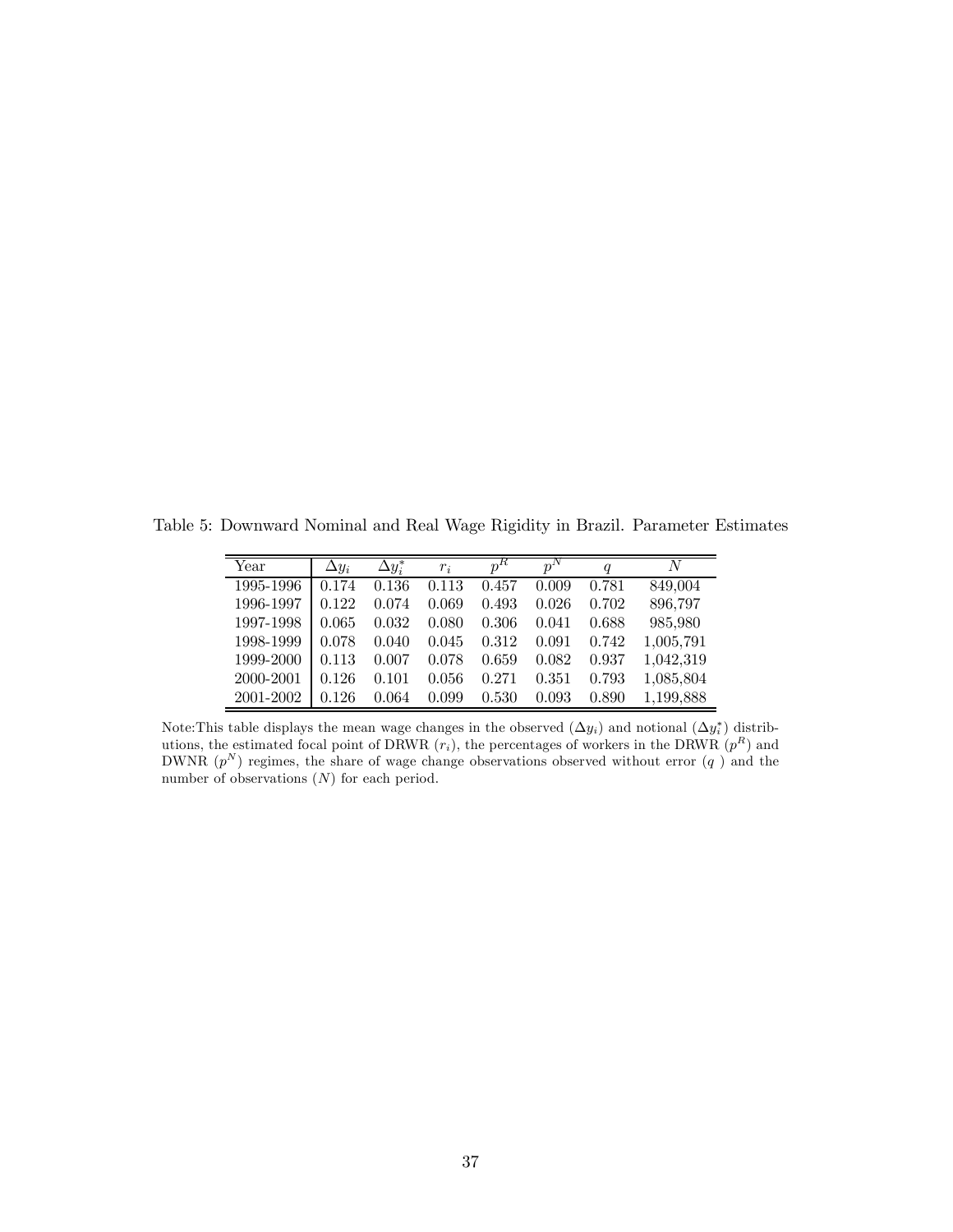|                                     | <b>Real Rigidity</b>   |          | Nominal Rigidity |         |
|-------------------------------------|------------------------|----------|------------------|---------|
|                                     | Coeff.                 | t        | Coeff.           | t       |
| Age                                 | $0.296***$             | 20.12    | $0.078***$       | 6.27    |
| $Age^2/1000$                        | $-2.540***$            | $-14.34$ | $-0.703***$      | $-4.54$ |
| Male                                | $-0.228***$            | $-5.14$  | $-0.155***$      | $-3.99$ |
| Tenure in months                    | $0.022***$             | 25.26    | $0.005***$       | 8.96    |
| (Tenure in months) $\frac{2}{1000}$ | $-0.036***$            | $-15.01$ | 0.001            | 0.86    |
| Establishment size:                 |                        |          |                  |         |
| $0-5$ employees                     | $6.715***$             | 58.42    | $10.869***$      | 133.16  |
| 5-15 employees                      | $5.551***$             | 51.78    | $12.125***$      | 147.31  |
| 15-30 employees                     | $3.708^{\ast\ast\ast}$ | 34.55    | $9.719***$       | 124.30  |
| 30-50 employees                     | $1.487***$             | 13.25    | $6.293***$       | 91.50   |
| 50-100 employees                    | 0.021                  | 0.17     | $3.151***$       | 41.53   |
| $100-200$ employees                 | $0.671^{\ast\ast\ast}$ | 5.55     | $0.836***$       | 8.15    |
| $200-500$ employees                 | 0.129                  | 1.09     | $0.722***$       | 7.95    |
| $500-1000$ employees                | $-0.415***$            | $-3.34$  | $0.683***$       | 7.89    |
| Montevideo                          | $-0.980***$            | $-20.75$ | $0.699***$       | 15.34   |
| White Collar Worker                 | $0.117*$               | 1.62     | $1.676***$       | 21.70   |
| Wage quartile                       |                        |          |                  |         |
| Quartile 2                          | 0.008                  | 0.13     | 0.043            | 0.64    |
| Quartile 3                          | $-0.098$               | $-1.26$  | $0.199***$       | 2.85    |
| Quartile 4                          | 0.115                  | 1.37     | 0.054            | 0.68    |
| N. Obs.                             | 525,551                |          | 525,551          |         |

Table 6: The incidence of wage rigidity in Uruguay. Worker and Firm Characteristics

Note: The reference groups for establishment size and wage quartile are more than 1000 employees and quartile 4, respectively. Additional control variables are year dummies and 9 sector dummies. Levels of statistical significance: \*\*\* denotes significance at the 1-percent level; \*\* at the 5-percent level; and \* at the 10-percent level. T-statistics are clustered by individual.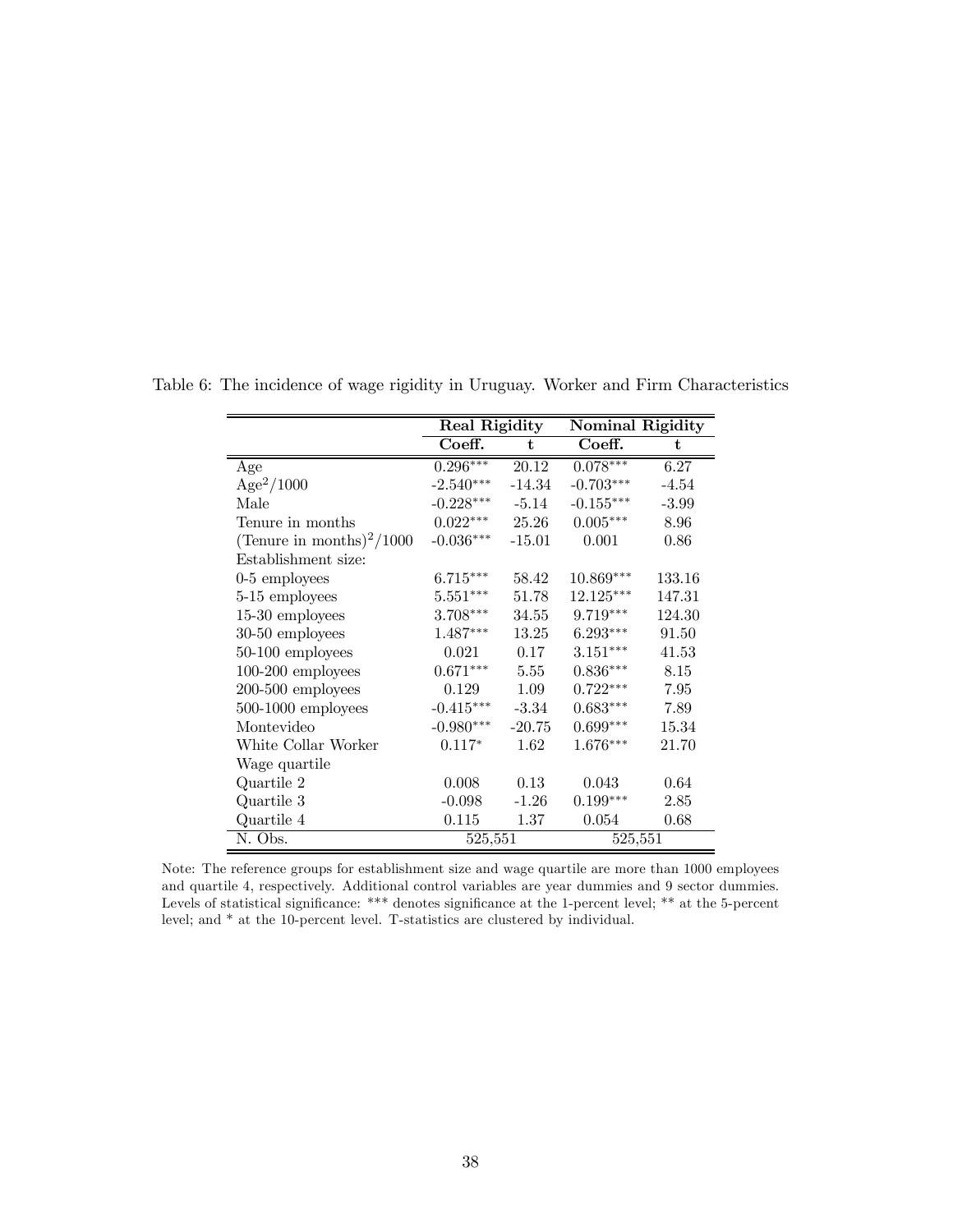|                                     | <b>Real Rigidity</b>       |                        | Nominal Rigidity |           |
|-------------------------------------|----------------------------|------------------------|------------------|-----------|
|                                     | $\overline{\text{Coeff.}}$ | $\mathbf t$            | Coeff.           | t         |
| Age                                 | $0.182***$                 | 189.85                 | $0.049***$       | 279.41    |
| $Age^2/1000$                        | $-1.317***$                | $-102.33$              | $-0.425***$      | $-178.89$ |
| Male                                | $-0.575***$                | $-157.07$              | $-0.101***$      | $-140.70$ |
| Tenure in months                    | $0.029^{***}\,$            | 309.77                 | $0.005***$       | 304.90    |
| (Tenure in months) $\frac{2}{1000}$ | $-0.072***$                | $-171.48$              | $-0.011***$      | $-158.67$ |
| Establishment size:                 |                            |                        |                  |           |
| $0-5$ employees                     | $6.464***$                 | 758.57                 | $0.216***$       | 133.39    |
| 5-15 employees                      | $4.146***$                 | 515.09                 | $-0.054***$      | $-34.43$  |
| 15-30 employees                     | $2.725^{\ast\ast\ast}$     | 332.97                 | $-0.178***$      | $-109.85$ |
| 30-50 employees                     | $1.740***$                 | 204.33                 | $-0.253***$      | $-148.10$ |
| $50-100$ employees                  | $0.771***$                 | 96.21                  | $-0.291***$      | $-181.08$ |
| $100-200$ employees                 | $-0.047***$                | $-5.65$                | $-0.244***$      | $-139.41$ |
| $200-500$ employees                 | $-0.114***$                | $-14.29$               | $-0.183***$      | $-111.61$ |
| $500-1000$ employees                | $-0.225***$                | $-24.04$               | $-0.138***$      | $-66.70$  |
| Belo Horizonte                      | $-1.514***$                | $-380.79$              | $0.228***$       | 281.71    |
| Occupation Dummies                  | yes                        |                        | yes              |           |
| Education:                          |                            |                        |                  |           |
| Primary                             | $0.139***$                 | 18.70                  | $-0.088***$      | $-48.50$  |
| Secondary                           | $-0.459***$                | $-64.25$               | $-0.165***$      | $-91.28$  |
| Temporary contract                  | $-0.006$                   | $-0.19$                | $-0.304***$      | $-52.46$  |
| Wage quartile:                      |                            |                        |                  |           |
| Quartile 2                          | $-0.134***$                | $-26.00$               | $-0.031***$      | $-33.11$  |
| Quartile 3                          | $-0.063***$                | $-12.16$               | $-0.008***$      | $-8.83$   |
| Quartile 4                          | $-0.050***$                | -8.56                  | $0.020***$       | 17.66     |
| N. Obs.                             |                            | 7,065,583<br>7,065,583 |                  |           |

Table 7: The incidence of wage rigidity in Brazil. Worker and Firm Characteristics

Note: The reference groups for establishment size and education are more than 1000 employees and tertiary education, respectively. Additional control variables are year dummies, 14 sector dummies and 9 occupation dummies. Levels of statistical significance: \*\*\* denotes significance at the 1-percent level; \*\* at the 5-percent level; and \* at the 10-percent level. Levels of statistical significance: \*\*\* denotes significance at the 1-percent level; \*\* at the 5-percent level; and \* at the 10-percent level. T-statistics are clustered by individual.